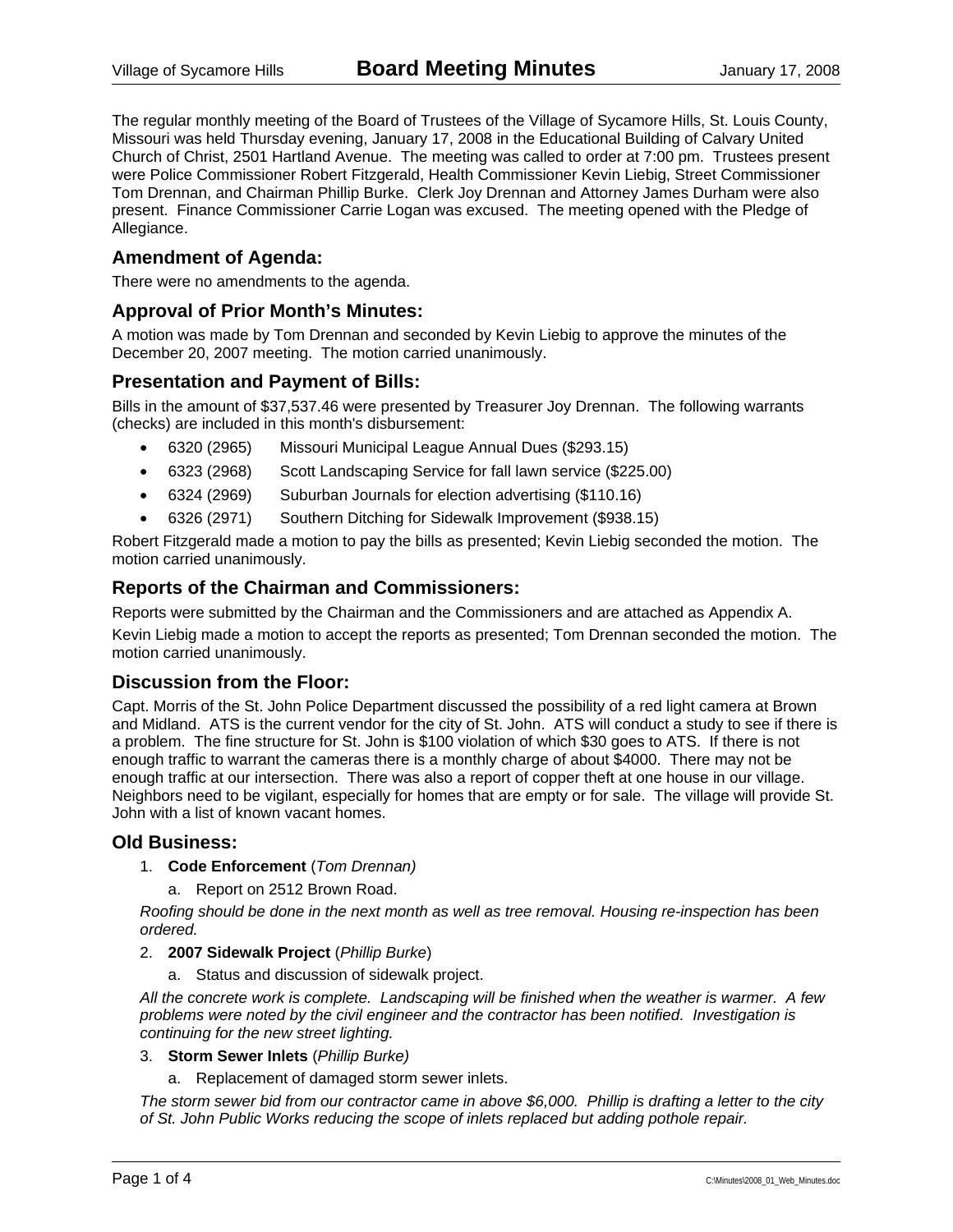### **New Business:**

### **There was no new business**

The motion for adjournment was made by Kevin Liebig with a second by Tom Drennan. The motion carried unanimously. Adjournment was at 7:42 pm.

Attested by:

 Joy Porter Drennan Village Clerk

# **Work Session Minutes**

#### **1. Project List**

- a. Newsletter
- b. info cards
- c. St. John code enforcement
- d. Long term street
- e. Fred Batcher Way

*These items will be addressed during the year.*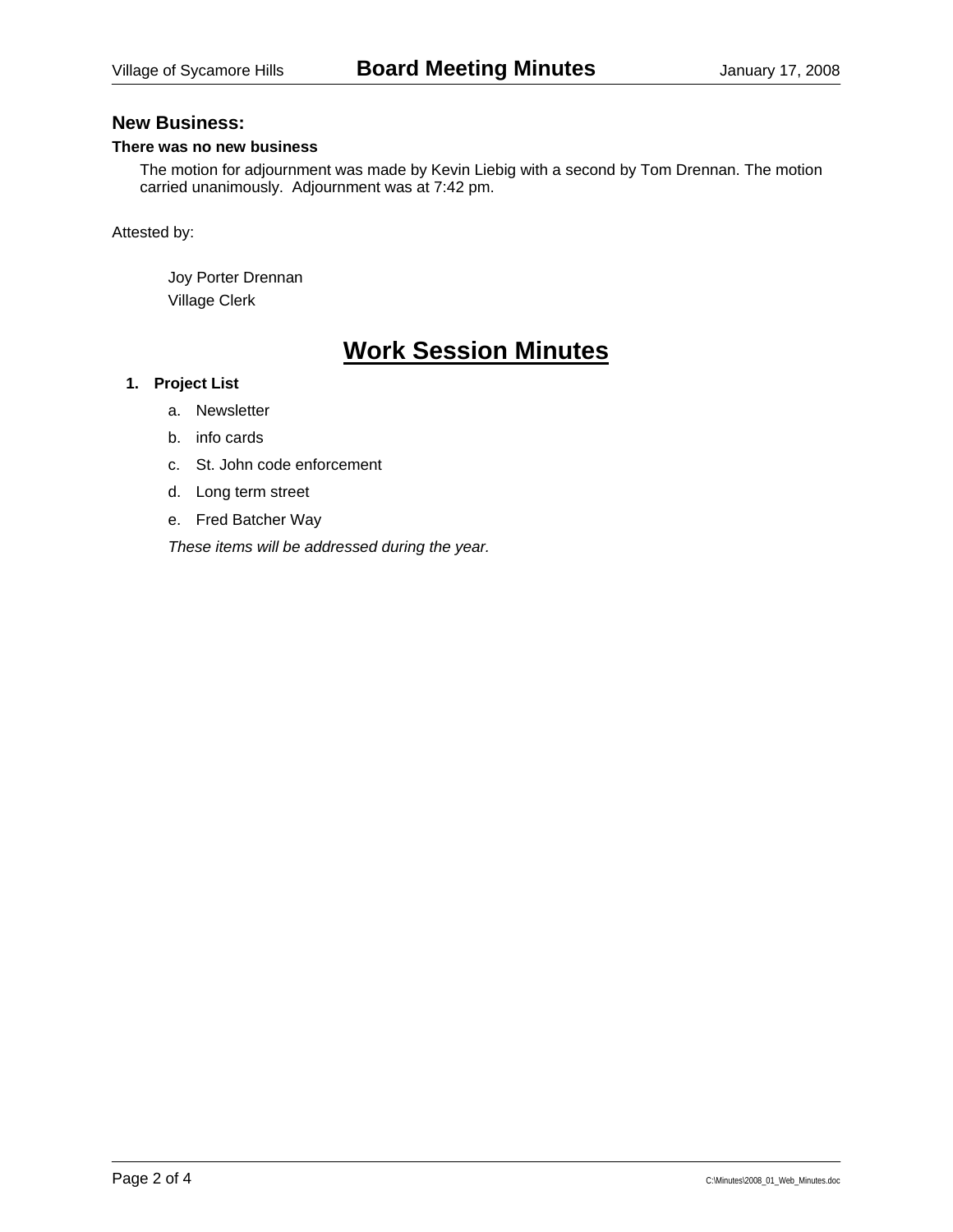# **Chairman - Phillip Burke**

- 1. Followed progress of sidewalk improvement and replacement for 2007.
	- a. All concrete work is complete.
	- b. Met with Mike Shillito on January 4 to review contractors work. Anomalies were found and Mr. Shillito contacted the contractors requesting corrective action.
	- c. Inspected completed areas and worked with M. Shillito to correct areas of deficiency.
	- d. Continued work on lighting designs.
	- e. Landscaping will be finished when weather improves.
- 2. Met with Department of Conservation Arborist on January 9 to review tree trimming. Some anomalies were found and we will request the tree company to correct.
- 3. Cleaned leaf debris from parts of Walton and Graceland.
- 4. Installed No Parking sign near school parking lot.
- 5. Requested two proposals for future municipal attorneys.

# **Finance Commissioner – Carrie Logan**

Account Balances:

- St. Johns Bank (Checking) \$115,314.35 December 2007
- A. G. Edwards (Money Market) \$ 125,003.79 December 2007
- A. G. Edwards (Sewer Lateral) \$ 29,548.10 December 2007
- P/L statement year to date: Revenue \$162,938.64 Expenses \$ 144,023.29

# **Street Commissioner – Tom Drennan**

- 1. 12/24/2007- cleaned sewer grates
- 2. 01/09/2008 –inspected complaint of large hole at 2483 Northland. Cone placed around hole
- 3. 01/09/2008 spoke with resident regarding water drainage problem at 2452 Hartland

# **Building Commissioner – Tom Drennan**

- 1. Monitored progress at 2512 Brown Rd. Faxed re-inspection request to St. John PW. Spoke with owner on several occasions. Provided owner with investors looking for property. Owner is to have bid for tree removal by Thursday, January 17, 2008. Owner is to report all items completed.
- 2. Assisted the health commissioner in placing recycle stickers on toters.
- 3. Updated vacant homes list and homes listed "for sale".

# **Sewer Lateral Administrator – Tom Drennan**

1. None reported

# **Police Commissioner – Robert Fitzgerald**

| <b>Police Report Summary</b> | <b>Reporting Period:</b> |
|------------------------------|--------------------------|
| <b>Contact Patrol</b>        | 129 hours                |
| Time at call site            | 8.5 hours                |
| Tickets issued               | 11                       |
| Payments received            | \$945.50                 |

# **Health Commissioner – Kevin Liebig**

- 1. Stickered recycle toters as needed.
- 2. Ed Brown has no intention of removing items on porch. No fire hazard noted.
- 3. Contacted MSD regarding blocked inlet at 2500 Brown Road.
- 4. Resolved trash problem at 2475 Oakland 12/31/2007

### **Rodent Poison Requested:**

| Date        | <b>Address</b> | Name(s) |
|-------------|----------------|---------|
| <b>NONE</b> |                |         |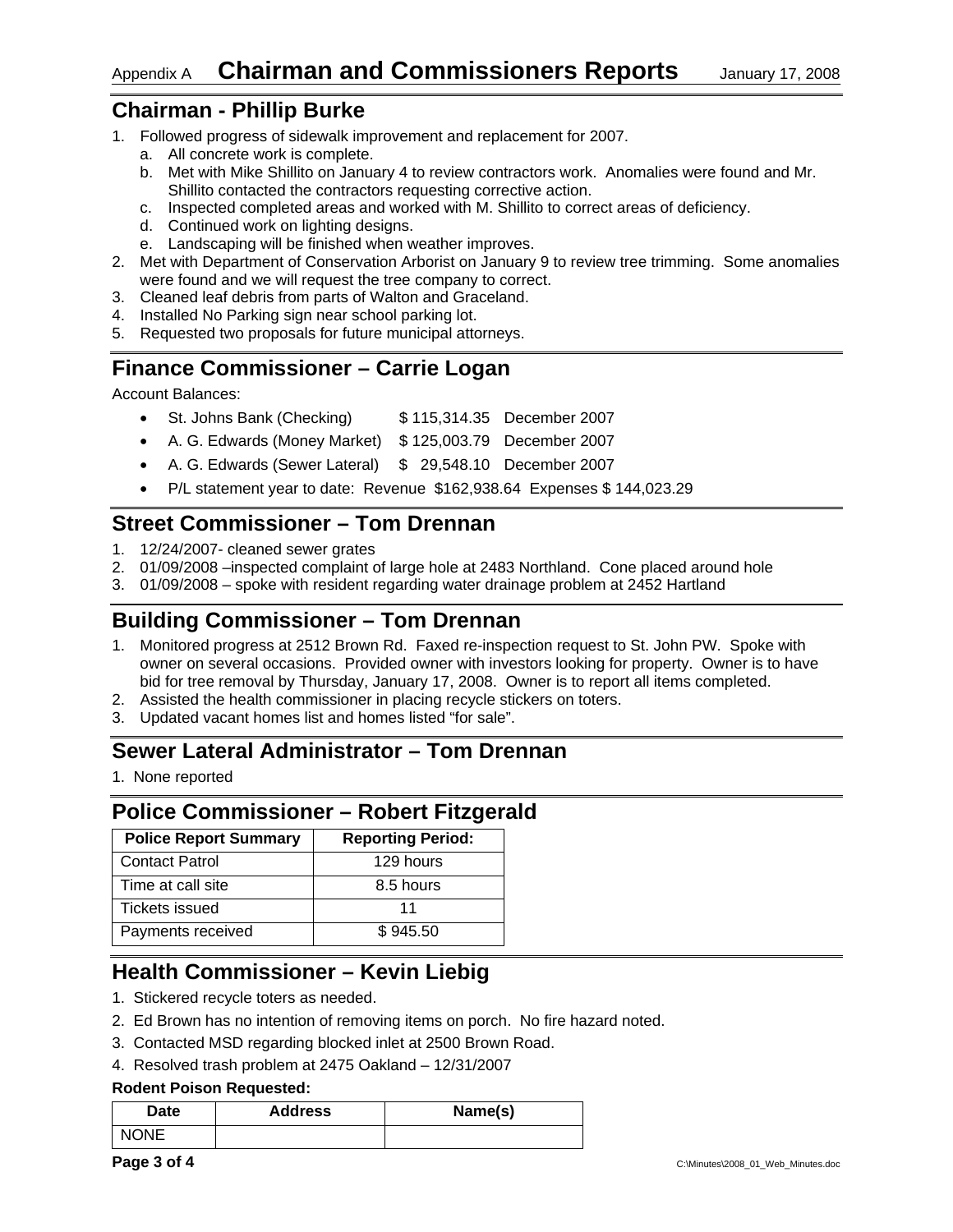# Appendix A **Chairman and Commissioners Reports** January 17, 2008

### **Health Code Inspections:**

| <b>Date</b><br><b>Reported</b> | Name & Address /<br><b>Violation</b>                      | Date & Action Taken                                                                                                  | Date of<br><b>Follow-</b><br>up | <b>Resolution /</b><br><b>Actions</b> |
|--------------------------------|-----------------------------------------------------------|----------------------------------------------------------------------------------------------------------------------|---------------------------------|---------------------------------------|
| 10/15/2007                     | 2512 Brown Road                                           | 10/15/2007-letter sent via certified<br>mail.                                                                        | 1/17/08                         | See building<br>comm. report          |
| 12/12/2007                     | 2475 Oakland $-$<br>moved out and trash<br>left on street | 12/12/2007-verified the complaint<br>12/13/2007-called Allied.<br>12/17/2007-most trash removed,<br>mattress remains |                                 |                                       |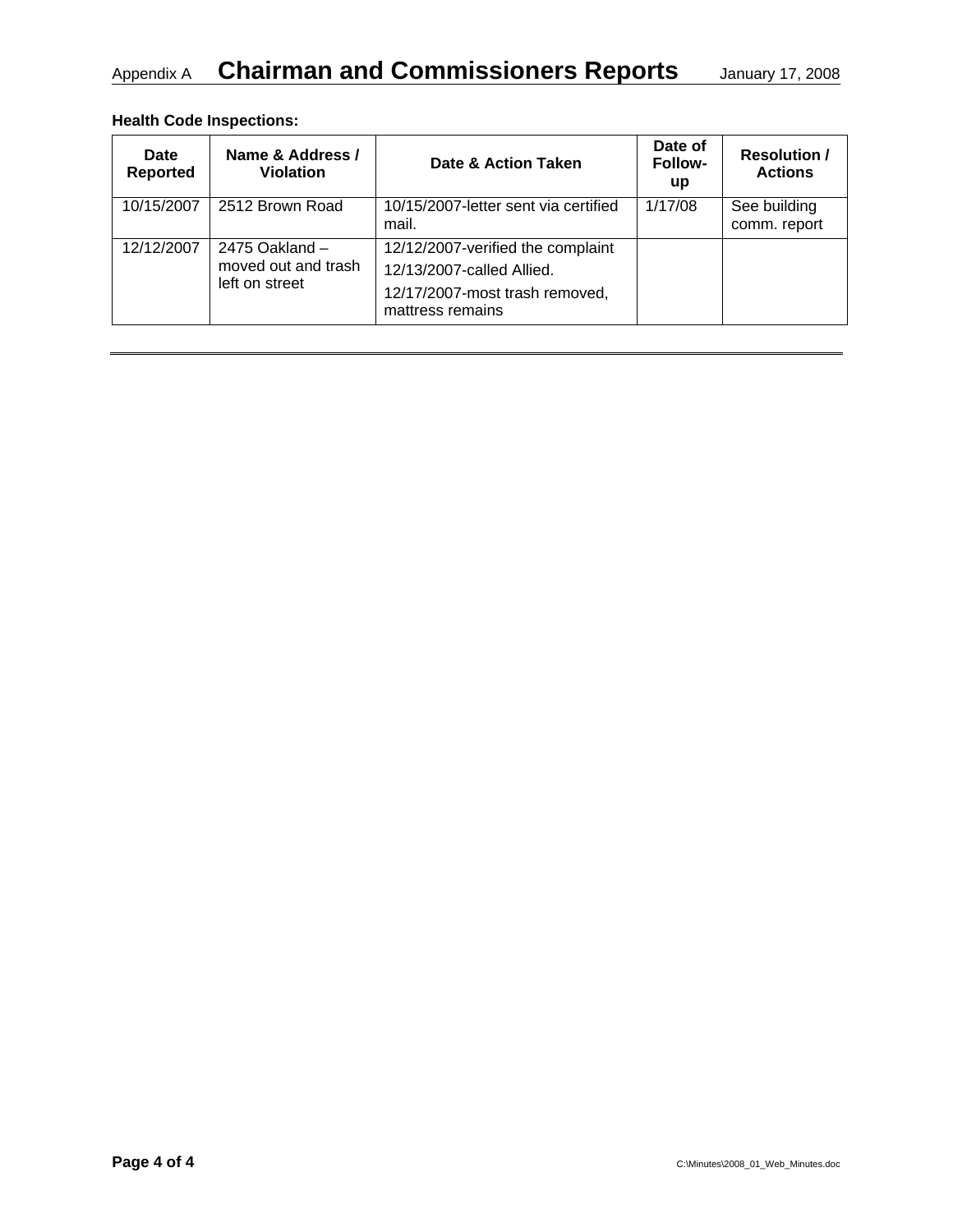The regular monthly meeting of the Board of Trustees of the Village of Sycamore Hills, St. Louis County, Missouri was held Thursday evening, February 21, 2008 in the Educational Building of Calvary United Church of Christ, 2501 Hartland Avenue. The meeting was called to order at 7:04 pm. Trustees present were Police Commissioner Robert Fitzgerald, Health Commissioner Kevin Liebig, Street Commissioner Tom Drennan, and Chairman Phillip Burke. Clerk Joy Drennan was also present. Finance Commissioner Carrie Logan was excused. The meeting opened with the Pledge of Allegiance.

### **Moment of Silence for the City of Kirkwood:**

A moment of silence was observed for the City of Kirkwood.

### **Amendment of Agenda:**

The agenda was modified to remove the presentation by AmerenUE.

### **Approval of Prior Month's Minutes:**

A motion was made by Robert Fitzgerald and seconded by Tom Drennan to approve the minutes of the January 17, 2008 meeting. The motion carried unanimously.

### **Presentation and Payment of Bills:**

Bills in the amount of \$11,514.88 were presented by Treasurer Joy Drennan. The following warrants (checks) are included in this month's disbursement:

- 6339 (2983) Lipic's Recognition for new trustee badge (\$25.47)
- 6343 (2987) Phillip Burke for computer virus scanner software (\$59.99)

Tom Drennan made a motion to pay the bills as presented; Kevin Liebig seconded the motion. The motion carried unanimously.

### **Reports of the Chairman and Commissioners:**

Reports were submitted by the Chairman and the Commissioners and are attached as Appendix A.

Kevin Liebig discussed the problem of homeowners using their recycling container for garbage. Allied Waste will be requested to empty the garbage then remove the recycling container.

Robert Fitzgerald made a motion to accept the reports as presented; Kevin Liebig seconded the motion. The motion carried unanimously.

### **Discussion from the Floor:**

Capt. Morris of the St. John Police Department will see that the snow removal bill will be available prior to our March meeting. The concerns about building inspections will be forwarded to Jim Phillips. R&R auto is being observed by the police department because there have been a few violations of their business license. The theft of copper piping continues to be a problem in the St. Louis area so residents should be especially vigilant near empty homes.

### **Business:**

- 1. **Code Enforcement** (*Tom Drennan)*
	- a. Report on 2512 Brown Road.

*Roofing contract has been signed and will commence when weather improves. The fallen tree was removed from garage and leaves have been picked up. A housing re-inspection has been ordered.* 

#### 2. **2007 Sidewalk Project** (*Phillip Burke*)

a. Status and discussion of sidewalk project.

*The last piece of concrete was poured near the school monument. Landscaping will be finished when the weather is warmer. CDBG will pay contractor directly once all the paperwork between the contractor and engineering company is complete..* 

### **New Business:**

#### 1. **Selection of Village Attorney (***Phillip Burke)*

*The proposals were reviewed and narrowed down to two firms. Phillip Burke will send a letter to request revised bids for a monthly retainer to include one trustee meeting per month, up to one hour of phone consultation by the chairman or the clerk, and up to one hour of legal work. Individual*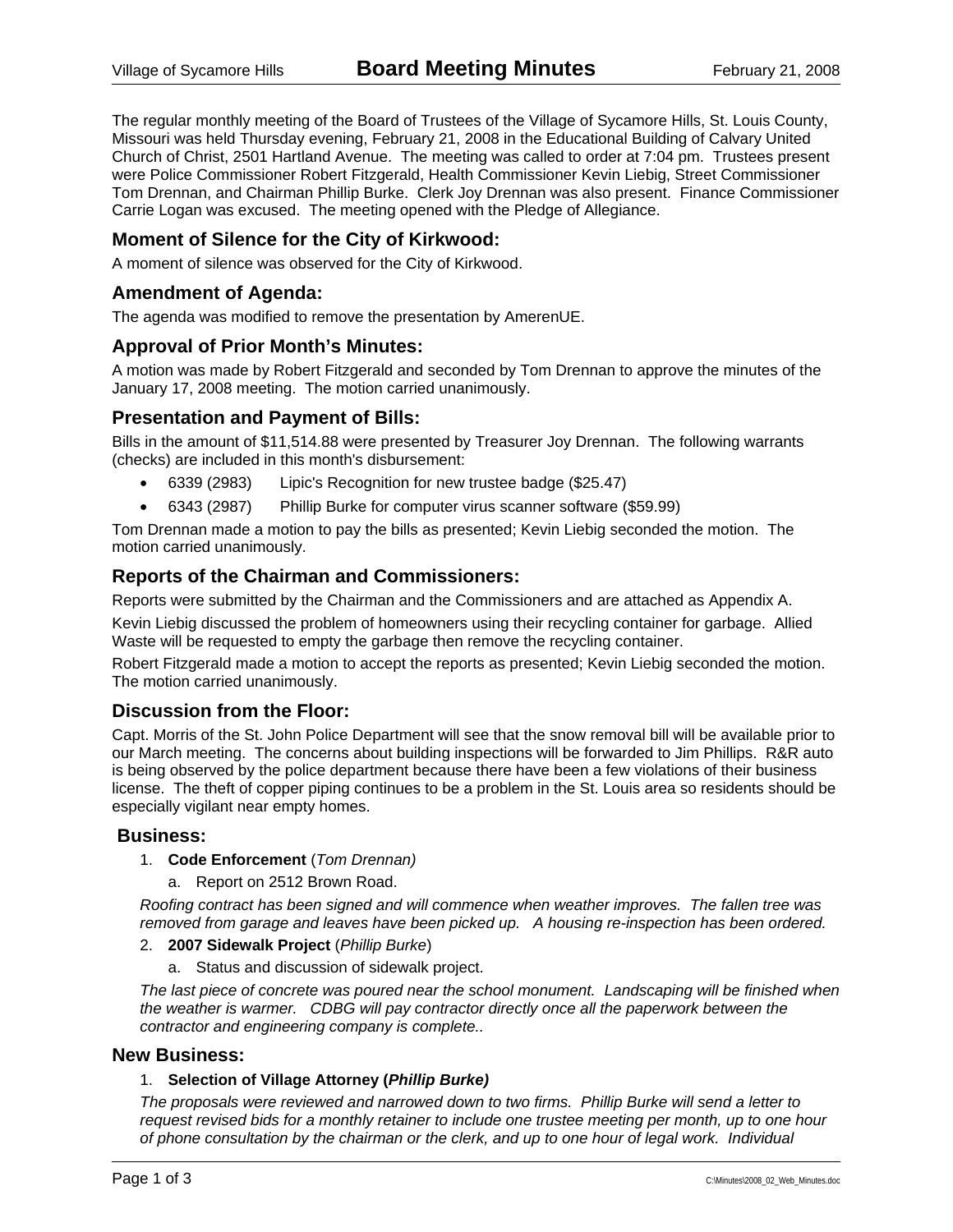*appointments will be made to interview the two candidates immediately prior to the March trustee meeting.* 

The motion for adjournment was made by Kevin Liebig with a second by Tom Drennan. The motion carried unanimously. Adjournment was at 7:45 pm.

Attested by: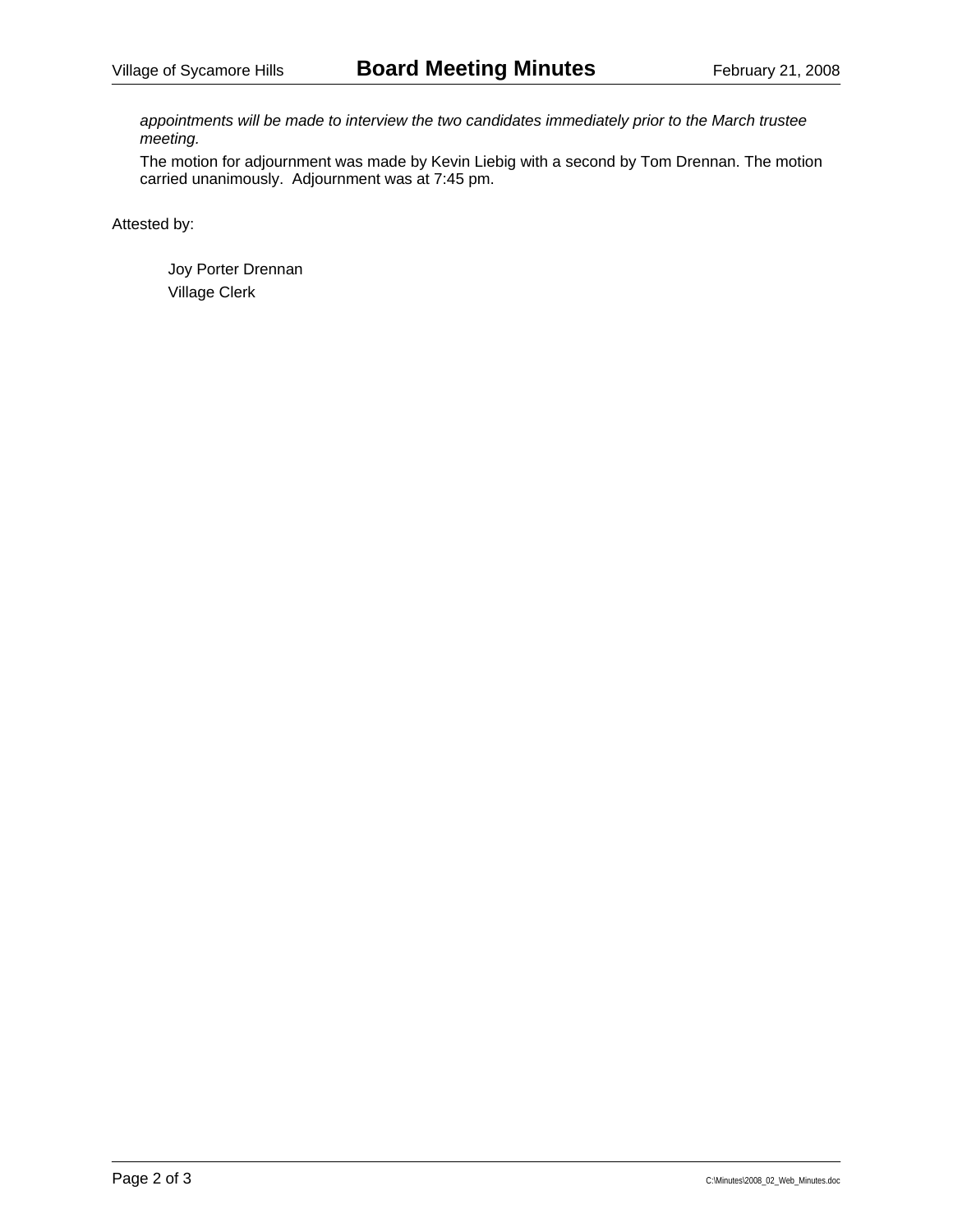# Appendix A **Chairman and Commissioners Reports** February 21, 2008

# **Chairman - Phillip Burke**

- 1. Attended St. Louis County Municipal League meeting on January 24<sup>th</sup> in Creve Coeur.
- 2. Continued researching vendors for street lighting.
- 3. Cleaned storm drains.

# **Finance Commissioner – Carrie Logan**

Account Balances:

- St. Johns Bank (Checking) \$125,592.69 January 2008
- A. G. Edwards (Money Market) \$ 125,356.62 January 2008
- A. G. Edwards (Sewer Lateral) \$ 29,548.10 January 2008
	- P/L statement year to date: Revenue \$ 180,581.76 Expenses \$ 168,973.79

# **Street Commissioner – Tom Drennan**

- 1. Spoke with resident on Brown Road re: parking across sidewalk and blocking egress.
- 2. 1/31/2008-checked and cleaned storm drains after snowstorm.
- 3. 2/5/2008– cleaned storm drains during storms, Hartland flooded.
- 4. 2/8/2008-cleaned storm drains after storms.
- 5. 2/14/2008-cleaned gutters on Hartland.

# **Building Commissioner – Tom Drennan**

- 1. 2/14/2008 -Monitored progress at 2512 Brown Rd.
- 2. 2/18/2008 Assisted health commissioner in placing recycle stickers on toters.
- 3. Updated vacant homes list and homes listed "for sale"
- 4. Spoke (x2) with potential buyer of 2436 Brown Road regarding inspections. Faxed inspection report.

# **Sewer Lateral Administrator – Tom Drennan**

1. None reported

# **Police Commissioner – Robert Fitzgerald**

| <b>Police Report Summary</b> | <b>Reporting Period:</b> |
|------------------------------|--------------------------|
| <b>Contract Patrol</b>       | 115 hours                |
| Time at call site            | 21.5 hours               |
| Tickets issued               | 13                       |
| Payments received            | \$1,088.00               |

# **Health Commissioner – Kevin Liebig**

1. Stickered recycle toters as needed.

2. Monitoring use of recycle toters. Several residences using recycle toter for trash. Stickers have been replaced and letters sent to homes violating the proper use of toter.

#### **Rodent Poison Requested:**

| Date        | <b>Address</b> | Name(s) |
|-------------|----------------|---------|
| <b>NONE</b> |                |         |

#### **Health Code Inspections:**

| Date<br><b>Reported</b> | Name & Address /<br>Violation | Date & Action Taken                           | Date of<br><b>Follow-</b><br><b>up</b> | <b>Resolution /</b><br><b>Actions</b> |
|-------------------------|-------------------------------|-----------------------------------------------|----------------------------------------|---------------------------------------|
| 10/15/2007              | 2512 Brown Road               | 10/15/2007-letter sent via certified<br>mail. | 1/17/08                                | See building<br>comm. report          |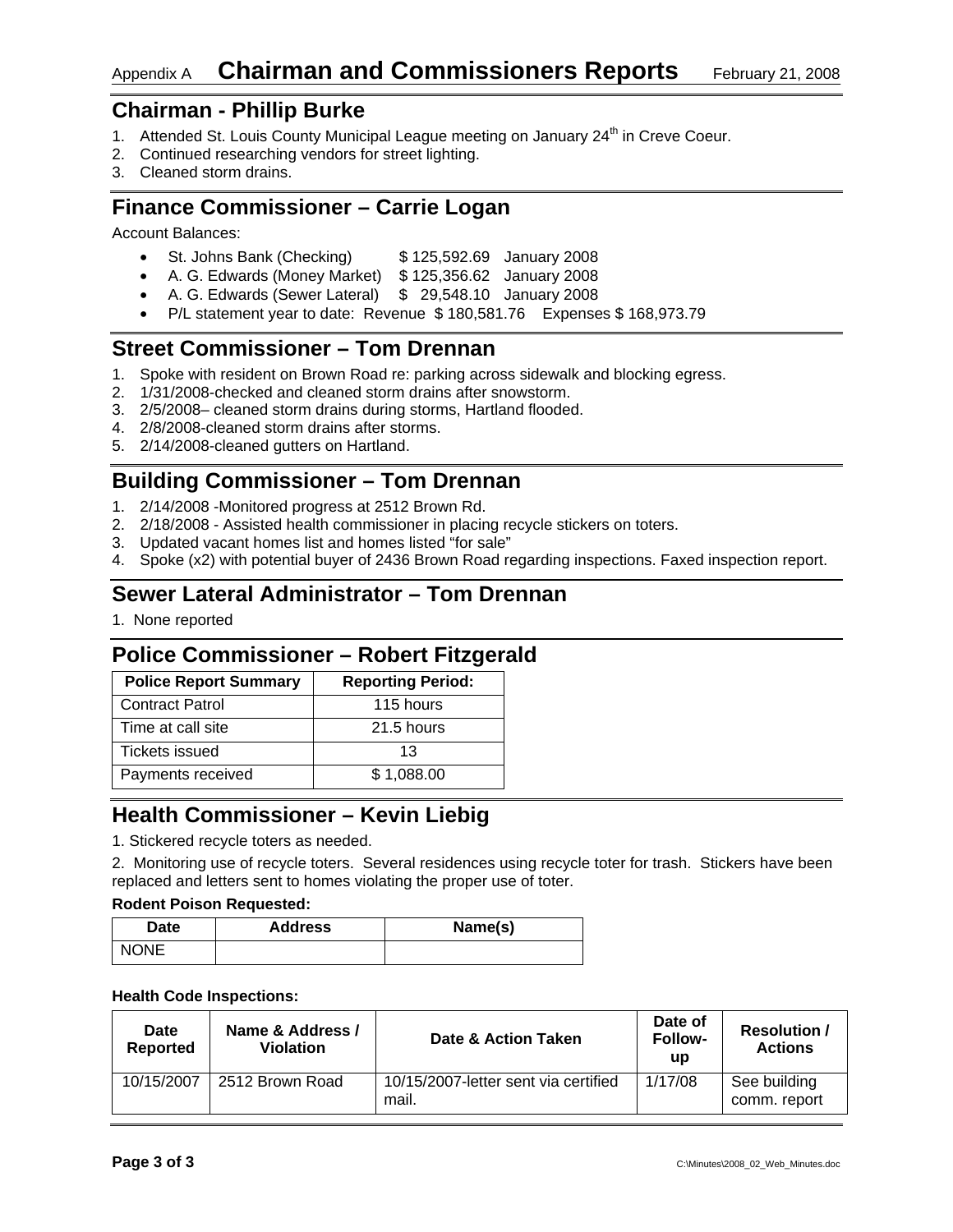The regular monthly meeting of the Board of Trustees of the Village of Sycamore Hills, St. Louis County, Missouri was held Thursday evening, March 20, 2008 in the Educational Building of Calvary United Church of Christ, 2501 Hartland Avenue. The meeting was called to order at 7:04 pm. Trustees present were Police Commissioner Robert Fitzgerald, Health Commissioner Kevin Liebig, Street Commissioner Tom Drennan, Finance Commissioner Carrie Logan, and Chairman Phillip Burke. Clerk Joy Drennan was also present. The meeting opened with the Pledge of Allegiance.

### **Amendment of Agenda:**

The agenda was modified as follows:

1. Under New Business, add item 2 "Police Contract".

Robert Fitzgerald motioned to modify the agenda and Carrie Logan provided a second. The motion carried unanimously.

### **Approval of Prior Month's Minutes:**

A motion was made by Carrie Logan and seconded by Tom Drennan to approve the minutes of the February 21, 2008 meeting. The motion carried unanimously.

### **Presentation and Payment of Bills:**

Bills in the amount of \$30,306.81 were presented by Treasurer Joy Drennan. The following warrants (checks) are included in this month's disbursement:

- 6328 (2988) Board of Election commissioners (\$317.60)
- 6335 (2994) City of St. John for snow plowing (\$15,390.00)

• 6344 (3000) Southern Ditching & Excavation for final invoice of sidewalk project (\$3,426.25)

Robert Fitzgerald made a motion to pay the bills as presented; Kevin Liebig seconded the motion. The motion carried unanimously.

### **Reports of the Chairman and Commissioners:**

Reports were submitted by the Chairman and the Commissioners and are attached as Appendix A. Robert Fitzgerald mentioned that St. John was unable to provide a police report for the month. Carrie Logan made a motion to accept the reports as presented; Tom Drennan seconded the motion. The motion carried unanimously.

### **Discussion from the Floor:**

None.

### **AmerenUE:**

A spokesperson from AmerenUE provided details on their tree removal program on city right of ways. There are approximately 9 trees on Walton Road that interfere with transmission lines. Most of the removed trees are chipped, larger diameter limbs are cut to firewood length and stacked adjacent to the removed tree. Stump grinding is not included. AmerenUE will reimburse the village for \$60 per tree to provide for new trees that will not interfere with the lines. Phillip Burke will mark the trees to be removed and contact AmerenUE.

### **Old Business:**

- 1. **Selection of Village Attorney (***Phillip Burke)*
	- a. Two interviews scheduled.

*One of the candidates had a scheduling conflict and will be rescheduled prior to the next meeting.* 

### 2. **2007 Sidewalk Project (***Phillip Burke***)**

a. Status and discussion of sidewalk project.

*The last piece of concrete was poured near the school monument. Landscaping has been completed. Weis Design Group has verified the work has been completed. The lien waivers were obtained and the last payment is complete. Approximately \$26,000 was paid by the CDBG funds.* 

### **New Business:**

1. **Police Contract (***Robert Fitzgerald)*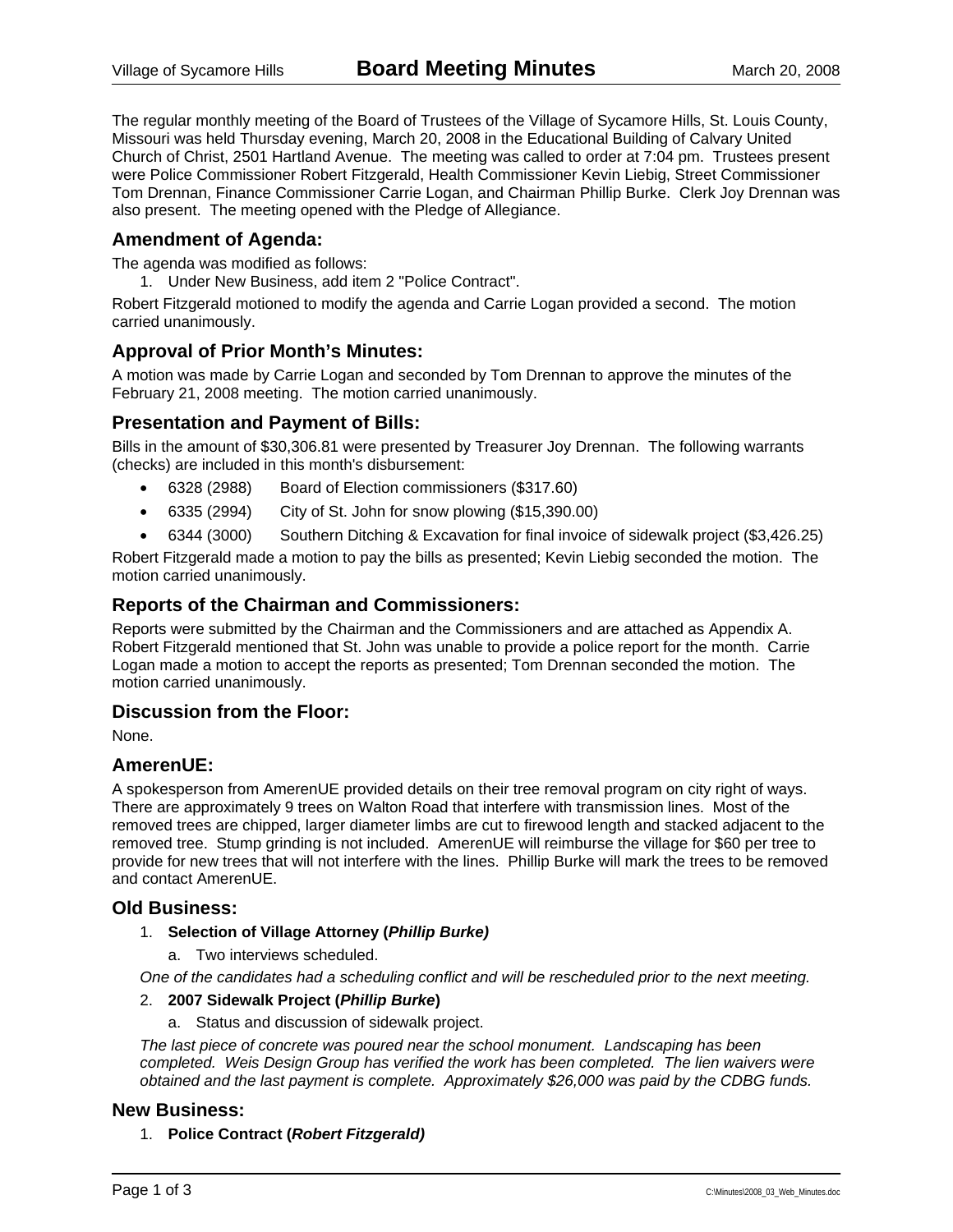*St. John Police Department submitted a 5 year contract for \$3,033.40 per month for the first year with maximum increases of 5% for each additional year. Robert Fitzgerald made a motion to accept the contract as presented; Kevin Liebig seconded the motion. The motion carried unanimously.* 

### 2. **2008/2009 Budget (***Phillip Burke)*

*A budget with income of \$181,015.00 and expenses of \$223,922.00 was presented. Tom Drennan made a motion to accept the budget as presented; Carrie Logan seconded the motion. The motion carried unanimously.* 

The motion for adjournment was made by Carrie Logan with a second by Tom Drennan. The motion carried unanimously. Adjournment was at 8:08 pm.

Attested by: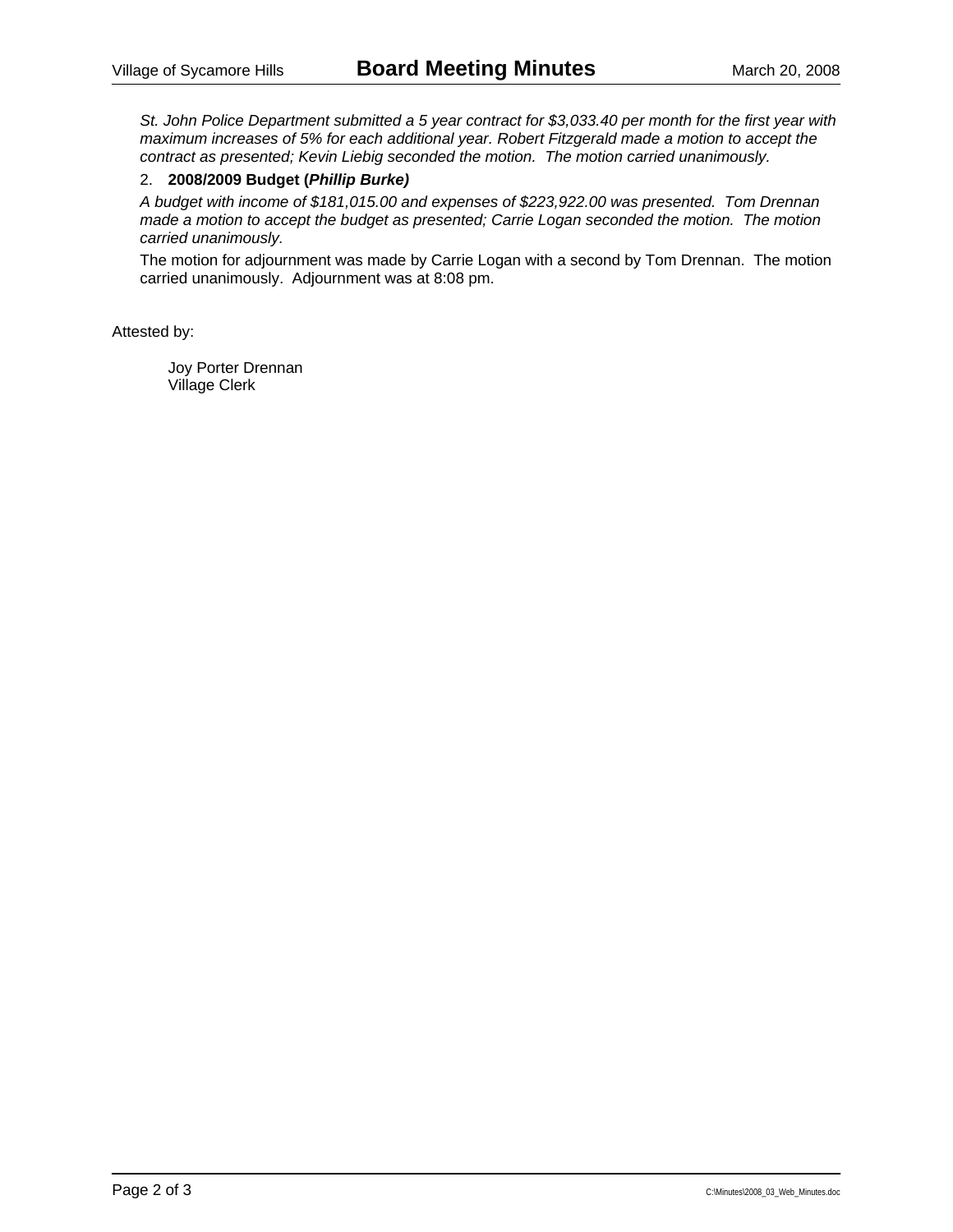# **Chairman - Phillip Burke**

- 1. Attended St. Louis County Municipal League meeting on February 28<sup>th</sup> in Des Peres.
- 2. Chaired Mayors of Small Cities meeting on February 27<sup>th</sup> in Normandy.
- 3. Attended Surrounding Area Mayors meeting on February 23<sup>rd</sup> in Overland at Alberici World Headquarters.
- 4. Worked with Mike Shillito (Weis Design Group) to finish up Graceland Avenue project.
- 5. Contacted the two designated law firms to set up attorney interviews.

# **Finance Commissioner – Carrie Logan**

Account Balances:

- St. Johns Bank (Checking) \$100,227.21 February 2008
- A. G. Edwards (Money Market) \$ 126,355.95 February 2008
- A. G. Edwards (Sewer Lateral) \$ unavailable February2008
- P/L statement year to date: Revenue \$ 180,581.76 Expenses \$ 168,973.79

# **Street Commissioner – Tom Drennan**

1. Checked and cleaned drains prior and after numerous storms.

# **Building Commissioner – Tom Drennan**

- 1. Continuous monitoring at 2512 Brown Rd. Spoke with new owner and with contractors. Work is progressing and a new roof installed.
- 2. 3/17/2008 Assisted health commissioner in placing recycle stickers on toters,10 replaced.
- 3. Updated vacant homes list and homes listed "for sale"
- 4. Spoke (x2) with potential buyer of 2436 Brown Road regarding inspections. Faxed inspection report.
- 5. Monitored 2447 Hartland (fire on 3/11/08). Spoke with contractor regarding permit for dumpster and securing the residence.
- 6. Spoke with prospective resident about village.

# **Sewer Lateral Administrator – Tom Drennan**

1. None reported

# **Police Commissioner – Robert Fitzgerald**

| <b>Reporting Period:</b> |
|--------------------------|
| 100 hours                |
| 13 hours                 |
| not available            |
| \$1030.00                |
|                          |

# **Health Commissioner – Kevin Liebig**

1. Stickered recycle toters as needed.

2. Monitoring use of recycle toters. Several residences using recycle toter for trash. Stickers have been replaced and letters sent to homes violating the proper use of toter.

### **Rodent Poison Requested: None**

**Health Code Inspections:** 

| <b>Date</b><br>Reported | Name & Address /<br><b>Violation</b> | Date & Action Taken                           | Date of<br><b>Follow-</b><br>up | <b>Resolution /</b><br><b>Actions</b> |
|-------------------------|--------------------------------------|-----------------------------------------------|---------------------------------|---------------------------------------|
| 10/15/2007              | 2512 Brown Road                      | 10/15/2007-letter sent via certified<br>mail. | 1/17/08                         | See building<br>comm. report          |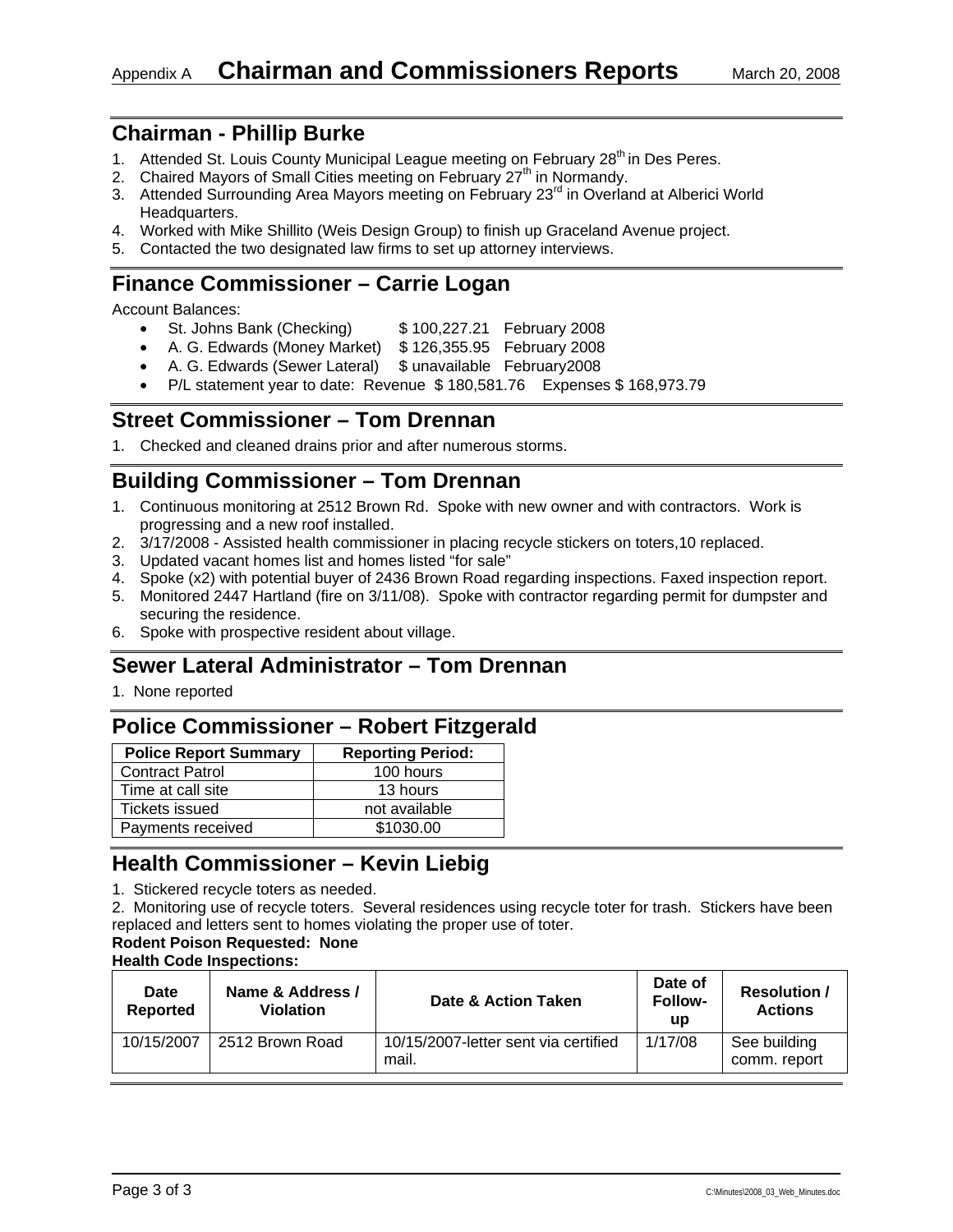A special meeting of the Board of Trustees of the Village of Sycamore Hills, St. Louis County, Missouri was held Wednesday evening, April 9, 2008 in the Educational Building of Calvary United Church of Christ, 2501 Hartland Avenue. The meeting was called to order at 7:07 pm. Trustees present were Police Commissioner Robert Fitzgerald, Health Commissioner Kevin Liebig, Street Commissioner Tom Drennan, Finance Commissioner Carrie Logan, and Chairman Phillip Burke.

### **Old Business:**

#### 1. **Selection of Village Attorney (***Phillip Burke)*

*After discussion Tom Drennan made a motion to select the law firm of Curtis, Heinz, Garrett and O'Keefe to represent the village. Robert Fitzgerald seconded the motion. The motion carried unanimously.* 

The motion for adjournment was made by Carrie Logan with a second by Tom Drennan. The motion carried unanimously. Adjournment was at 7:25 pm.

Attested by: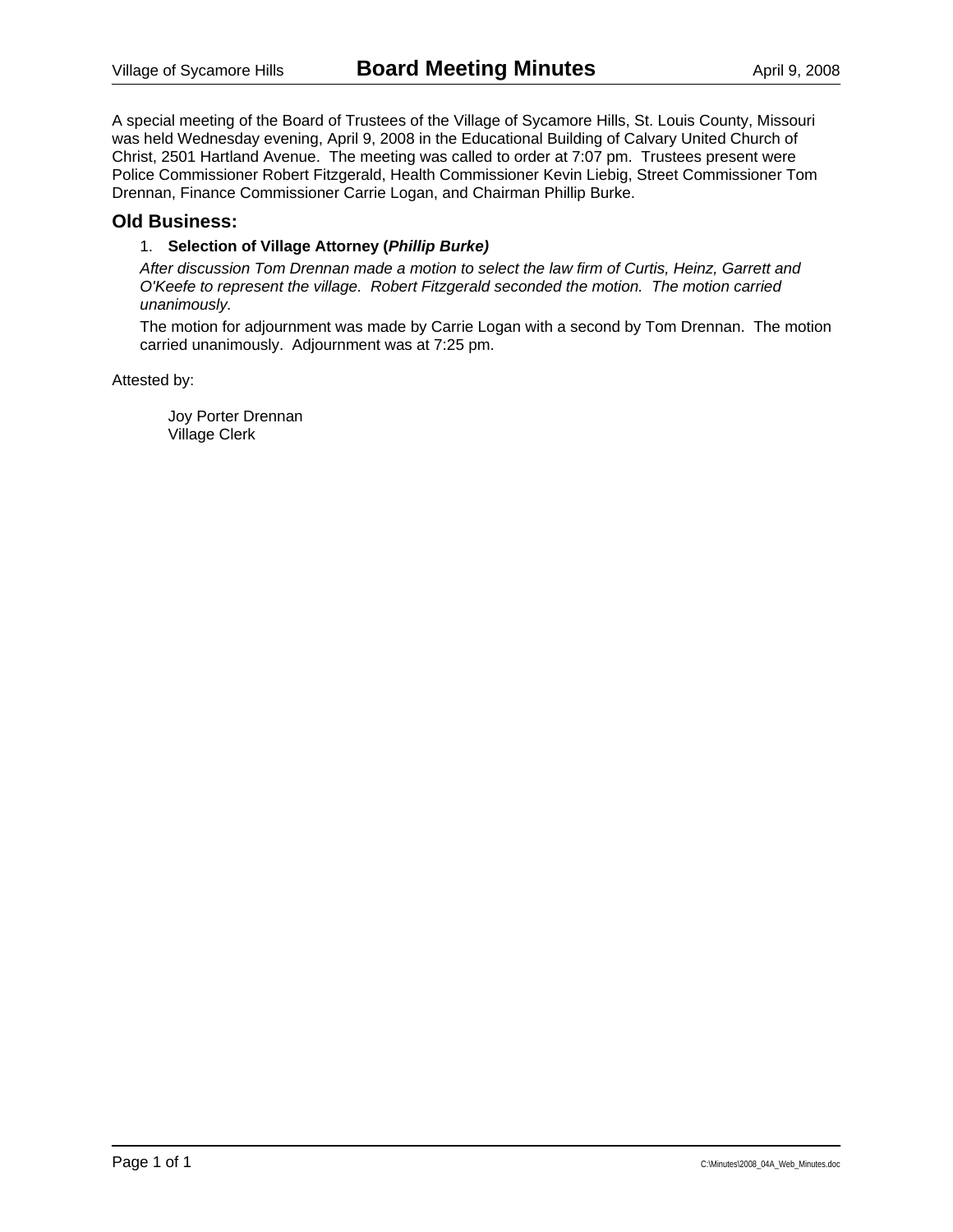The regular monthly meeting of the Board of Trustees of the Village of Sycamore Hills, St. Louis County, Missouri was held Thursday evening, April 17, 2008 in the Educational Building of Calvary United Church of Christ, 2501 Hartland Avenue. The meeting was called to order at 7:02 pm. Trustees present were Police Commissioner Robert Fitzgerald, Health Commissioner Kevin Liebig, Street Commissioner Tom Drennan, Finance Commissioner Carrie Logan, and Chairman Phillip Burke. Clerk Joy Drennan was also present. The meeting opened with the Pledge of Allegiance.

### **Amendment of Agenda:**

There were no amendments to the agenda.

### **Approval of Prior Month's Minutes:**

A motion was made by Robert Fitzgerald and seconded by Kevin Liebig to approve the minutes of the March 20, 2008 meeting. The motion carried unanimously.

### **Presentation and Payment of Bills:**

Bills in the amount of \$11,513.56 were presented by Treasurer Joy Drennan. The following warrants (checks) are included in this month's disbursement:

- 6436 (3003) Southern Ditching (\$6294.62)
- 6347 (3004) The Daniel & Henry Company (\$594.00)

Carrie Logan made a motion to pay the bills as presented; Tom Drennan seconded the motion. The motion carried unanimously.

### **Reports of the Chairman and Commissioners:**

Reports were submitted by the Chairman and the Commissioners and are attached as Appendix A. Tom Drennan made a motion to accept the reports as presented; Kevin Liebig seconded the motion. The motion carried unanimously.

#### **Discussion from the Floor:**

None.

#### **Old Business:**

None.

#### **New Business:**

None.

The motion for adjournment was made by Carrie Logan with a second by Tom Drennan. The motion carried unanimously. Adjournment was at 7:10 pm.

Attested by:

 Joy Porter Drennan Village Clerk

# **Work Session Minutes**

### **1. Capital Improvements (Phillip Burke)**

a. Tree Replacement Program - fall replacement

*The village will replace at least 5 trees, some for Walton Road residences to replace AmerenUE removed trees.* 

b. Sidewalk Replacement Program, even numbered addresses

*Sidewalk Replacement Program will continue using CDBG funds.* 

- c. Sidewalk Improvements
	- i. Replace stairs with ramp at Hartland and Graceland
	- ii. Add sidewalk on Graceland between Marshall and Hartland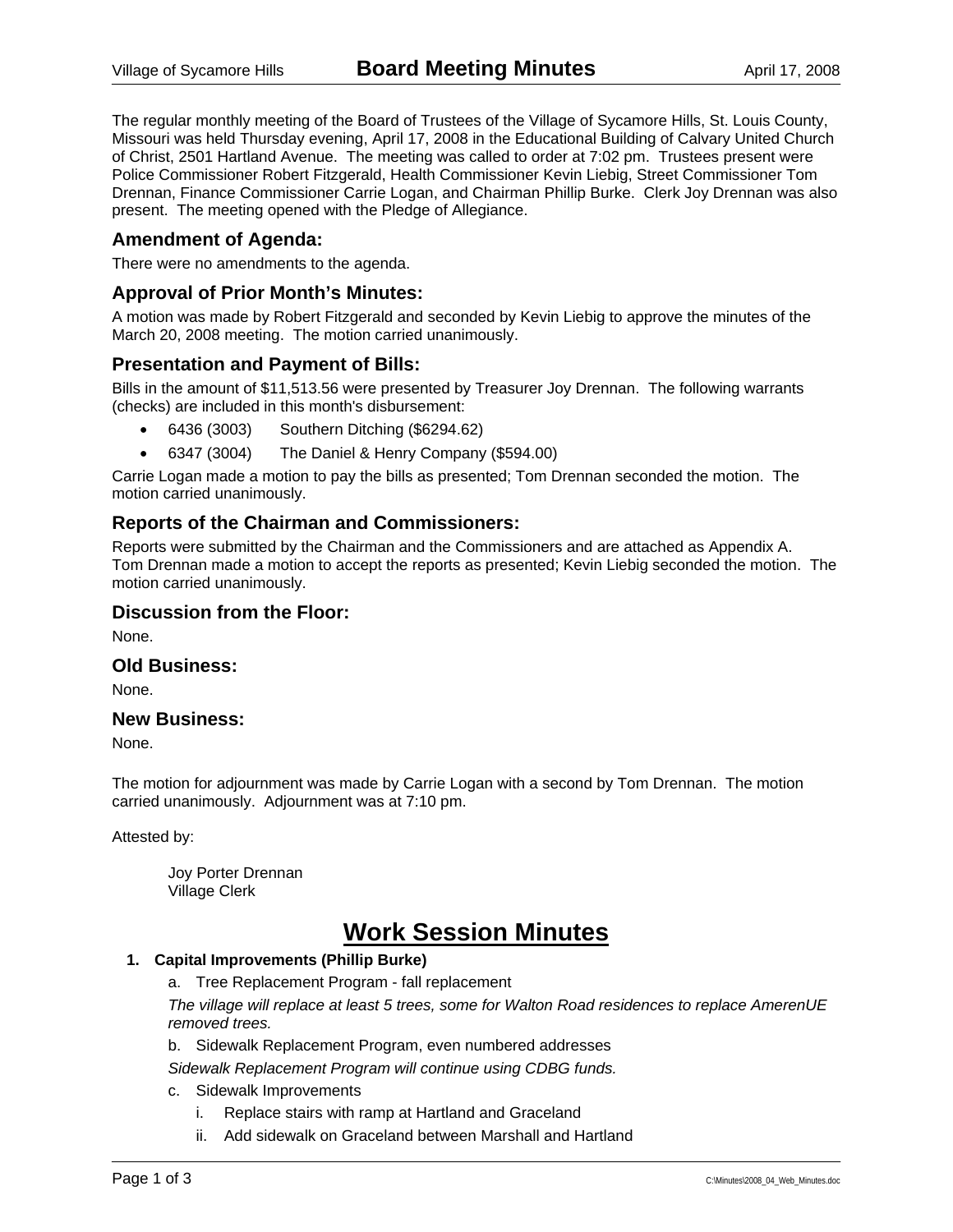*Stairs will not be replaced at this time, but will install new sidewalk.* 

- d. Storm Water Improvements
	- i. inlet repairs by school
	- ii. storm sewer on Graceland from Hartland to Brown

*Inlet repairs will be made, hopefully fully funded by MSD. Storm sewer replacement will not be done at this time.* 

- e. Street Repairs
	- i. Standing water issues on Hartland and Northland
	- ii. Dual Driveways with center curb radius
	- iii. Hartland Avenue grading and resurfacing
	- iv. Asphalt repairs
	- v. Asphalt Sealing

*Engineering firm will be consulted to find a low cost improvement for the standing water. Dual driveway aprons will be modified as part of sidewalk replacement program. Hartland road improvements will not be done at this time, but we will save up to replace the street in the future. Engineering firm will be consulted for asphalt repairs required before next winter.* 

f. Street lighting

*If funds permit street lighting will be added as an option to the contract for the sidewalk replacement between Marshall and Hartland on Graceland and will include lighting along school.* 

#### **2. Home Inspections (Phillip Burke)**

a. Arrange with St. John to collect money and schedule all home inspections.

*The board agrees that an improvement could be made to the home inspection process as long as the occupancy permits remain within the village.* 

#### **3. Code Enforcement (Phillip Burke)**

- a. Arrange with St. John to cite homeowners for code violations
	- i. Dumpsters/Pods
	- ii. Trash cans out
	- iii. Home conditions
	- iv. Mowing

*The board agrees these items need to be addressed for the tidiness of the neighborhood and property values.* 

#### **4. Contracts (Phillip Burke)**

- a. Mowing of city owned areas
- b. Snow Plowing
- c. Animal control and removal
- d. Street Sweeping

*The board agrees these items need to be addressed during the year.*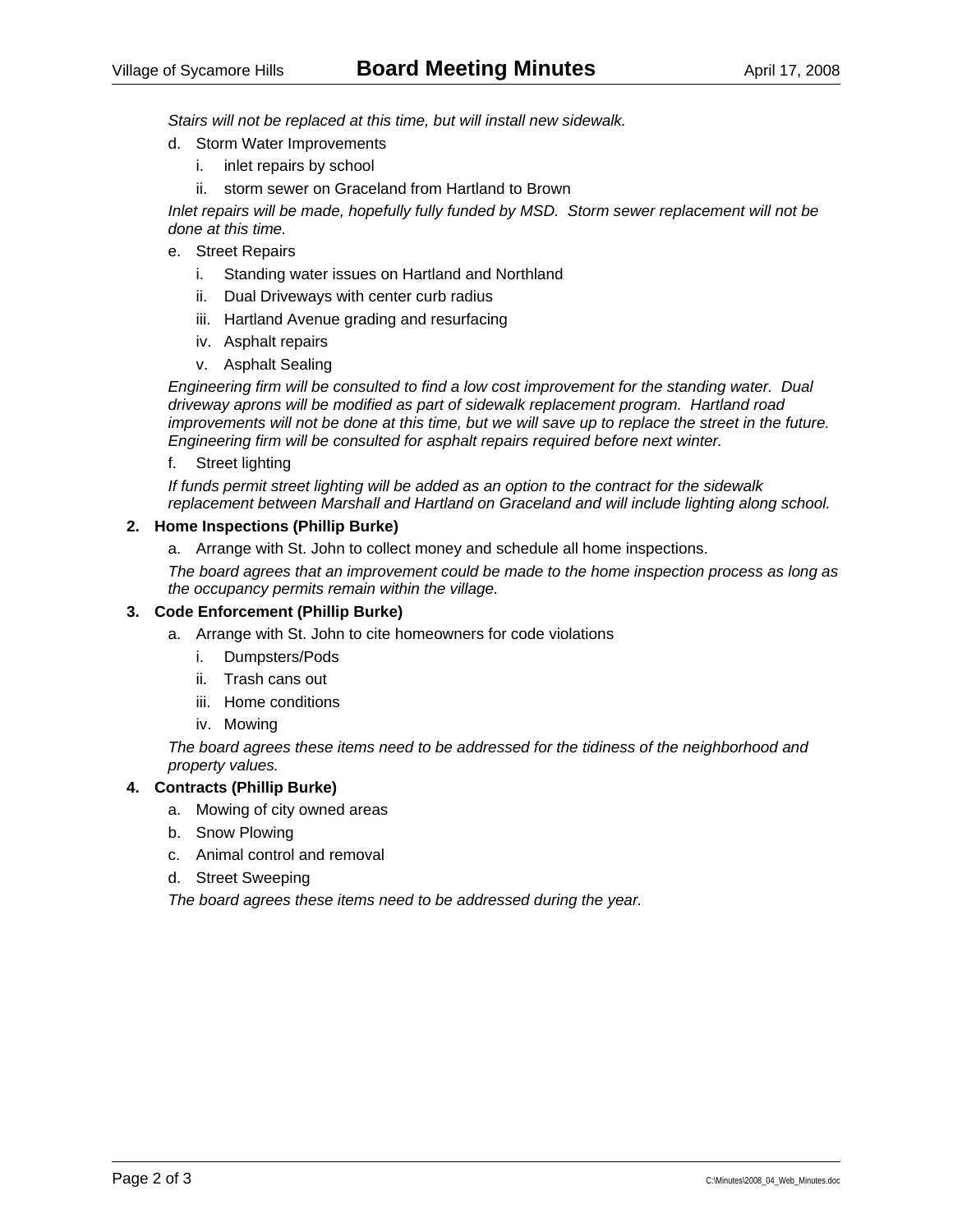# **Chairman - Phillip Burke**

- 1. Attended Mayors of Small Cities meeting on February 19<sup>th</sup> in Normandy.
- 2. Attended St. Louis County Municipal League meeting on February  $27<sup>th</sup>$  in Maplewood.
- 3. Submitted final data for TRIM grant to DNR.
- 4. Contacted AmerenUE to remove trees on Walton Road
- 5. Cleaned up and removed debris after tree removal on Walton Road.

# **Finance Commissioner – Carrie Logan**

Account Balances:

- St. Johns Bank (Checking) \$90,788.92 March 2008
- A. G. Edwards (Money Market) \$ 126,438.91 March 2008
- A. G. Edwards (Sewer Lateral) \$ 29,784.92 March 2008
- P/L statement year to date: Revenue \$ Expenses \$

# **Street Commissioner – Tom Drennan**

1. Checked and cleaned drains prior and after numerous storms.

# **Building Commissioner – Tom Drennan**

- 1. Continuous monitoring at 2512 Brown Rd. Spoke with new owner and with contractors. Work is progressing and a new roof installed.
- 2. 3/17/2008 Assisted health commissioner in placing recycle stickers on toters, 10 replaced.
- 3. Updated vacant homes list and homes listed "for sale"
- 4. Spoke (x2) with potential buyer of 2436 Brown Road regarding inspections. Faxed inspection report.
- 5. Monitored 2447 Hartland (fire on 3/11/08). Spoke with contractor regarding permit for dumpster and securing the residence.
- 6. Spoke with prospective resident about village.

# **Sewer Lateral Administrator – Tom Drennan**

1. None reported

# **Police Commissioner – Robert Fitzgerald**

| <b>Reporting Period:</b> |
|--------------------------|
| 114 hours                |
| 16 hours                 |
| 29                       |
| \$965.00                 |
|                          |

# **Health Commissioner – Kevin Liebig**

1. 3/25/08-Went to Allied Waste regarding flooded basement on Brown Rd. Allied will go by and clean up for an extra charge to resident.

2. 3/25/08-Went to Critter Control to make sure all services provided go through the Village first. If not, the resident who calls will have to be invoiced by Critter Control.

3. 4/09/08-Critter Control contacted about the rodent problem at 2471 Hartland; spoke with resident about same.

4. Stickered recycle bins.

#### **Rodent Poison Requested: 1**

#### **Health Code Inspections: None**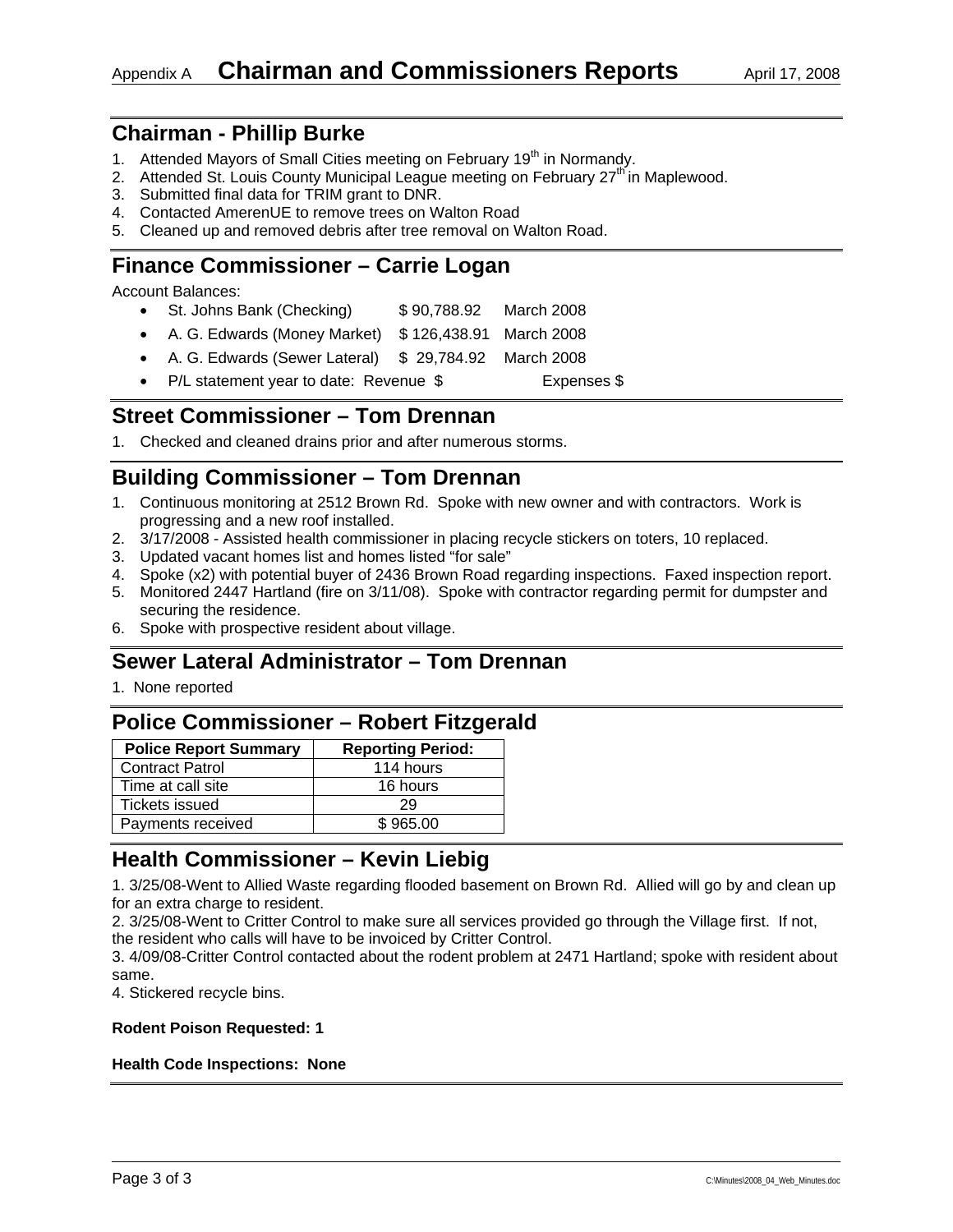The regular monthly meeting of the Board of Trustees of the Village of Sycamore Hills, St. Louis County, Missouri was held Thursday evening, May 15, 2008 in the Educational Building of Calvary United Church of Christ, 2501 Hartland Avenue. The meeting was called to order at 7:00 pm. Trustees present were Police Commissioner Robert Fitzgerald, Health Commissioner Kevin Liebig, Street Commissioner Tom Drennan, Finance Commissioner Carrie Logan, and Chairman Phillip Burke. Clerk Joy Drennan and Attorney John Tajkoswki were also present. The meeting opened with the Pledge of Allegiance.

## **Oath of Office:**

The oath of office was given by Joy Drennan to elected trustees Kevin Liebig and Robert Fitzgerald.

### **Amendment of Agenda:**

The agenda was modified as follows:

1. Under the Work Session add item 3 "Critter Control".

A motion was made by Carrie Logan and seconded by Kevin Liebig to accept the amendments to the agenda. The motion carried unanimously.

### **Appointment of Boards and Commissioners:**

A motion was made by Tom Drennan and seconded by Kevin Liebig to approve the appointments. The motion carried unanimously.

### **State of the Village:**

Chairman Burke gave a state of the village address. It is attached as Appendix B.

### **Approval of Prior Month's Minutes:**

A motion was made by Kevin Liebig and seconded by Tom Drennan to approve the minutes of the April 17, 2008 meeting. The motion carried unanimously.

### **Presentation and Payment of Bills:**

Bills in the amount of \$11,444.56 were presented by Treasurer Joy Drennan. The following warrants (checks) are included in this month's disbursement:

- 6347 (3004) United States Postal Service (\$41.00)
- 6436 (3003) EPC (\$119.40)

Carrie Logan made a motion to pay the bills as presented; Kevin Liebig seconded the motion. The motion carried unanimously.

### **Reports of the Chairman and Commissioners:**

Reports were submitted by the Chairman and the Commissioners and are attached as Appendix A. Robert Fitzgerald made a motion to accept the reports as presented; Carrie Logan seconded the motion. The motion carried unanimously. Robert Fitzgerald spoke about his report.

### **Discussion from the Floor:**

Sgt. Higgins from St. John Police department spoke about some training the department is receiving. A resident of 2470 Brown Road, Mary Lee complained about runoff from 2471 Hartland from the downspouts of the garage on Hartland. She also said there is a rat problem with the vacant home 2464 Brown.

### **Old Business:**

None.

### **New Business:**

- 1. Village Attorney (Phillip Burke)
	- a. An ordinance authorizing the appointment of a Village Attorney (Bill 431, Ordinance 422).

*A motion was made by Tom Drennan and seconded by Carrie Logan for Bill 431.*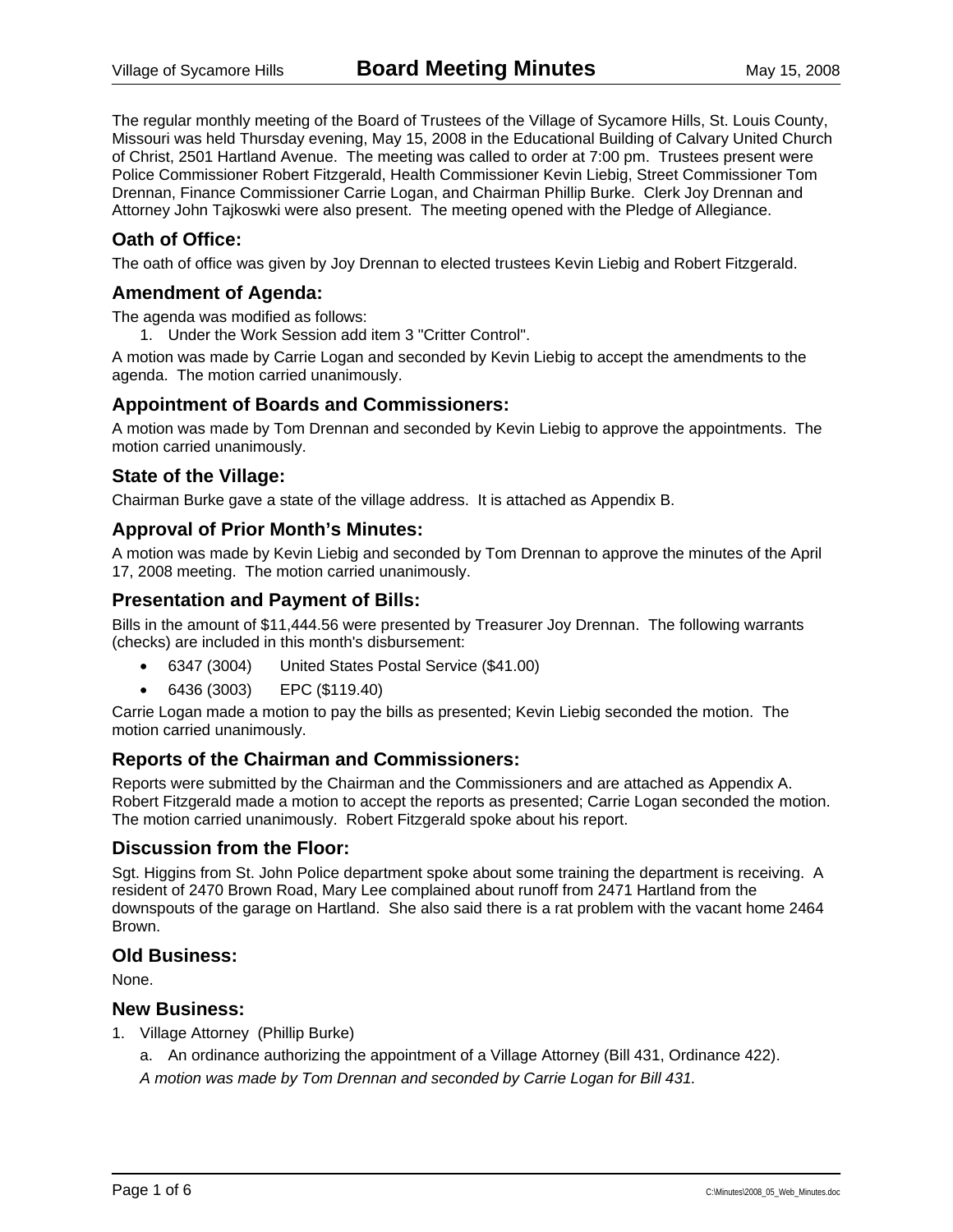*The vote on the said motion was as follows on the first reading:* 

| Voting "Yea"             | Voting "Nay" | <b>Trustees</b><br>Abstaining |
|--------------------------|--------------|-------------------------------|
| <b>Robert Fitzgerald</b> |              |                               |
| Kevin Liebig             |              |                               |
| <b>Phillip Burke</b>     |              |                               |
| Tom Drennan              |              |                               |
| Carrie Logan             |              |                               |

*The vote on the said motion was as follows on the second reading:* 

| Voting "Yea"             | Voting "Nay" | <b>Trustees</b><br>Abstaining |
|--------------------------|--------------|-------------------------------|
| Tom Drennan              |              |                               |
| Carrie Logan             |              |                               |
| Kevin Liebig             |              |                               |
| <b>Robert Fitzgerald</b> |              |                               |
| <b>Phillip Burke</b>     |              |                               |

*Thereupon Bill 430 was declared to be duly enacted as Ordinance 422.* 

b. An ordinance authorizing the Chairman of the Board to enter into a contract for legal services (Bill 432, Ordinance 423).

*A motion was made by Carrie Logan and seconded by Kevin Liebig for Bill 432.* 

*The vote on the said motion was as follows on the first reading:* 

| Voting "Yea"         | Voting "Nay" | <b>Trustees</b><br>Abstaining |
|----------------------|--------------|-------------------------------|
| Robert Fitzgerald    |              |                               |
| Kevin Liebig         |              |                               |
| <b>Phillip Burke</b> |              |                               |
| Tom Drennan          |              |                               |
| Carrie Logan         |              |                               |

*The vote on the said motion was as follows on the second reading:* 

| Voting "Yea"         | Voting "Nay" | <b>Trustees</b><br>Abstaining |
|----------------------|--------------|-------------------------------|
| Tom Drennan          |              |                               |
| Carrie Logan         |              |                               |
| Kevin Liebig         |              |                               |
| Robert Fitzgerald    |              |                               |
| <b>Phillip Burke</b> |              |                               |

*Thereupon Bill 432 was declared to be duly enacted as Ordinance 423.* 

The motion for adjournment was made by Carrie Logan with a second by Kevin Liebig. The motion carried unanimously. Adjournment was at 7:55 pm.

Attested by: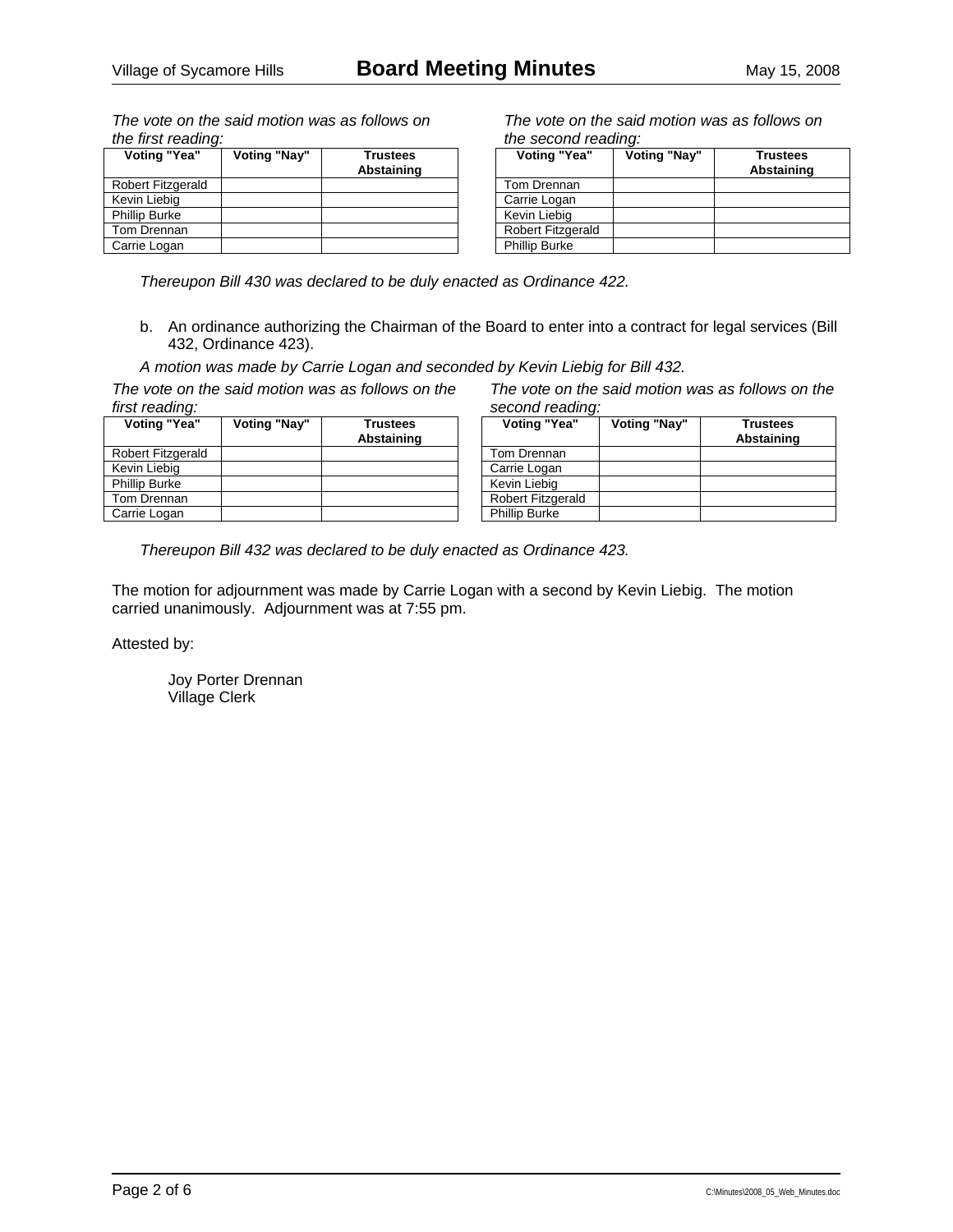# **Work Session Minutes**

### **1. Code Enforcement (Phillip Burke)**

- a. Arrange with St. John to cite homeowners for code violations
	- i. Home conditions
	- ii. Dumpsters/Pods
	- iii. Trash cans out
	- iv. Mowing

*We need to tailor our ordinance to follow the ICC code. The main problems that need to be addressed now are grass height and houses with obvious exterior maintenance issues. It was suggested we adopt St. John codes for dumpsters, trash cans, mowing, and home conditions for a start. It was recommended that we review our ordinances, identify ordinances we need to enforce, and engage St. John in limited role for citing. Joy will get the ICC code and St. John ordinances that are applicable.* 

#### **2. Backfill with dirt from city lot (Phillip Burke)**

a. Several places in the village tree lawn have settled from removed trees. Should we backfill with clean dirt from city lot, straw and seed? Consider hiring a contractor or city with bobcat to do this?

*Phillip will prepare something for next meeting.* 

#### **3. Critter Control (Phillip Burke)**

a. Cost and frequency

*It was suggested we have the county health department look at this problem. It was noted that Critter Control monthly repeat fees will increase from \$19.99 to \$29.99. Joy will call county vector control.*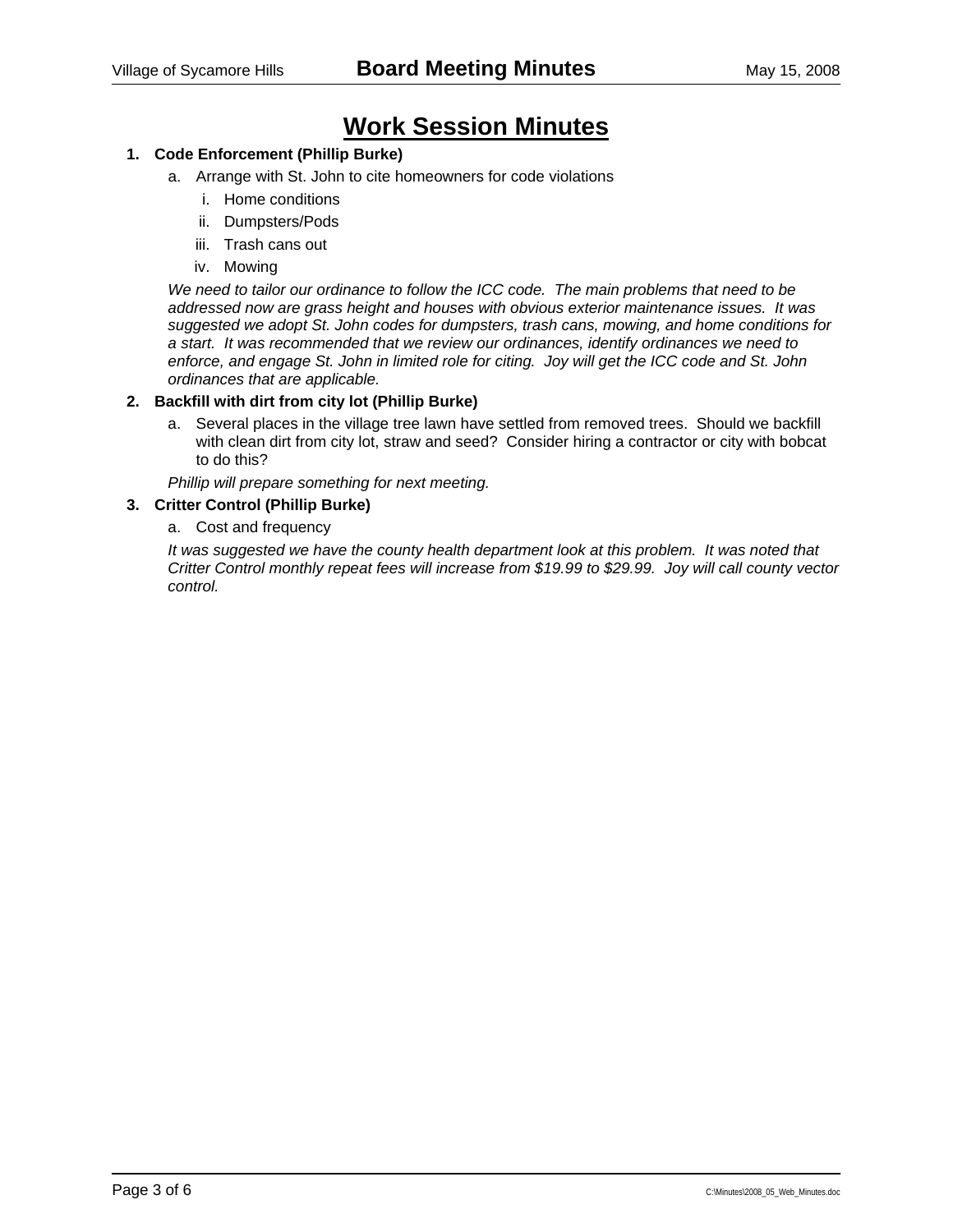### Appendix A **Chairman and Commissioners Reports** May 15, 2008

## **Chairman - Phillip Burke**

- 1. Attended Mayors of Small Cities meeting on April 16<sup>th</sup> in Normandy.
- 2. Attended St. Louis County Municipal League meeting on April 24<sup>th</sup> in Maplewood.
- 3. Cleaned up and removed brush on village lot.
- 4. Replaced vandalized stop sign and post WB Graceland at Marshall.
- 5. Cleaned storm sewers.
- 6. Contacted MSD concerning blocked storm sewers.

# **Finance Commissioner – Carrie Logan**

Account Balances:

- St. Johns Bank (Checking)  $$69,469.06$  April 2008
- A. G. Edwards (Money Market) \$ 126,570.50 April 2008
- A. G. Edwards (Sewer Lateral) \$ 29,839.69 April 2008
- P/L statement year to date: Revenue \$ 18,107.41 Expenses \$ 23,118.52

### **Street Commissioner – Tom Drennan**

1. Checked and cleaned drains prior and after numerous storms.

# **Building Commissioner – Tom Drennan**

- 1. Spoke with resident at 2471 Hartland regarding runoff complaint.
- 2. Spoke with resident at 2432 Brown regarding bus stop issues, trash company.
- 3. 3/17/2008 Assisted health commissioner in placing recycle stickers on toters, 10 replaced.
- 4. Updated vacant homes list and homes listed "for sale".
- 5. Spoke with resident at 2404 Brown regarding parking complaint.

#### **Occupancy Permit Applications / Permits Issued: 2 Building Inspections / Occupancy Permits / Garage Sale Permits: 4**

# **Sewer Lateral Administrator – Tom Drennan**

1. None reported

# **Police Commissioner – Robert Fitzgerald**

- 1. Received complaint regarding parking on lawn at 2404 Brown Road.
- 2. Received complaint regarding cutting through parking lot at Bearden's Violin Shop.

| <b>Police Report Summary</b> | <b>Reporting Period:</b> |
|------------------------------|--------------------------|
| <b>Contract Patrol</b>       | Not Available            |
| Time at call site            | Not Available            |
| Tickets issued               | Not Available            |
| Payments received            | Not Available            |

# **Health Commissioner – Kevin Liebig**

1. 4/29/2008-2427 Brown, Critter Control notified of rodent problem.

- 2. 4/29/2008-8923 Midland, trash problem resolved, Critter Control notified of rodent infestation.
- 3. 4/29/2008-2423 Walton, trash problem in front yard, no one living at address. Trash company notified.
- 4. 4/29/2008-2419 Walton, resident advised not to put trash out before the appropriate day and time.

#### **Rodent Poison Requested: 3**

#### **Health Code Inspections: None**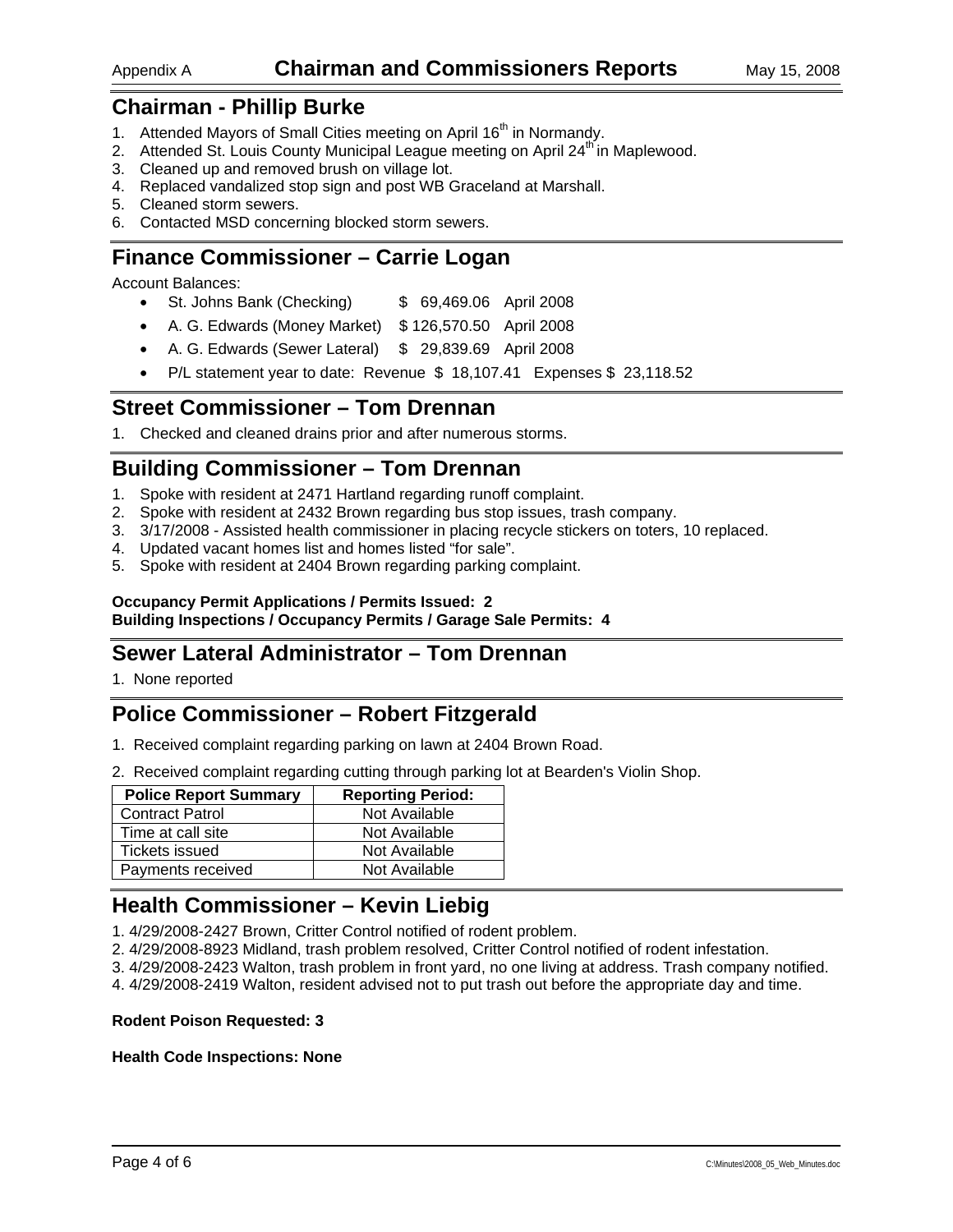### **Introduction**

First of all I wish to congratulate our reelected and newly elected officials. I also want to thank all the trustees for your choice to serve the community.

Today I want to lay out some of the positive values of our village, some of the problems we face, and some short and long range plans I hope to implement.

### **Village Statistics**

From the latest census our city has 722 citizens, 289 households, with a median household income of \$41,146 and a median age of 37. Some of these numbers have obviously changed in the last 8 years. Our village runs a budget in the black; we have no outstanding bond issues or debts.

### **Village Infrastructure**

In the last year we have made some great infrastructure improvements. We received a grant from the Community Development Block Grant to repair sidewalks and add sidewalks along the middle school. We received another grant to help us with tree trimming and removal, an item we have overlooked for many years. Finally we received assistance from AmerenUE to remove trees along the village right of way. We are in our third year of our long range program of sidewalk replacement, with odd addresses in odd years, and even addresses in even years. While it was expensive to start for the first two years as we caught up with problems, from now on our repairs should be reduced on an annual basis. We have also added several hundred feet of new sidewalk in the last few years, a task we need to continue to complete sidewalks on each street. Currently we have no long range plans for street repairs and replacement. It is essential we come up with a long range plans for street repairs and to apply for grants to help with these repairs. Our current budget and income will never allow us to fund these repairs.

### **Contracts**

We contract out our police services, trash hauling services, snow plowing, and office rent. All of these contracts were renewed in the last year, including for the first time, wheeled 65 gallon recycling containers. We have modified some of the contracts to line up with our fiscal year for easier accounting.

### **Safety**

Our neighborhood is safe with a low crime rate. We have a good working relationship with the St. John Police Department and the citizens approve of their services. I believe we should continue our services with the St. John Police Department. I think we need to come up with a detailed emergency plan for natural or man made disasters. There are several changes taking place at the county level in the next few years that will improve communications between different local, county and state agencies.

### **Streets And Sidewalks**

This year I believe we should add sidewalk along the edge of Graceland between Marshall and Hartland. Part of this will require some curb improvements. I also think we should consider adding decorative lighting as part of this project. The infrastructure for such lighting was included in our last sidewalk project along the school. We also intend to continue our even/odd sidewalk repair program. After last winter we need to repair several damaged areas in the streets. I believe these repairs are all minor and could be contracted to a local municipality. There are several areas in the village tree line that have eroded or settled. While we have some clean fill available on the city lot, we should use this to fill in these areas, and then reseed. In the next 5 years we will have to replace some streets. I think we should implement a long range plan of replacing a street every 5 years, using the other years to save up for this.

### **Trees**

As I mentioned earlier, we received a \$10,000 TRIM grant from the State of Missouri Department of Natural Resources to help with tree trimming and removal on all our streets. This grant had the support of a state arborist who reviewed every tree in our village. Part of this grant requires us to maintain a 5 year plan. I have created a plan that has specific requirements that are implemented four times each year. We have also been proactive in replacing trees. Last year I had a goal of planting 10 trees. While we fell a little short of that goal, we do have 5 trees purchased through Forest ReLeaf for this year. I propose we purchase an additional 10 trees this year, 5 to be planted throughout the village, and 5 power line friendly trees to be placed along Walton road to replace trees removed by AmerenUE. Trees increase our property values, add shade, and provide a better look to our city.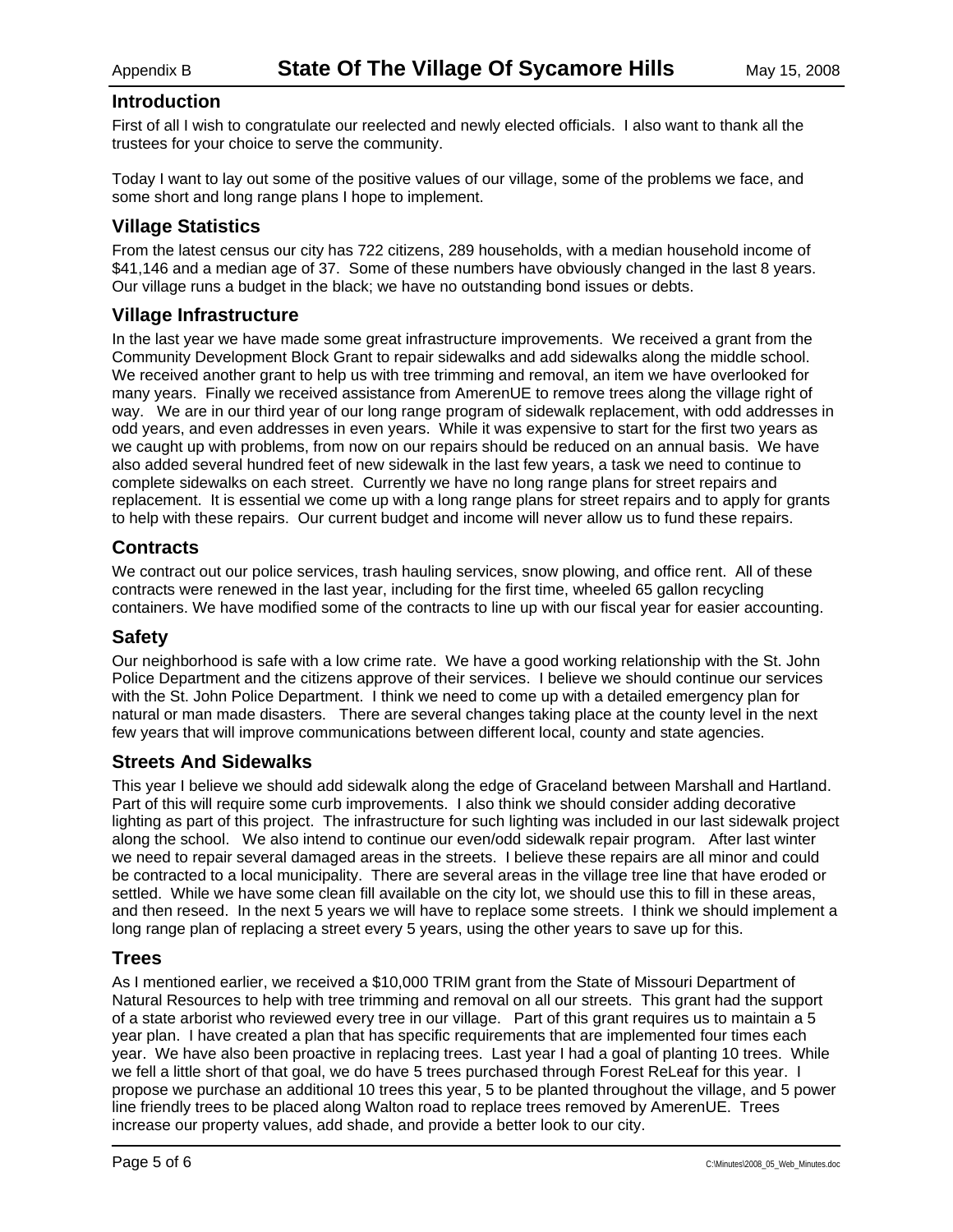### **Housing Stock And Code Enforcement**

As I mentioned last year, one of my big concerns is the decline of our housing stock. We need to enforce our current ordinances and consider new ones, specifically the International Property Maintenance Code. This year we are already faced with several more homes that are in foreclosure. Each empty home is a liability for the village, from theft and vandalism to maintenance. It have become beyond the ability of our trustees to enforce these building ordinances on a daily basis. Each violation entails hours in preparation, citing, and follow up. I mentioned last year that we should consider contracting with a third party to perform these services. I think we should move the building inspection and permitting to this same entity. The current process is tedious and requires a lot of extra work on the part our clerk. I also believe we should consider increasing the fees for our inspections, for example, Overland charges \$45 for an inspection and \$25 for an occupancy permit. In the next 3 months I urge the board to come up with a plan to contract with another municipality to enforce our ordinances. Occupancy permits should continue to be handled by the village. I think we should eliminate the posting of orange stickers on vacant homes now that we are getting a successors report. The stickers highlight that the home is empty. We maintain a list of vacant homes; I believe this list should be shared with the police department, as well as the locally delivered newspaper companies. These "free" papers are a nuisance for many people, clog up storm sewers, litter the streets, and stack up in front of empty houses.

### **Long Term Goals**

We have a lot on Lackland Road. We have a yearly expense on the maintenance of this property, and it is often used as a dumping site. I believe we should consider the sale of this property to gain real estate taxes and reduce our costs. I've discussed with our neighboring mayors about straightening some of our village boundaries. The first change would be to work with Charlack to redraw the village boundary on the east to follow I-170. I also would consider transferring the 4 homes on Sycamore Court, with those residents permission, to Overland. These four homes are often overlooked as being part of our village.

The boundary commission starts meeting again in 2012 for their 5 year process. At that time I believe we should consider merging with another city. Except for state legislation, we would have to merge with either Charlack or Overland. This would be controversial, but the conversation should start now to prepare the residents and the board. I believe this would provide better benefits for our citizens.

### **Trustees**

Each of you has decided to work diligently for the good of the community for very little recognition and compensation. I thank you all for your time and talents. I would request that each trustee comes prepared for the meeting and is present when we start at 7pm. If you will be tardy or absent please leave a message on the village answering machine. If you are going on vacation please write your travel dates on the white board. Please respect each member on the board, and act with dignity and professionalism with your constituents. I believe our written reports that we have been producing the last year our extremely helpful in distributing information among the trustees. Our web site has become more popular, especially with new residents. I will continue to maintain our site and post information about our meetings and other pertinent information in a timely manner.

### **Summary**

In the last several years I believe we have provided some great improvements for the citizens of our community. We have a talented group of dedicated trustees and other village officials. I look forward to working with each of you over the next year.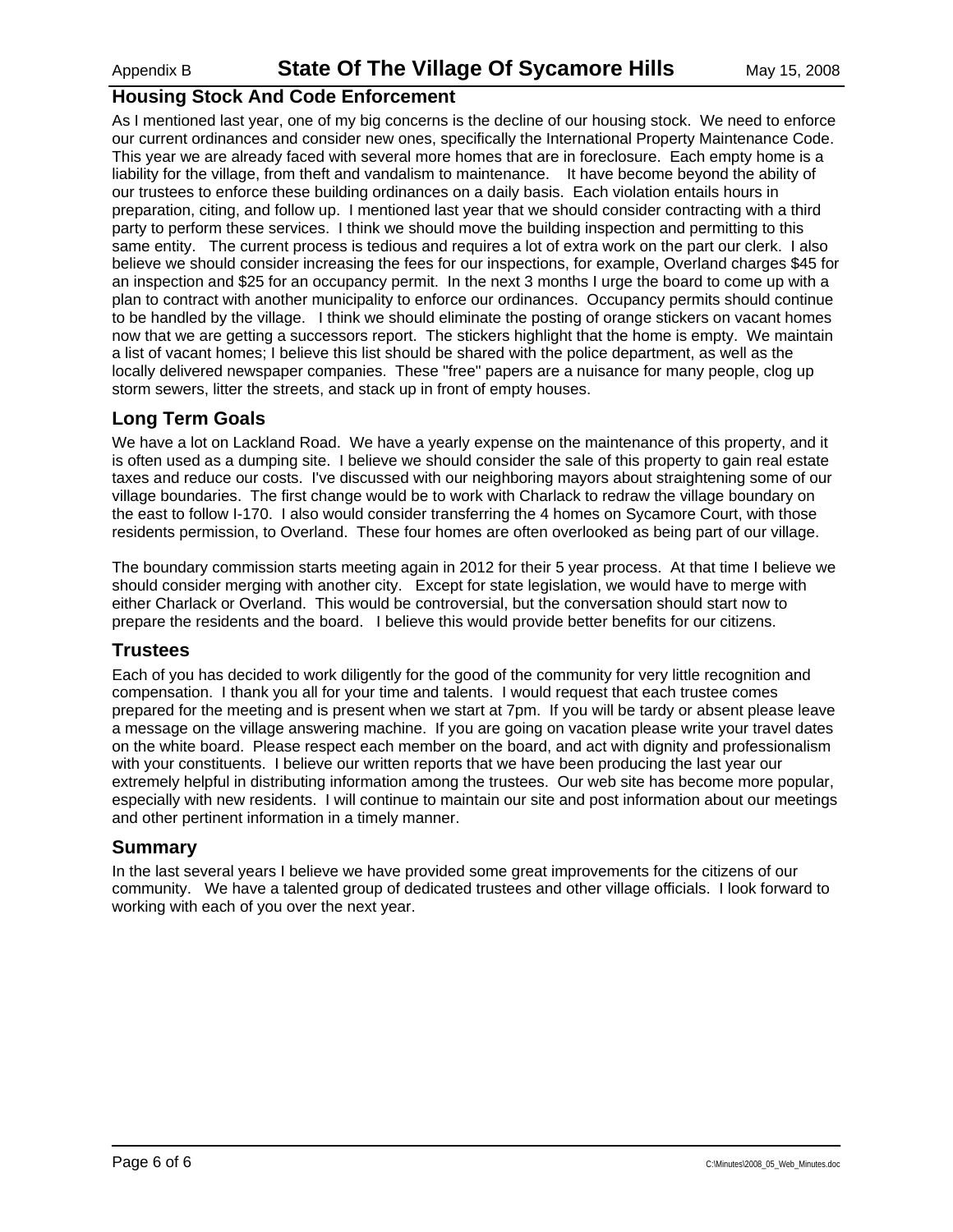The regular monthly meeting of the Board of Trustees of the Village of Sycamore Hills, St. Louis County, Missouri was held Thursday evening, June 19, 2008 in the Educational Building of Calvary United Church of Christ, 2501 Hartland Avenue. The meeting was called to order at 7:04 pm. Trustees present were Police Commissioner Robert Fitzgerald, Health Commissioner Kevin Liebig, Street Commissioner Tom Drennan, and Chairman Phillip Burke. Finance Commissioner, Carrie Logan was excused. Clerk Joy Drennan and Attorney John Tajkoswki were also present. The meeting opened with the Pledge of Allegiance.

### **Amendment of Agenda:**

The agenda was modified as follows:

- 1. Move item 1 "ICC Code" under New Business to Work Session.
- 2. Add item 3 "Village Alley" to Work Session.

A motion was made by Tom Drennan and seconded by Kevin Liebig to accept the amendments to the agenda. The motion carried unanimously.

### **Public Hearing**

The Community Development Block Grant Public Hearing was called to order at 7:06 pm. The CDBG handout was available for review. Joy explained the eligible projects the grant funds for the year 2009. Robert Fitzgerald made a motion to put all the funds towards public sidewalk improvements, Tom Drennan seconded the motion. The motion carried unanimously. The Public Hearing was adjourned at 7:10 pm.

### **Appointment of Boards and Commissioners**

Tom Drennan made a motion to accept the appointments, Kevin Liebig seconded the motion. The motion carried unanimously.

### **Approval of Prior Month's Minutes:**

A motion was made by Tom Drennan and seconded by Kevin Liebig to approve the minutes of the May 15, 2008 meeting. The motion carried unanimously.

### **Presentation and Payment of Bills:**

Bills in the amount of \$11,444.56 were presented by Treasurer Joy Drennan. The following warrants (checks) are included in this month's disbursement:

- 6395 (3050) Overland Hardware (\$10.40)
- 6396 (3051) Petrov Brothers Tree spraying (\$140.00)
- 6398 (3053) Rite-A-Way Tree Service Walton Road Stump Grinding (\$650.00)
- 6399 (3054) Rite-A-Way Tree Service Hartland Ave. tree struck by lightening (\$1750.00)

Kevin Liebig made a motion to pay the bills as presented; Tom Drennan seconded the motion. The motion carried unanimously.

### **Reports of the Chairman and Commissioners:**

Reports were submitted by the Chairman and the Commissioners and are attached as Appendix A.

Tom Drennan discussed dumpsters on 2447 Hartland Avenue and refusal by the contractor to pay fee despite several attempts to obtain compliance. Ordinance 399 allows a fine not to exceed \$500 per day. It was recommended that both the homeowner and the contractor be cited in violation of the ordinance by certified letter.

Kevin Liebig mentioned the house repairs at 2512 Brown Road look very nice.

Robert Fitzgerald spoke that R&R Auto has been cited due to the excess items on their lot.

Phillip Burke mentioned that MSD had repaired three storm sewer inlets at no cost to the city.

Kevin Liebig made a motion to accept the reports as presented; Tom Drennan seconded the motion. The motion carried unanimously.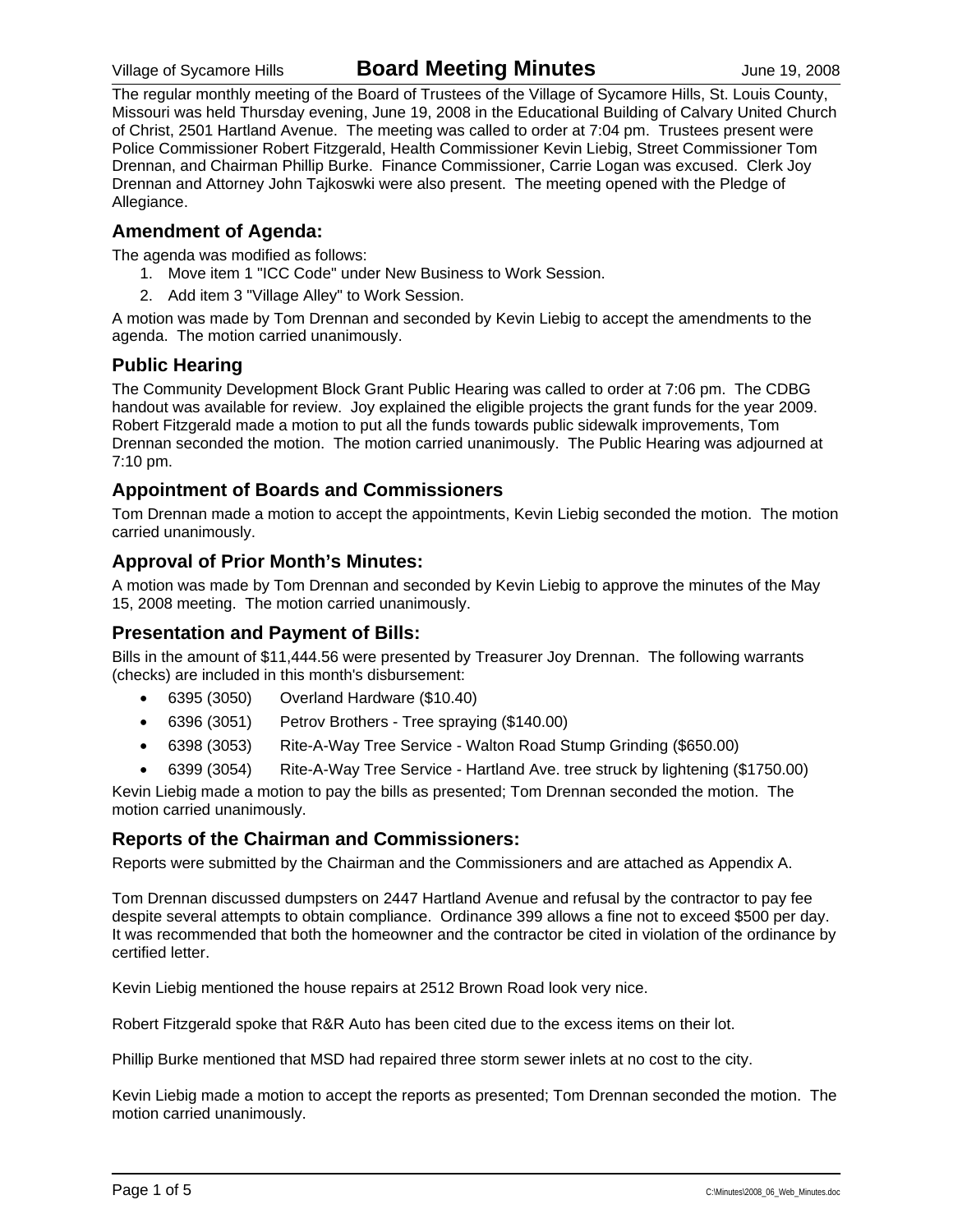### **Discussion from the Floor:**

Sgt. Barger from St. John Police was present. Trustees spoke of issues of dumping in the alley, kids drinking, and wild dogs.

### **Old Business:**

None.

### **New Business:**

- 1. ICC Code (Phillip Burke)
	- a. Discussion about adopting the International Property Maintenance Code (IPMC) portion of the International Code Council (ICC) code.
	- b. 2003 and 2006 versions are available. Consider using same code version as St. John.
	- *Refer to work session for discussion.*
- 2. Critter Control (Phillip Burke)
	- a. \$400 has spent in 3 months; our budget is \$1000 for the year.
	- b. Re-inspection fee has increased from \$19.99 to \$29.99 per month with a base fee of \$99.00 for each rat abatement placement.
	- c. St. Louis County Vector Control can work on public property and easements.

*It was suggested that the agreement for the village to arrange for rat control be modified so the homeowner pays a portion of cost. An ordinance will be modified for the next meeting to have the homeowners pay \$50 towards rat control. Kevin Liebig will meet with vector control to discuss the problem on Brown Road.* 

3. Parking Modifications for Intersections (Robert Fitzgerald)

a. Modify distance of allowed parking from specified intersections.

*There is a problem with vehicles parking to close to the stop signs on Ashland and Oakland at Lackland. Post signs no parking to corner. Ordinance 387 will be modified for the next meeting to prohibit parking within 25 feet of these intersections.* 

- 4. Helmet Ordinance (Phillip Burke)
	- a. Currently about 30% of cities in St. Louis County have an ordinance requiring helmets for children under the age of 17 operating a bicycle, scooter, roller blades, roller skates or a skateboard.

*An ordinance will be prepared for the next meeting based on the model ordinance or St. John's ordinance.* 

The motion for adjournment was made by Kevin Liebig with a second by Tom Drennan. The motion carried unanimously. Adjournment was at 8:01 pm.

Attested by: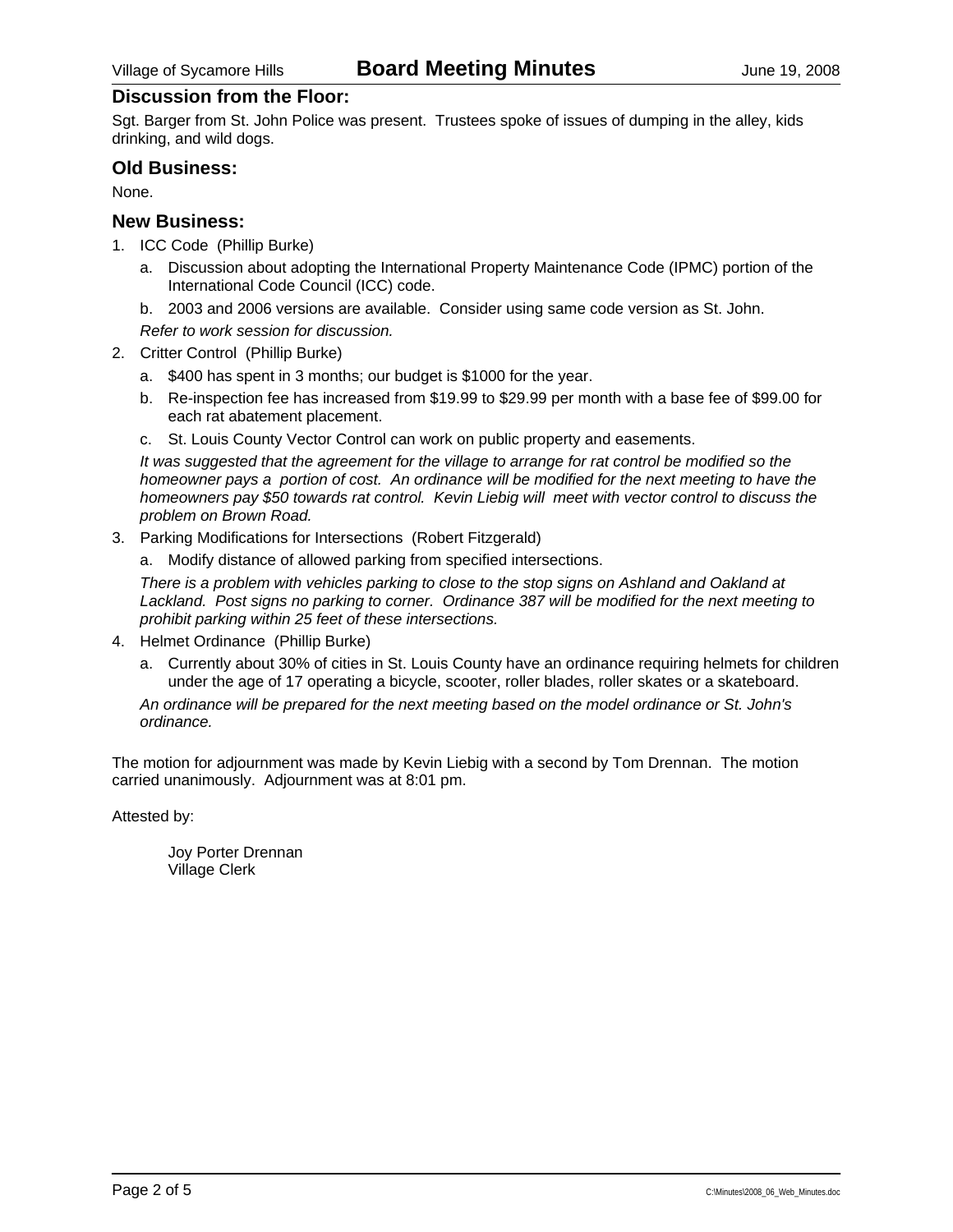# **Work Session Minutes**

### **1. Backfill with dirt from city lot (Phillip Burke)**

a. Several places in the village tree lawn have settled from removed trees. Should we backfill with clean dirt from city lot, straw and seed? Consider hiring a contractor or city with bobcat to do this?

*Phillip is identifying the locations. Fall would be the best time for reseeding.* 

#### **2. Street Repairs (Phillip Burke)**

a. Identification of locations requiring repairs.

*Phillip will identify locations and ask St. John Public Works for an estimate to repair.* 

#### *3. Alley (Kevin Liebig)*

*Phillip will clean limbs then contact Scott to mow lawn.* 

#### *4. ICC Code (Phillip Burke)*

- i. Discussion about adopting the International Property Maintenance Code (IPMC) portion of the International Code Council (ICC) code.
- ii. 2003 and 2006 versions are available. Consider using same code version as St. John.

*Joy suggested codifying ordinances. She will obtain a bid from Sullivan. An ordinance will be prepared for next meeting to pass the IPMC based on St. John's ordinance (currently 2000).*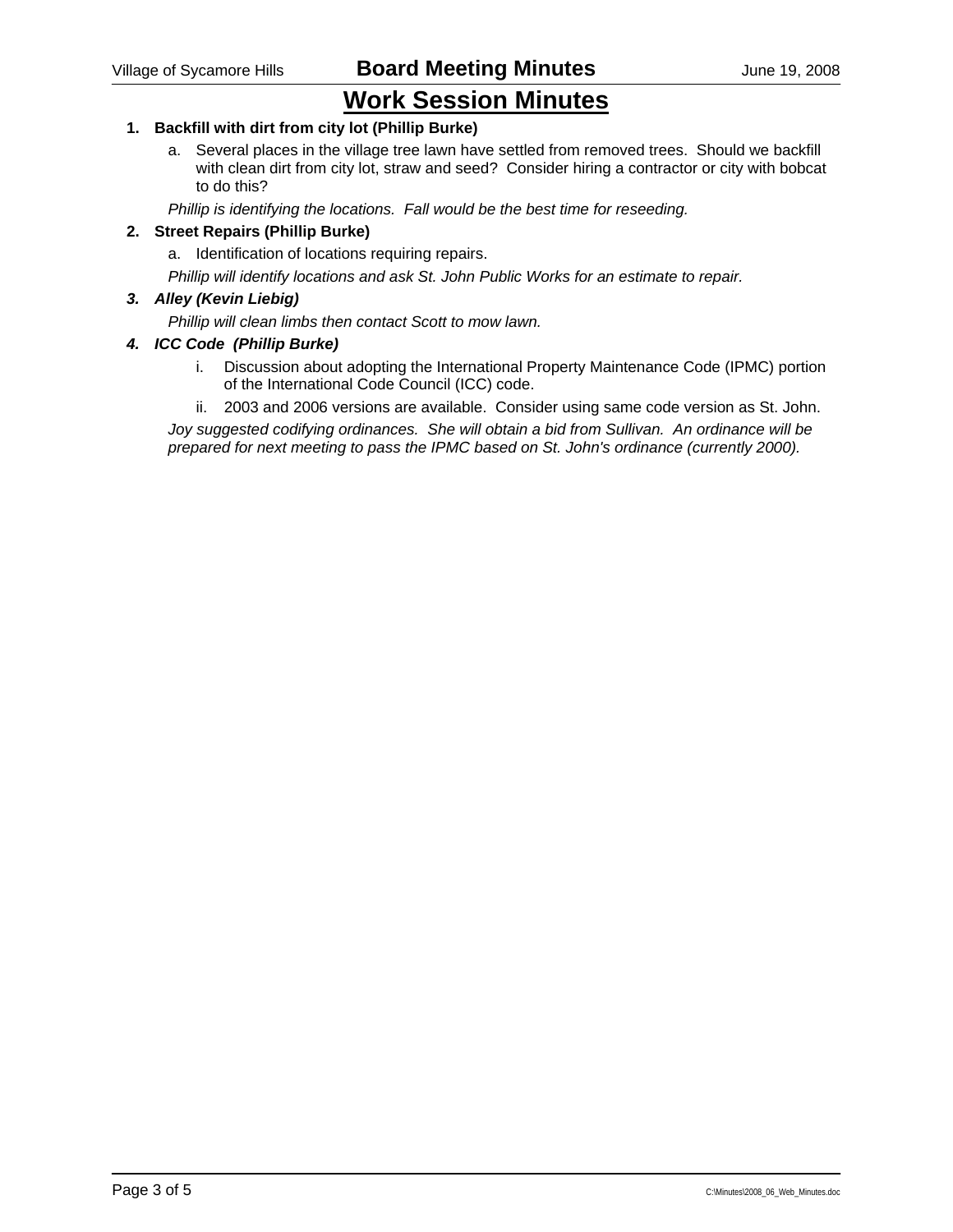### Appendix A **Chairman and Commissioners Reports** June 19, 2008

## **Chairman - Phillip Burke**

- 1. Attended Mayors of Small Cities meeting on May 21<sup>st</sup> in Normandy.
- 2. Attended St. Louis County Municipal League Installation dinner on May 30<sup>th</sup>.
- 3. Removed brush on village lot.
- 4. Removed brush and trash along fence line of Walton Road by evergreens.
- 5. Cleaned storm sewers.
- 6. Three storm sewers on Graceland Avenue have been repaired by MSD at no cost to the village.
- 7. Updated web site.

# **Finance Commissioner – Carrie Logan**

Account Balances:

- St. Johns Bank (Checking) \$ 74,879.63 May 2008
- A. G. Edwards (Money Market) \$ 126,596.51 May 2008
- A. G. Edwards (Sewer Lateral) \$ 29,887.22 May 2008
- P/L statement year to date: Revenue \$36,035.12 Expenses \$ 28,148.20

## **Street Commissioner – Tom Drennan**

- 1. Checked and cleaned drains prior and after numerous storms.
- 2. Contracted for stump removal along Walton Road.
- 3. Barricaded street and tree on Hartland after lightening struck. Contracted for removal of lightening struck tree.
- 4. Spoke with resident at 2424 Oakland regarding street light. Report sent to AmerenUE re: broken lens.

# **Building Commissioner – Tom Drennan**

- 1. Spoke with contractor on numerous occasions regarding obtaining dumpster permit. Spoke to St. John PD and court clerk regarding issuing citation for ordinance violation.
- 2. Researched occupancy permits against the successors report. Letters sent to those in violation of occupancy permit code.
- 3. Spoke with residents regarding violations at 2447 Hartland (fire house).
- 4. Met with resident regarding tree on Northland. Resident would pay for removal of tree in right-of-way. Question forwarded to Chairman Burke.
- 5. Updated vacant and for sale home list.
- 6. Spoke with resident at 2403 Hartland regarding building permit for deck.

### **Occupancy Permit Applications / Permits Issued:** Two

**Building Inspections / Occupancy Permits / Garage Sale Permits:** Six

# **Sewer Lateral Administrator – Tom Drennan**

- 1. None reported.
- 2. Faxed policies to Roto-Rooter.

# **Police Commissioner – Robert Fitzgerald**

- 1. A notice of ordinance violations was sent to R&R Auto concerning number of cars parked on lot, wrecked vehicles, many engine parts and rubbish on lot.
- 2. St. John Police were asked to monitor cut-through on parking lot at Bearden's Violin Shop.

| <b>Police Report Summary</b> | <b>Reporting Period:</b> |
|------------------------------|--------------------------|
| <b>Contract Patrol</b>       | 123                      |
| Time at call site            | 20                       |
| Tickets issued               | 23                       |
| Payments received            | 931.75                   |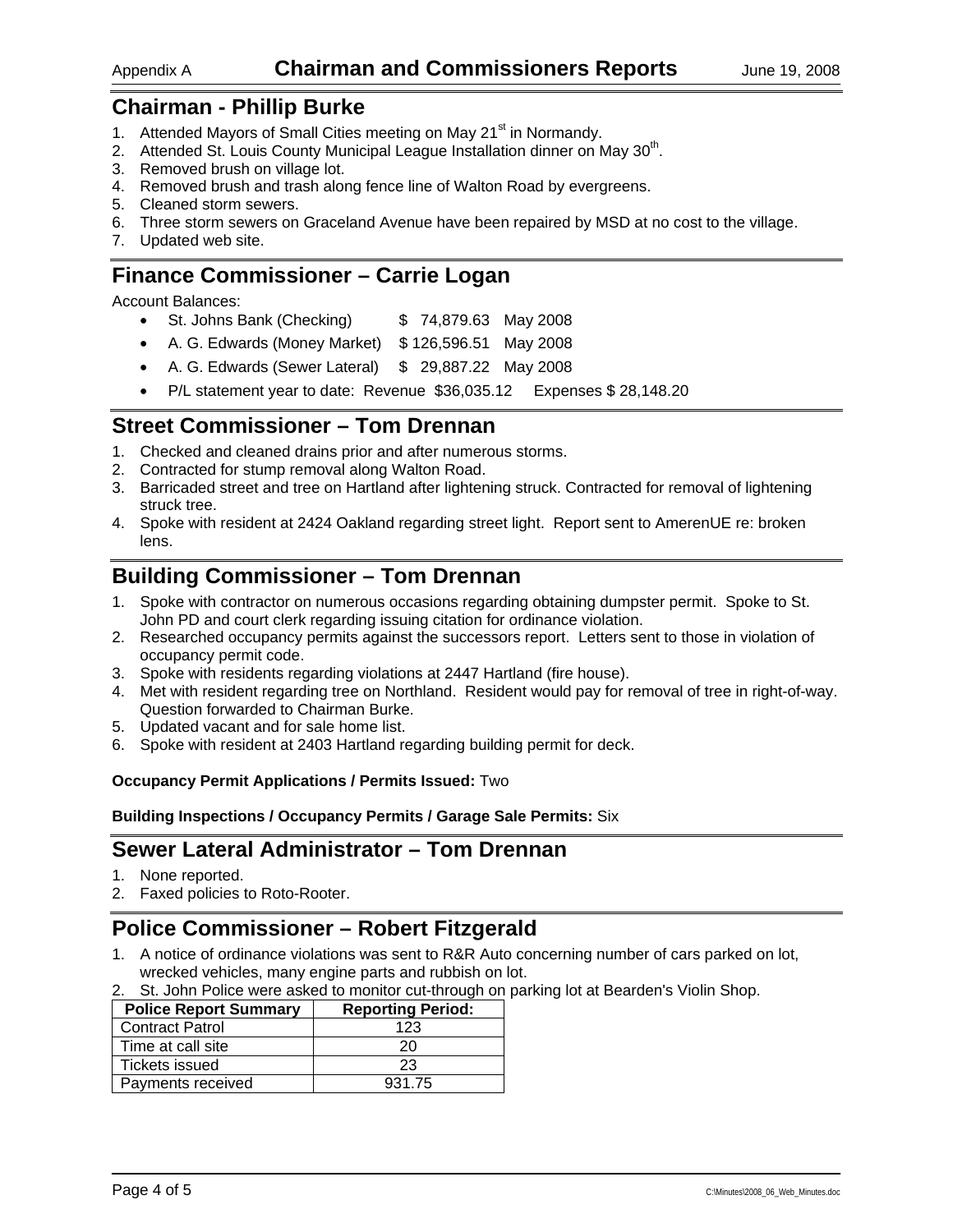# **Health Commissioner – Kevin Liebig**

- 1. Contacted STL County Vector Control. Vector control representative will meet with village and do a "walk-through" the village. Vector Control is able to help with problems on easements and right-ofways, but can only advise on infestation problems private property. Vector Control rep is on desk duty for the next few weeks and then will be able to assist village.
- 2. Researched vacant home at 2464 Brown for responsible party / owner.
- 3. Researched vacant home at 2416 Ashland for responsible party / owner. Does not exist according to STL records. Possibly 2418?

#### **Rodent Poison Requested:** Three

**Health Code Inspections:** Four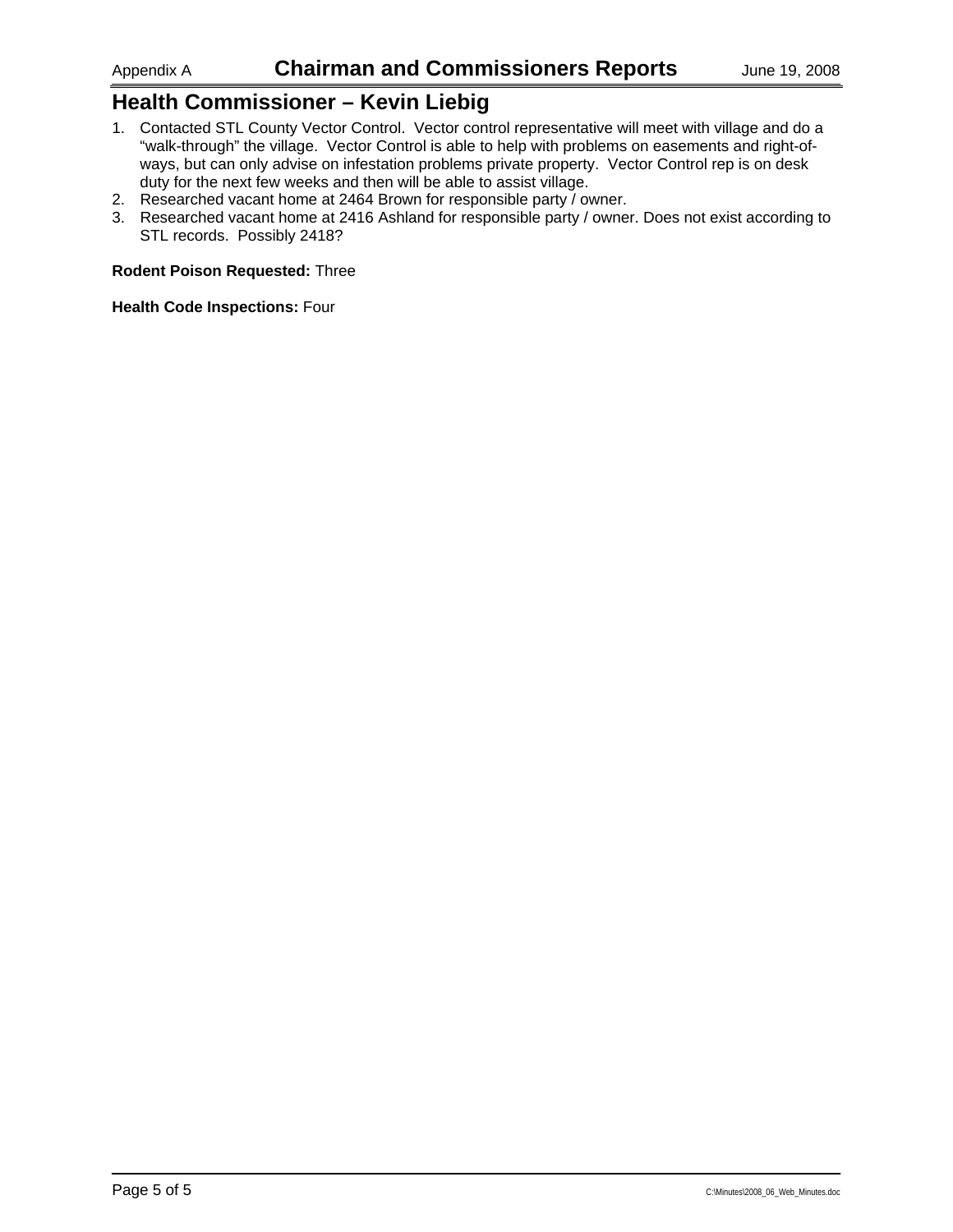The regular monthly meeting of the Board of Trustees of the Village of Sycamore Hills, St. Louis County, Missouri was held Thursday evening, July 17, 2008 in the Educational Building of Calvary United Church of Christ, 2501 Hartland Avenue. The meeting was called to order at 7:00 pm. Trustees present were Police Commissioner Robert Fitzgerald, Health Commissioner Kevin Liebig, Street Commissioner Tom Drennan, Finance Commissioner Carrie Logan and Chairman Phillip Burke. Clerk Joy Drennan and Attorney John Tajkoswki were also present. The meeting opened with the Pledge of Allegiance.

### **Amendment of Agenda:**

The agenda was modified as follows:

- 1. Move Work Session Item 1 "Codification of Ordinances" to New Business Item 1, discuss as first item on agenda.
- 2. Discuss Old Business Item 3, "ICC code", discuss as second item on agenda.
- 3. Add Item 5, "Problem Houses" to work session.

A motion was made by Tom Drennan and seconded by Kevin Liebig to accept the amendments to the agenda. The motion carried unanimously.

## **Approval of Prior Month's Minutes:**

A motion was made by Robert Fitzgerald and seconded by Tom Drennan to approve the minutes of the June 19, 2008 meeting. The motion carried unanimously.

### **Presentation and Payment of Bills:**

Bills in the amount of \$12,480.56 were presented by Treasurer Joy Drennan. The following warrants (checks) are included in this month's disbursement:

• 6418 (3065) Sam's Club (\$35.00)

Phillip Burke questioned the Sam's club membership. It was decided not to renew the membership, and warrant number 6418 was deleted changing the amount of bills presented to \$12,445.56. Carrie Logan made a motion to pay the bills as presented; Kevin Liebig seconded the motion. The motion carried unanimously.

### **Reports of the Chairman and Commissioners:**

Reports were submitted by the Chairman and the Commissioners and are attached as Appendix A.

Tom Drennan made a motion to accept the reports as presented; Robert Fitzgerald seconded the motion. The motion carried unanimously.

### **Discussion from the Floor:**

Chief Milam from the St. John Police Department was present and mentioned they are now patrolling the alley now and also monitoring people cutting through the violin shop parking lot.

### **Old Business:**

- 1. Parking Modifications for Intersections (Robert Fitzgerald)
	- a. An ordinance amending Ordinance No. 387 prohibiting parking on portions of Ashland and Oakland Avenues (Bill 433, Ordinance 424)

*A motion was made by Robert Fitzgerald and seconded by Kevin Liebig for Bill 433.* 

*The vote on the said motion was as follows on the first reading:* 

| Voting "Yea"             | Voting "Nay" | <b>Trustees</b><br>Abstaining |
|--------------------------|--------------|-------------------------------|
| <b>Phillip Burke</b>     |              |                               |
| Kevin Liebig             |              |                               |
| <b>Robert Fitzgerald</b> |              |                               |
| Tom Drennan              |              |                               |

*The vote on the said motion was as follows on the second reading:* 

| Voting "Yea"         | Voting "Nay" | Trustees<br>Abstaining |
|----------------------|--------------|------------------------|
| Tom Drennan          |              |                        |
| Kevin Liebig         |              |                        |
| Robert Fitzgerald    |              |                        |
| <b>Phillip Burke</b> |              |                        |

*Thereupon Bill 433 was declared to be duly enacted as Ordinance 424.* 

- 2. Helmet Ordinance (Phillip Burke)
	- a. An ordinance requiring juveniles to wear protective headgear (Bill 434, Ordinance 425).

*A motion was made by Tom Drennan and seconded by Kevin Liebig for Bill 434.*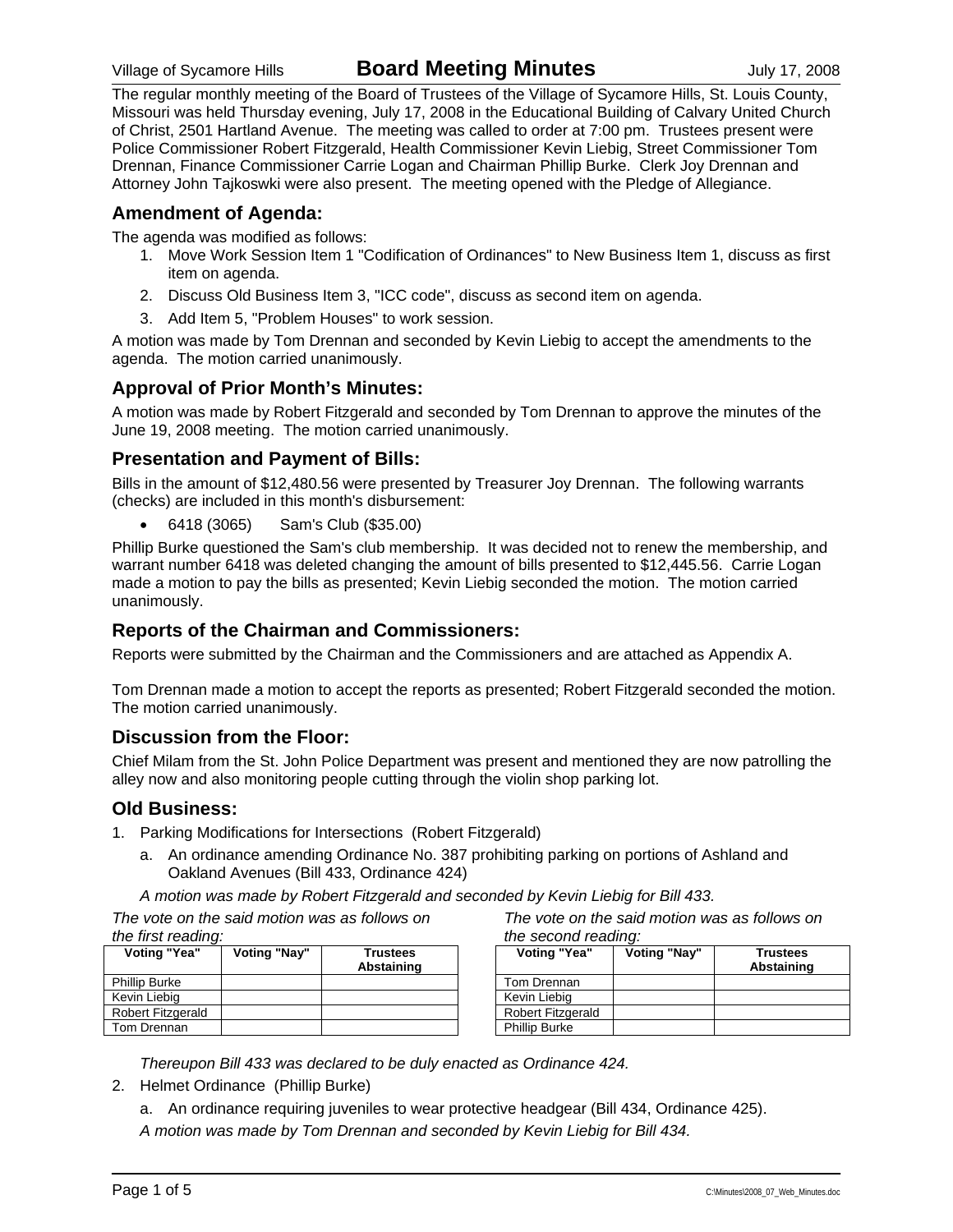# Village of Sycamore Hills **Board Meeting Minutes** July 17, 2008

*The vote on the said motion was as follows on the first reading:* 

| Voting "Yea"         | Voting "Nay" | <b>Trustees</b><br>Abstaining |
|----------------------|--------------|-------------------------------|
| <b>Phillip Burke</b> |              |                               |
| Robert Fitzgerald    |              |                               |
| Kevin Liebig         |              |                               |
| Tom Drennan          |              |                               |

*The vote on the said motion was as follows on the second reading:* 

| Voting "Yea"         | Voting "Nay" | <b>Trustees</b><br>Abstaining |
|----------------------|--------------|-------------------------------|
|                      |              |                               |
| Tom Drennan          |              |                               |
| Kevin Liebig         |              |                               |
| Robert Fitzgerald    |              |                               |
| <b>Phillip Burke</b> |              |                               |

*Thereupon Bill 434 was declared to be duly enacted as Ordinance 425.* 

#### 3. ICC Code (Phillip Burke)

- a. Discussion with St. John building inspector concerning adoption of ICC codes and variances for St. John.
- b. Changes in fee structure.
- c. Decide which sections should be adopted or removed prior to approval in August.

*We could contract to have St. John perform code enforcement. We could have them inspect as they drive through, or review homes we suggest. A phased in approach was recommended by the board, preceded by a newsletter informing the homeowners of upcoming changes. Housing inspection and property maintenance are covered by this code. This would replace our minimum housing standard. Current enforcement in St. John starts with a friendly notice allowing 30 days for repairs to be made. If there is no action a final notice allowing 20 days is issued after which a case will be filed with the court.* 

*Some of the items the trustees need to consider are:* 

- *Should driveways get paved at change of ownership?*
- *Should CO detectors be required?*
- *Are there other areas we should modify for the village?*
- *Should we also adopt the International Zoning Code?*

*Next month during the work session we will discuss what to include, remove, or change. The board decided to change the inspection fee to \$50, the inspection fee for vacant properties to \$120, and the fee for an occupancy permit to \$20 to reflect our increased costs. A fee structure will be set up so and ordinance will not need to be changed for each time we adjust the fee.* 

- 4. Critter Control (Kevin Liebig)
	- a. Report on meeting with St. Louis County Vector Control concerning issue on Brown Road.
	- b. Shall an ordinance be prepared changing the fee structure for homeowners requesting rat control?

*Kevin Liebig met with Vector Control and walked around the easement area behind the homes on Brown Road. It was noted that rats travel by sewer, but do not live there. Bird food, dog food, and fecal matter are some of the attractions for rats. Vector control will distribute poison on easements as requested by the village. We will consider an ordinance prohibiting the outdoor use of dog food. The board also recommended we add a copayment by the homeowner of \$50 towards rat control, and \$15 towards a re-inspection.* 

### **New Business:**

- 1. Codification of Ordinances (Phillip Burke)
	- a. Presentation by Mr. Perry of Sullivan Publications.

*Mr. Perry spoke about codification of our ordinances. Currently they serve 265 municipalities in Missouri, including several in St. Louis County. They could codify our ordinances as they are and review for conflicts with state law, meet with clerk and attorney to go through ordinances, then present code book to city for adoption. We could also take the standard model code book, but modified by the village to reference our specific zoning, building codes, etc. Eight copies of the book are provided to the village on a yearly basis as well as the code on a compact disk. Updates each year are \$18 per page, estimated to be about \$500-800 per year. The model code book with 50 additional pages will have an initial cost of \$5900. Time period from beginning of process to final books is about six months. The board thought this a worthwhile endeavor; an ordinance will be prepared for our next meeting.*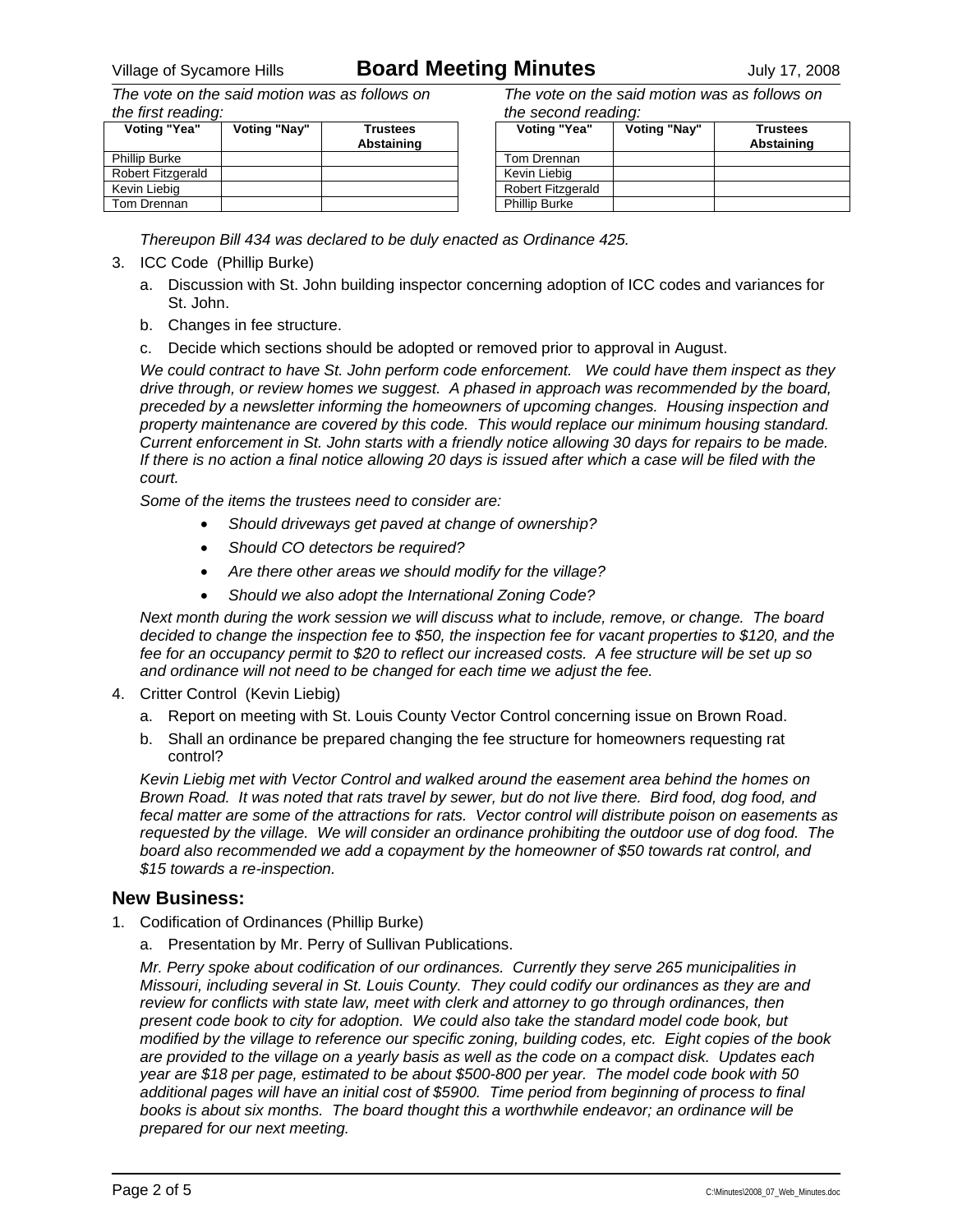The motion for adjournment was made by Tom Drennan with a second by Kevin Liebig. The motion carried unanimously. Adjournment was at 8:55 pm.

Attested by: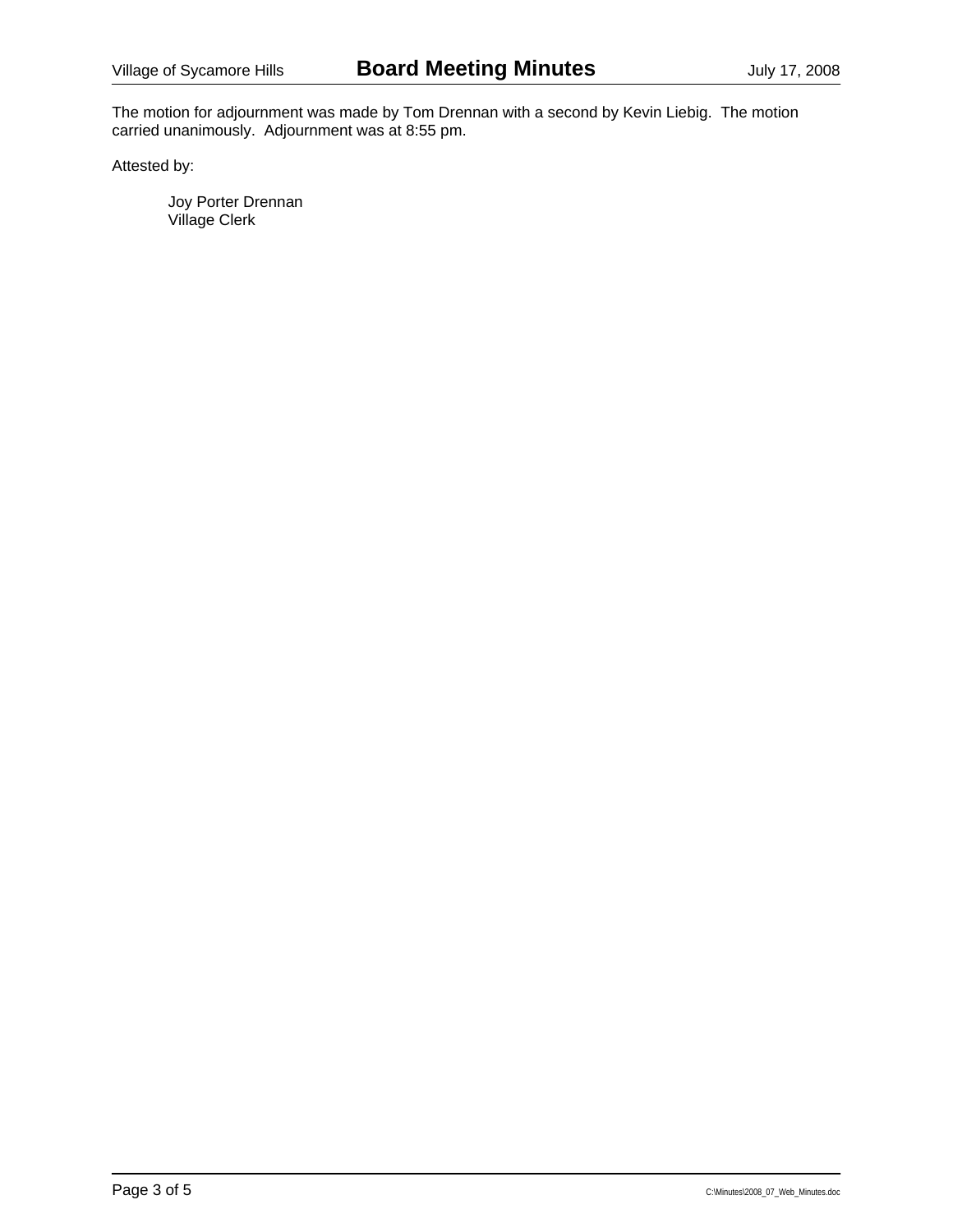# **Work Session Minutes**

### **1. Codification of Ordinances (Phillip Burke)**

- a. Presentation by Mr. Perry of Sullivan Publications.
- *See New Business.*

#### **2. Sidewalks (Phillip Burke)**

- a. Select portions of sidewalk repairs using CDBG funds.
- b. Identification of locations requiring repairs.
	- i. Replace damaged slabs on even side of streets.
	- ii. Install approximately 325 feet of new sidewalk on the north side of Graceland Avenue between Marshall and Hartland Avenues.
	- iii. Replace curb along the north side of Graceland Avenue from Hartland Avenue approximately 165 feet towards the east.
	- iv. Replace two driveway aprons on north side of Graceland Avenue between Marshall and Hartland Avenues.
	- v. Install two red fiberglass inverted truncated dome inserts, one at the northeast intersection of Graceland Avenue and Marshall Avenue, one at the northwest intersection of Graceland Avenue and Hartland Avenue.
	- vi. Installation of 4 light fixtures on the north side of Graceland Avenue between RMS parking entrance and Hartland Avenue.
	- vii. Remove center barrier of driveway aprons for two combined driveways.

*Phillip will count the number of cracked slabs requiring repair on the even side of the streets. We will try to put together a bid package to cover all these issues in the next month with four options:* 

- *Option 1 is section i above.*
- *Option 2 is section ii-v above.*
- *Option 3 is section vi above,*
- *Option 4 is section vii above,*

### *3. Alley (Kevin Liebig)*

- a. Most tree debris has been removed.
- b. Should we grade and gravel the alley?

*Phillip Burke will contact Scotts Landscaping Company to have them mow the alley. In the future we may consider deeding the alley to the adjacent homeowners.* 

### *4. Work Day in Office (Phillip Burke)*

- a. Select a Saturday morning to clean and reorganize office.
- *Saturday August 9, 9 am -11 am was selected.*

### *5. How to handle problem houses (Joy Drennan)*

a. Several homes are empty and we are unable to contact homeowner to make sure improvements and mowing occurs.

*Certified letters will be sent to the owners on record.*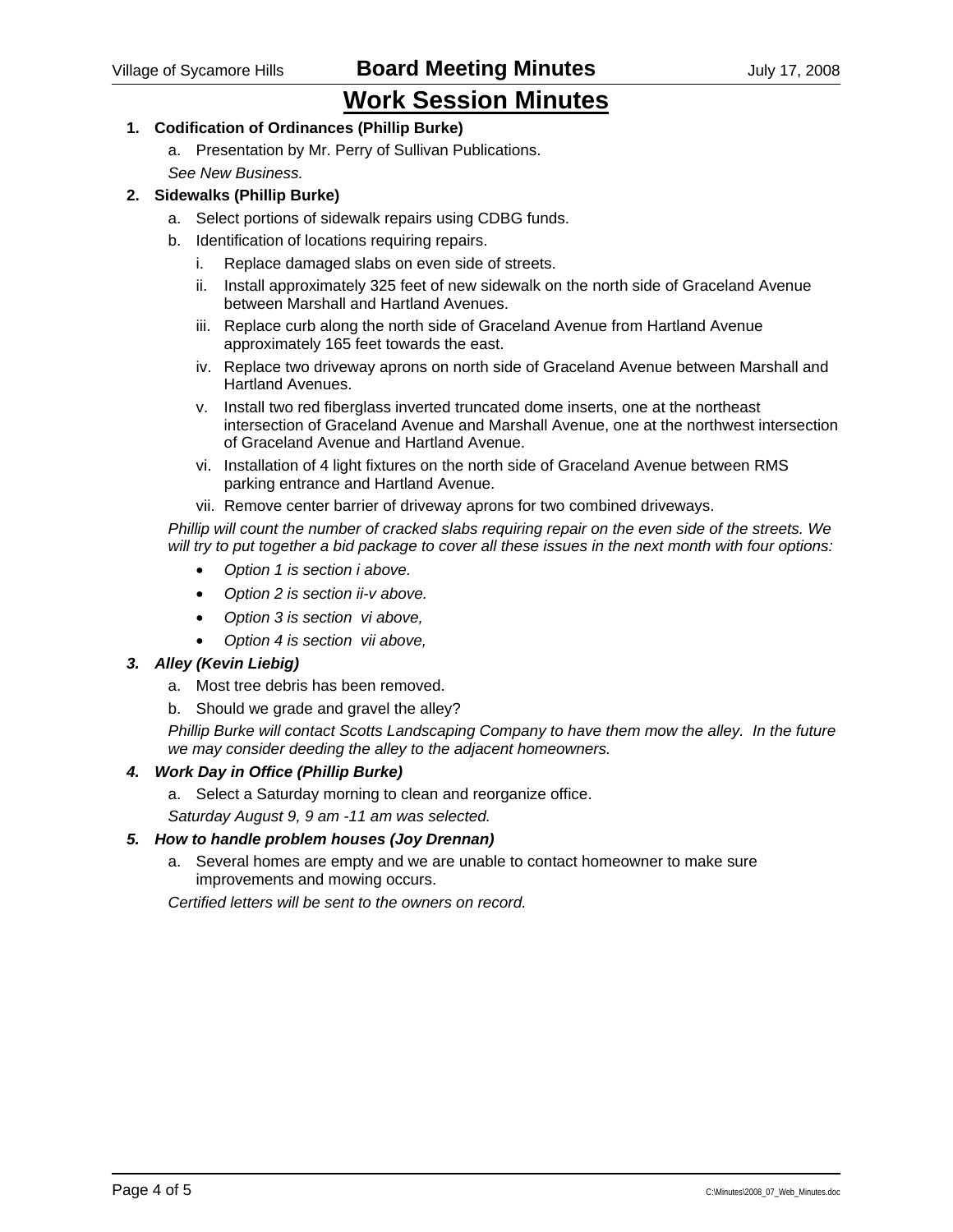# **Chairman - Phillip Burke**

- 1. Trimmed approximately 150 feet along Walton Road and I-170 right of way fence filling five 95 gallon containers.
- 2. Removed two 95 gallon containers of tree debris from alley.
- 3. Contacted The Scott Landscaping Company to establish borders for mowing along Walton Road and I-170 right of way.
- 4. Trimmed weeds on dirt piles on village lot.
- 5. Planted and mulched two small maple trees on village lot.
- 6. Completed application for DNR TRIM grant.
- 7. Updated web site.

# **Finance Commissioner – Carrie Logan**

Account Balances:

- St. Johns Bank (Checking)  $$74,655.91$  June 2008
- A. G. Edwards (Money Market) \$ 127,008.15 June 2008
- A. G. Edwards (Sewer Lateral) \$ 29,941.22 June 2008
- P/L statement year to date: Revenue \$ 46,332.81 Expenses \$ 40,628.76

## **Street Commissioner – Tom Drennan**

1. Checked and cleared drains after storms.

# **Building Commissioner – Tom Drennan**

- 1. Spoke to new resident at 2476 Brown regarding obtaining occupancy permit.
- 2. Reviewed AmerenUE successor report, researched files, three (3) letters sent as needed.
- 3. Worked on the dumpster issue at 2447 Hartland.
- 4. Delivered POD dumpster permit to 8836A Graceland.
- 5. Toured village, updated vacant/for sale homes, home in disrepair.
- 6. Letters to 2428 Walton, 2425 Walton regarding occupancy.

### **Occupancy Permit Applications / Permits Issued:** 5

#### **Vacant Homes/ For Sale / For Lease:** 23

**Building Inspections / Occupancy Permits / Garage Sale Permits:** 5

# **Sewer Lateral Administrator – Tom Drennan**

- 1. None reported.
- 2. Faxed policies to Roto-Rooter Corporate, as requested.

# **Police Commissioner – Robert Fitzgerald**

1. A notice of violation of Ordinance #304 was sent to R&R Auto with a compliance date of June 30, 2008. The vehicles were still there after the 30<sup>th</sup> and the violation was turned over to St. John PD for enforcement.

| <b>Police Report Summary</b> | <b>Reporting Period:</b> |
|------------------------------|--------------------------|
| <b>Contact Patrol</b>        | 104 hours                |
| Time at call site            | 10 hours                 |
| Tickets issued               | 20                       |
| Payments received            | \$1017.75                |

# **Health Commissioner – Kevin Liebig**

1. Toured village with County vector control regarding rat abatement.

#### **Rodent Abatement Requested:** 2 **Health Code Inspections:** 3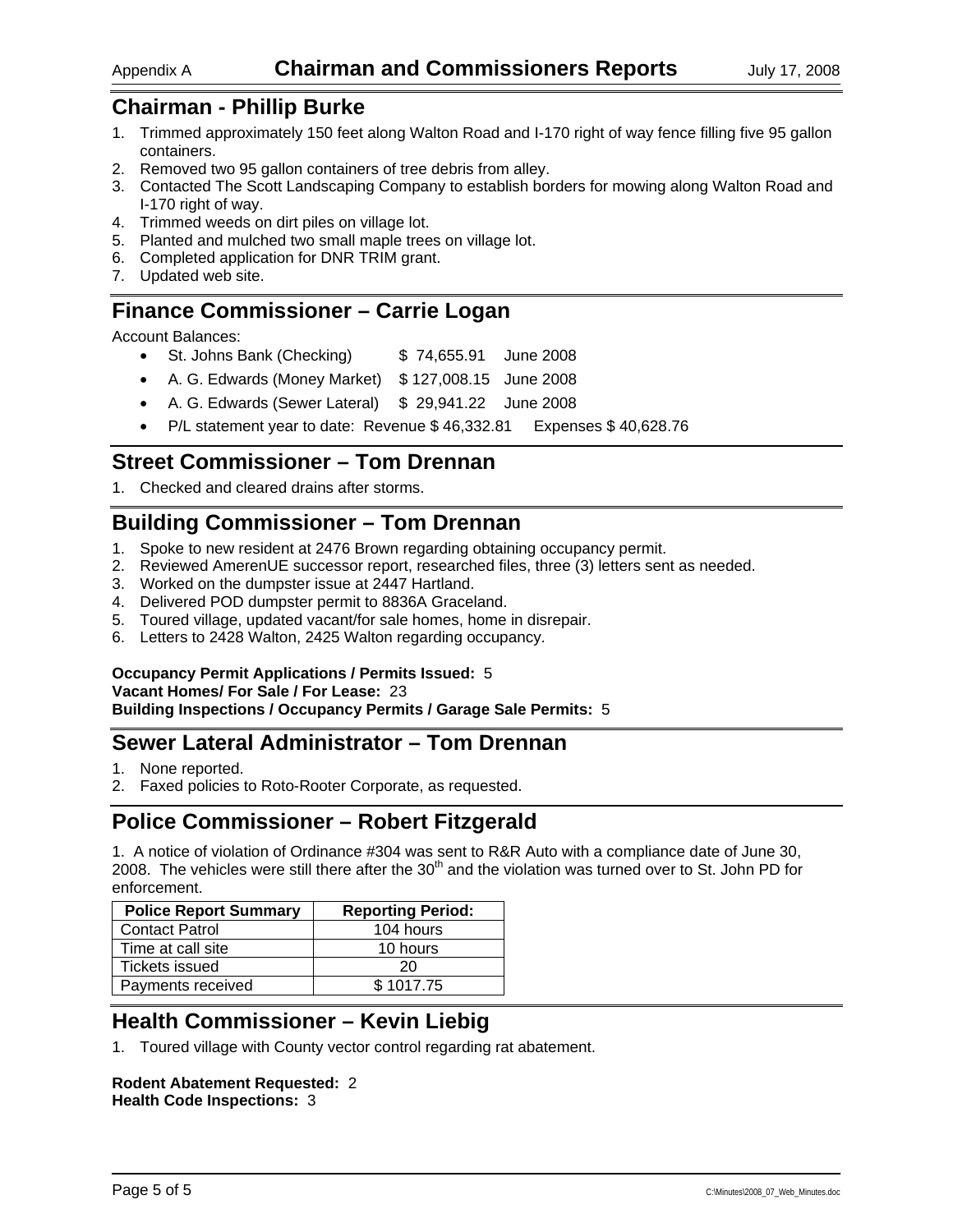# Village of Sycamore Hills **Board Meeting Minutes** August 21, 2008

The regular monthly meeting of the Board of Trustees of the Village of Sycamore Hills, St. Louis County, Missouri was held Thursday evening, August 21, 2008 in the Educational Building of Calvary United Church of Christ, 2501 Hartland Avenue. The meeting was called to order at 7:04 pm. Trustees present were Police Commissioner Robert Fitzgerald, Health Commissioner Kevin Liebig, Street Commissioner Tom Drennan, and Chairman Phillip Burke. Finance Commissioner Carrie Logan was excused. Clerk Joy Drennan and Attorney John Tajkoswki were also present. The meeting opened with the Pledge of Allegiance.

### **Amendment of Agenda:**

The agenda was modified as follows:

- 1. Add Item 7 "Sunshine Law" to work session.
- 2. Add Item 8, "Immigration Requirements" to work session.

A motion was made by Tom Drennan and seconded by Robert Fitzgerald to accept the amendments to the agenda. The motion carried unanimously.

### **Public Hearing- 2009 Tax Rate**

Record of Attendance **Discussion** Set the Tax Rate for 2009 (Bill 435, Ordinance 426)

*The Public Hearing was called to order at 7:06 pm. Trustees present were Robert Fitzgerald, Kevin Liebig, Tom Drennan, and Phillip Burke. The village clerk explained the tax rate. A few questions from the floor were answered.* 

*A motion was made by Kevin Liebig and seconded by Robert Fitzgerald for Bill 435.* 

*The vote on the said motion was as follows on the first reading:* 

*The vote on the said motion was as follows on the second reading:* 

| <b>Trustee</b>       | <b>Abstain</b> | Yes | No | <b>Absent</b> |
|----------------------|----------------|-----|----|---------------|
| <b>Phillip Burke</b> |                |     |    |               |
| Kevin Liebig         |                |     |    |               |
| Robert Fitzgerald    |                |     |    |               |
| Tom Drennan          |                |     |    |               |
| Carrie Logan         |                |     |    |               |

| <b>Trustee</b>           | <b>Abstain</b> | Yes | No | <b>Absent</b> |
|--------------------------|----------------|-----|----|---------------|
| Tom Drennan              |                |     |    |               |
| <b>Phillip Burke</b>     |                |     |    |               |
| <b>Robert Fitzgerald</b> |                |     |    |               |
| Kevin Liebig             |                |     |    |               |
| Carrie Logan             |                |     |    |               |

*Thereupon Bill 435 was declared to be duly enacted as Ordinance 426. The Public Hearing was adjourned at 7:15 pm.* 

### **Approval of Prior Month's Minutes:**

A motion was made by Robert Fitzgerald and seconded by Kevin Liebig to approve the minutes of the July 17, 2008 meeting. The motion carried unanimously.

### **Presentation and Payment of Bills:**

Bills in the amount of \$12,480.56 were presented by Treasurer Joy Drennan. The following warrants (checks) are included in this month's disbursement:

- 6433 (3078) Overland Hardware for street supplies (\$29.88)
- 6436 (3081) The Scotts Landscaping for mowing (\$585.00)
- 6437 (3082) Sullivan Publications for codification down payment (\$1000.00)

Robert Fitzgerald made a motion to pay the bills as presented; Tom Drennan seconded the motion. The motion carried unanimously.

### **Reports of the Chairman and Commissioners:**

Reports were submitted by the Chairman and the Commissioners and are attached as Appendix A. Joy Drennan noted the AmerenUE successors report is helping determine changed in ownership of homes. She also noted several homes are delinquent. These homes will be cited before adding a special or lien to the property. Kevin Liebig made a motion to accept the reports as presented; Robert Fitzgerald seconded the motion. The motion carried unanimously.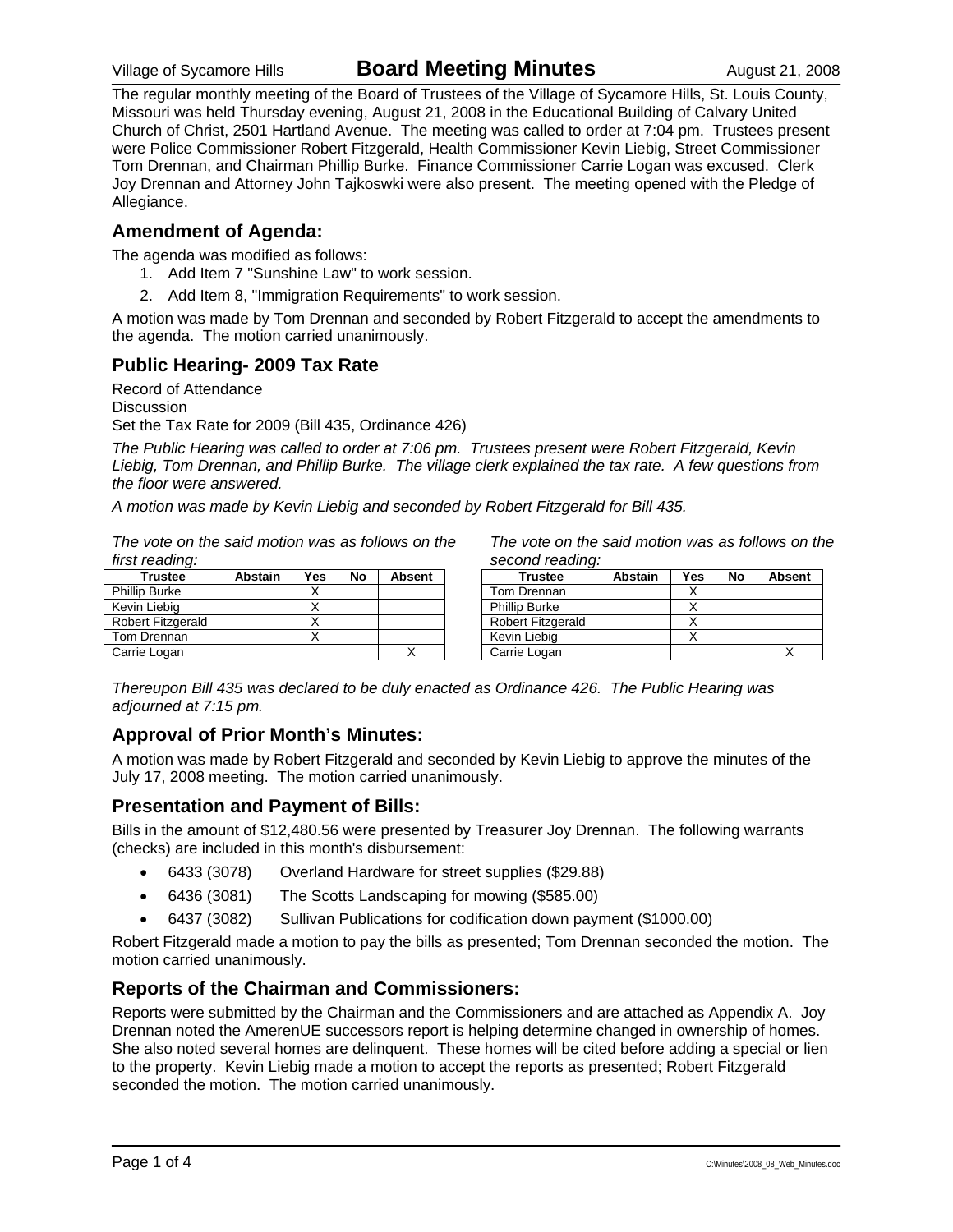### **Discussion from the Floor:**

Capt. Morris from the St. John Police Department was present. He noted that the City of St. John opted out of National Night Out for this year but will host an event on Saturday September 13 from 2:00 pm to 10:00 pm at Home Heights Park. A safety expo is scheduled from 2:00 to 6:00, and a band featuring Beatles music will play from 7:00 to 10:00. Food will be available for purchase and will be supplied by local restaurants.

With the changes in parking by Overland on Lackland Road local businesses are now parking on village streets in front of homes. Several options were suggested by Capt. Morris, including parking by permit only, distribute a window sticker for village residents, or ban all parking.

Bill of Oakland complained about the property at 2438 Oakland which has yet to be repaired since a fire approximately 4 years ago. The home is not livable, and the yard is not maintained. The board will address this issue similar to the recent Brown Road house. Susan of Northland reported about rats at 2472 Northland and 2476 Northland. Both of the latter are not maintaining the yards.

#### **Old Business:**

None.

#### **New Business:**

#### 1. **Bill 436, Ordinance 427- Codification of Ordinances** *(Phillip Burke)*

a. An ordinance allowing the Chairman to enter into contract with Sullivan Publications for the codification of ordinances.

*A motion was made by Robert Fitzgerald and seconded by Kevin Liebig for Bill 436.* 

*The vote on the said motion was as follows on the first reading:* 

| <b>Trustee</b>           | <b>Abstain</b> | Yes | No | <b>Absent</b> |
|--------------------------|----------------|-----|----|---------------|
| Kevin Liebia             |                |     |    |               |
| <b>Robert Fitzgerald</b> |                |     |    |               |
| <b>Phillip Burke</b>     |                |     |    |               |
| Tom Drennan              |                |     |    |               |
| Carrie Logan             |                |     |    |               |

*The vote on the said motion was as follows on the second reading:* 

| <b>Trustee</b>           | <b>Abstain</b> | Yes | No | <b>Absent</b> |
|--------------------------|----------------|-----|----|---------------|
| Tom Drennan              |                |     |    |               |
| <b>Phillip Burke</b>     |                |     |    |               |
| <b>Robert Fitzgerald</b> |                |     |    |               |
| Kevin Liebig             |                |     |    |               |
| Carrie Logan             |                |     |    |               |

*Thereupon Bill 436 was declared to be duly enacted as Ordinance 427.* 

#### *2.* **Fee structure** *(Phillip Burke)*

*Joy presented the current fee structure. We will adjust this so no ordinance change will be required when fees change. It is thought that each permit should have a fee associated with it proportionally related to the time incurred in researching each permit. The board will come prepared in September with their fee recommendations.* 

The motion for adjournment was made by Robert Fitzgerald with a second by Tom Drennan. The motion carried unanimously. Adjournment was at 8:10 pm.

Attested by: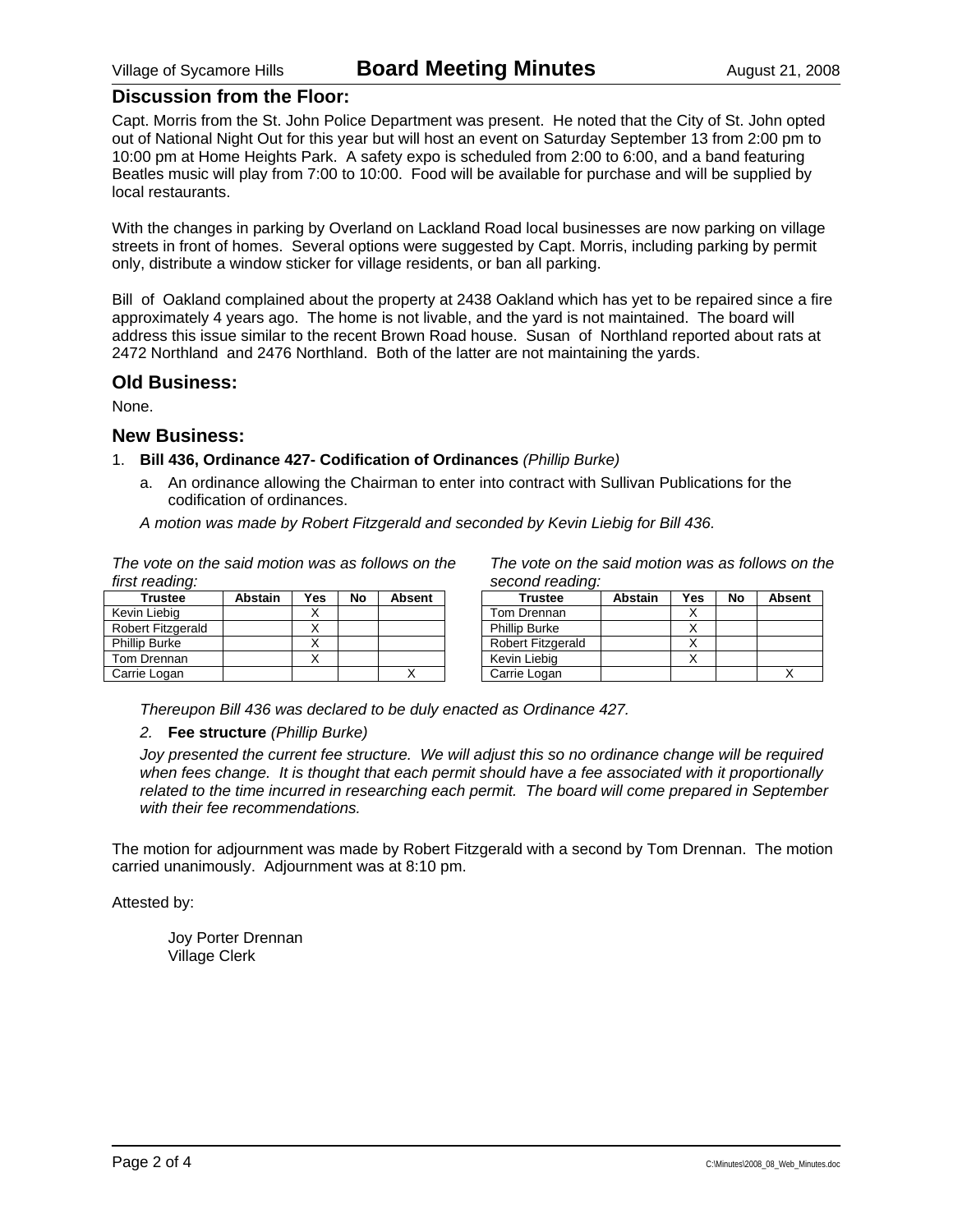Village of Sycamore Hills **Board Meeting Minutes** August 21, 2008

# **Work Session Minutes**

### **1. Sidewalks** *(Phillip Burke)*

a. Joy and Phillip will prepare specifications to let out for bid. We intend to select a bid during the September meeting with work to begin after October 13.

*Joy has completed the replacement slab bid package. Phillip will assist in completing the other portions of the bid package.* 

#### **2. Modify Email Addresses** *(Phillip Burke)*

a. Shall we change email addresses in an attempt to limit spam?

*Phillip will investigate modifying the email addresses by adding an "08" after each address.* 

#### **3. Changes in Phone Service** *(Phillip Burke)*

- a. Shall we investigate cost for phone services that includes caller ID?
- b. Shall we purchase a new phone to support new features?

*The improved service will be ordered and a new phone will be procured.* 

#### **4. Newsletter and Phone Card** *(Joy Drennan)*

- a. Items to include in newsletter for distribution.
- b. Investigate bulk mail rate for newsletter distribution.
- c. Shall we include personal phone numbers and city email addresses?

*Joy prepared both an internal and distributed phone card. It was preferred by most trustees to only list the village number with their name so all calls may be logged and forwarded to the correct person. Phillip will start a newsletter and distribute for comments.* 

#### **5. ICC Code** *(Phillip Burke)*

a. Discussion on additions and exceptions.

*The trustees went through the code and made recommendations. It is thought many items we added would be better addressed through a nuisance ordinance.* 

#### **6. St. John Code Enforcement** *(Phillip Burke)*

- a. Discussion on specific items to enforce.
- b. Request bid for code enforcement.

*Initial enforcement will be violation and complaint driven. Starting in January the board will start addressing other violations. The newsletter will include an article about this.* 

#### **7. Sunshine Law** *(John Tajkowski)*

a. Pertaining to email, phone us, and personal calls.

*The attorney reminded us about the Missouri's Sunshine Law. It is preferred that phone calls be made instead of emails. Each trustee should familiarize themselves with the Sunshine Law.* 

#### **8. Immigration Requirements** *(John Tajkowski)*

a. An ordinance is being prepared to address the new state law.

*The draft of the model ordinance was distributed. A letter of intent will be sent to the City of St. John that the village requires all state statutes to be followed.*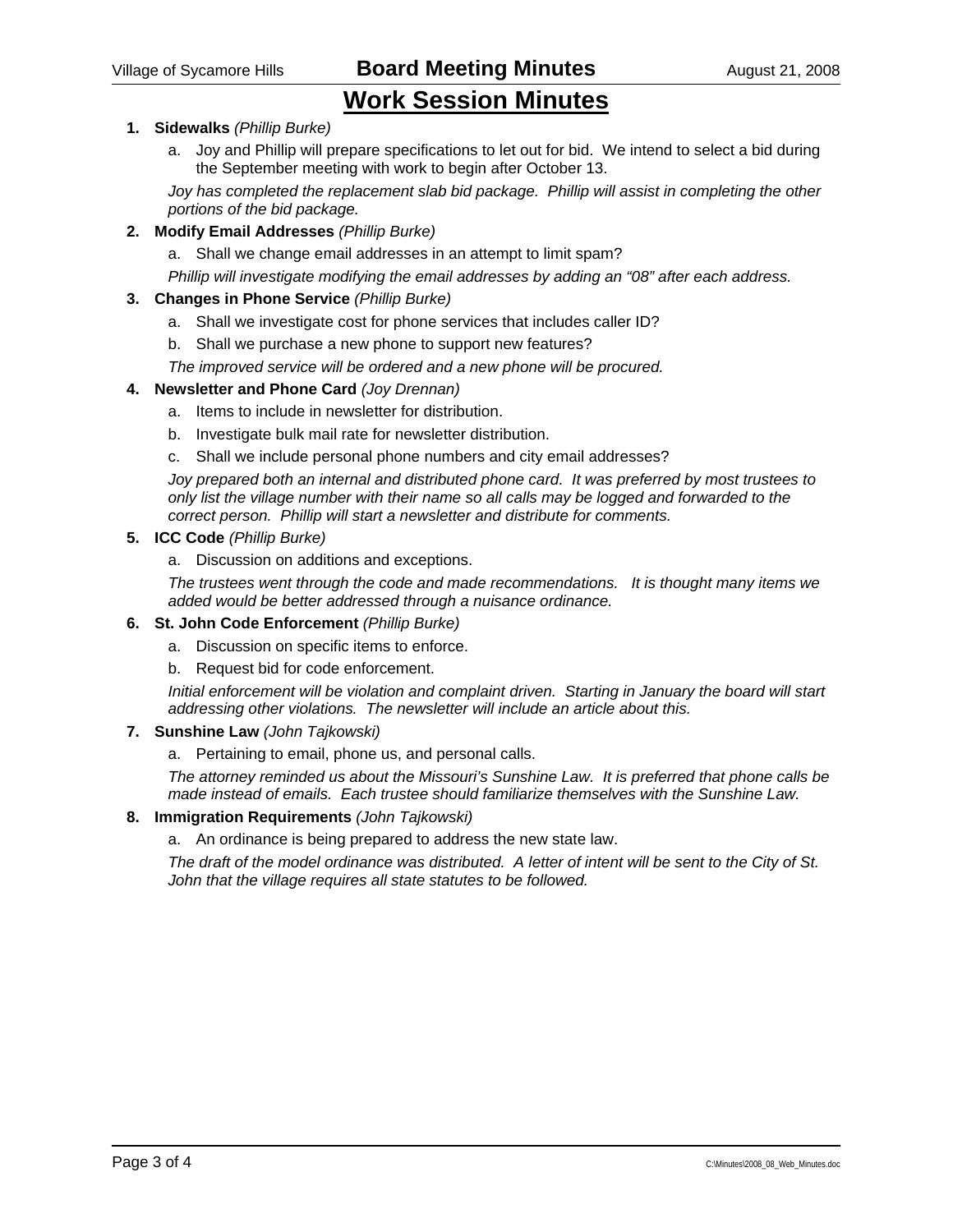# **Chairman - Phillip Burke**

- 1. Updated web site.
- 2. Trimmed approximately 60 feet of overgrowth along I-170 fence.
- 3. Worked with Robert Fitzgerald to install no parking signs.
- 4. Sprayed weeds along I-170 fence, curb lines, and on village lot.
- 5. Assisted in placement of barricades for Overland Lions Fair.

# **Finance Commissioner – Carrie Logan**

Account Balances:

- St. Johns Bank (Checking) \$74,655.91 August 2008
- A. G. Edwards (Money Market) \$127,041.33 August 2008
- A. G. Edwards (Sewer Lateral) \$ 29,983.81 August 2008
- P/L statement year to date: Revenue \$60,442.70 Expenses \$53,980.52

## **Street Commissioner – Tom Drennan**

1. Checked and cleared drains after storms.

# **Building Commissioner – Tom Drennan**

**Occupancy Permit Applications / Permits Issued: 3** 

**Vacant Homes/ For Sale / For Lease: 19** 

**Building Inspections / Garage Sale Permits: 6** 

## **Sewer Lateral Administrator – Tom Drennan**

1. 2405 Northland, numerous conversations with resident and contractors. Viewed tape, collapse evident. Approved contractor for repairs.

# **Police Commissioner – Robert Fitzgerald**

- 1. Sign posts were installed at the south end of Ashland and Oakland @ Lackland. "No parking from here to corner" signs will be mounted later this year.
- 2. A notice of ordinance violation 304 was sent to 2422 Oakland.

| <b>Police Report Summary</b> | <b>Reporting Period:</b> |
|------------------------------|--------------------------|
| <b>Contact Patrol</b>        | 129 hours                |
| Time at call site            | 18 hours                 |
| Tickets issued               | 24                       |
| Payments received            | \$1197.00                |

# **Health Commissioner – Kevin Liebig**

1. Continued with patrolling village for code violations.

#### **Rodent Abatement Requested: 1**

**Health Code Inspections: 4**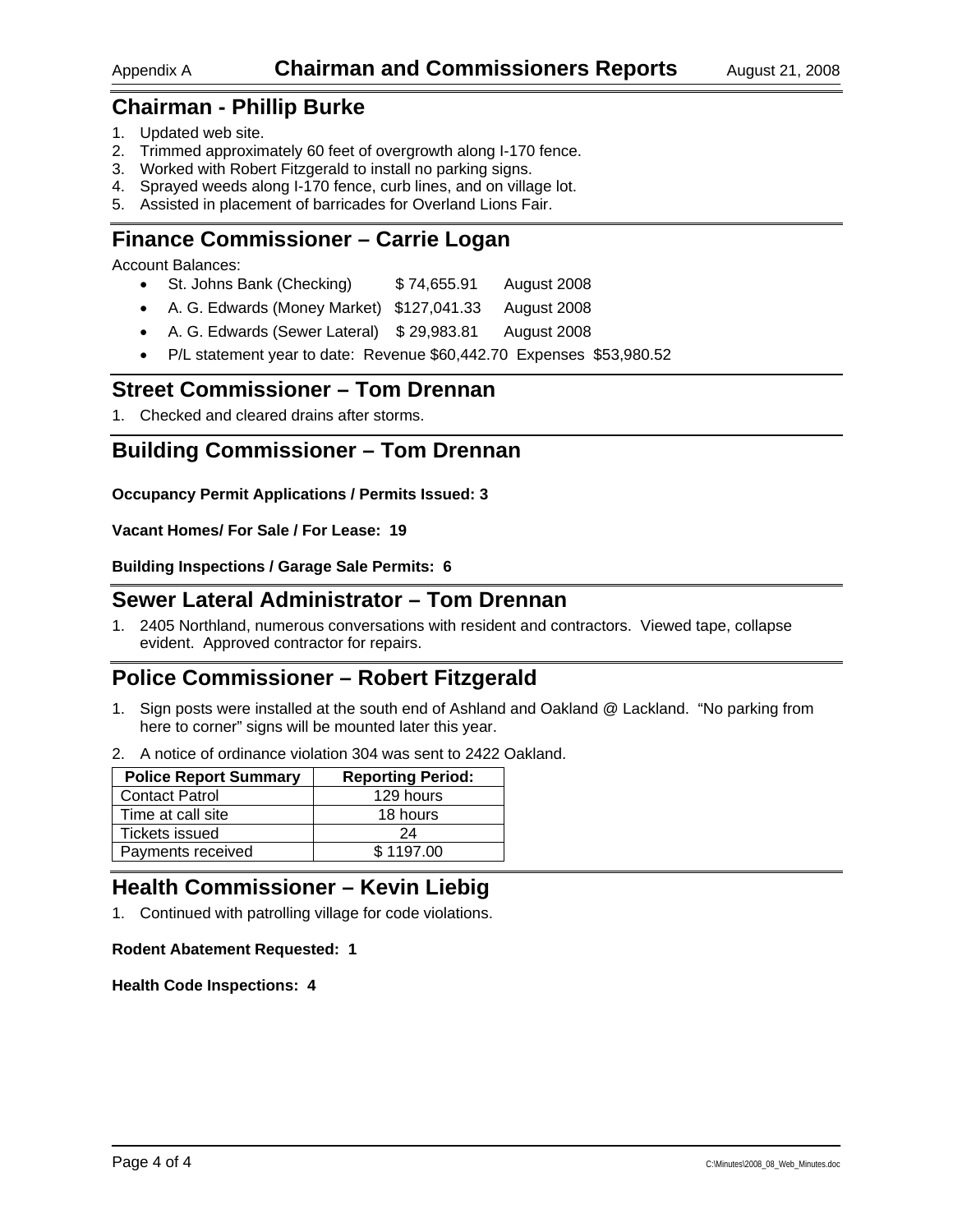The regular monthly meeting of the Board of Trustees of the Village of Sycamore Hills, St. Louis County, Missouri was held Thursday evening, September 18, 2008 in the Educational Building of Calvary United Church of Christ, 2501 Hartland Avenue. The meeting was called to order at 7:04 pm. Trustees present were Police Commissioner Robert Fitzgerald, Health Commissioner Kevin Liebig, Finance Commissioner Carrie Logan, Street Commissioner Tom Drennan, and Chairman Phillip Burke. Clerk Joy Drennan and Attorney John Tajkoswki were also present. The meeting opened with the Pledge of Allegiance.

### **Amendment of Agenda:**

The agenda was modified as follows:

- 1. Add Item 2 "Proposition H" to new business.
- 2. Add Item 6, "Nuisance Ordinance" to work session.
- 3. Add Item 7, "Board Packets" to work session.

A motion was made by Carrie Logan and seconded by Tom Drennan to accept the amendments to the agenda. The motion carried unanimously.

### **Approval of Prior Month's Minutes:**

A motion was made by Tom Drennan and seconded by Kevin Liebig to approve the minutes of the August 21, 2008 meeting. The motion carried unanimously.

### **Presentation and Payment of Bills:**

Bills in the amount of \$11,766.45 were presented by Treasurer Joy Drennan. The following warrants (checks) are included in this month's disbursement:

• 6445 (3091) Critter Control for July Billing (\$99.00)

Carrie Logan made a motion to pay the bills as presented; Robert Fitzgerald seconded the motion. The motion carried unanimously.

### **Reports of the Chairman and Commissioners:**

Reports were submitted by the Chairman and the Commissioners and are attached as Appendix A. Robert Fitzgerald made a motion to accept the reports as presented; Tom Drennan seconded the motion. The motion carried unanimously.

### **Discussion from the Floor:**

Barb of Oakland requested the status of 2438 Oakland which has yet to be repaired since a fire approximately 4 years ago. The St. John building inspector will prepare a report on the home for the village. She also mentioned that the lawn adjacent to the sidewalk at 2431 Oakland lawn has not been maintained.

Susan of Northland reported that the patio at 2472 Northland is covered with old wood removed from a previous deck and a derelict vehicle is parked on the premises. The appropriate board commissioners will investigate.

Jim Phillips from the city of St. John noted that the building inspector has been unable to fax the village.

#### **Old Business:**

#### **1. Bill 437, Ordinance 428- Fee Structure for Permits (Phillip Burke)**

a. An ordinance allowing the village to set fees for various permits.

*A motion was made by Carrie Logan and seconded by Robert Fitzgerald for Bill 437.* 

*The vote on the said motion was as follows on the first reading:* 

| <b>Trustee</b>       | <b>Abstain</b> | Yes | No | <b>Absent</b> |
|----------------------|----------------|-----|----|---------------|
| Kevin Liebig         |                |     |    |               |
| Robert Fitzgerald    |                |     |    |               |
| <b>Phillip Burke</b> |                |     |    |               |
| Tom Drennan          |                |     |    |               |
| Carrie Logan         |                |     |    |               |

*The vote on the said motion was as follows on the second reading:* 

| <b>Trustee</b>           | <b>Abstain</b> | Yes | No | <b>Absent</b> |
|--------------------------|----------------|-----|----|---------------|
| Carrie Logan             |                |     |    |               |
| Tom Drennan              |                |     |    |               |
| <b>Phillip Burke</b>     |                |     |    |               |
| <b>Robert Fitzgerald</b> |                |     |    |               |
| Kevin Liebig             |                |     |    |               |

*Thereupon Bill 437 was declared to be duly enacted as Ordinance 427.*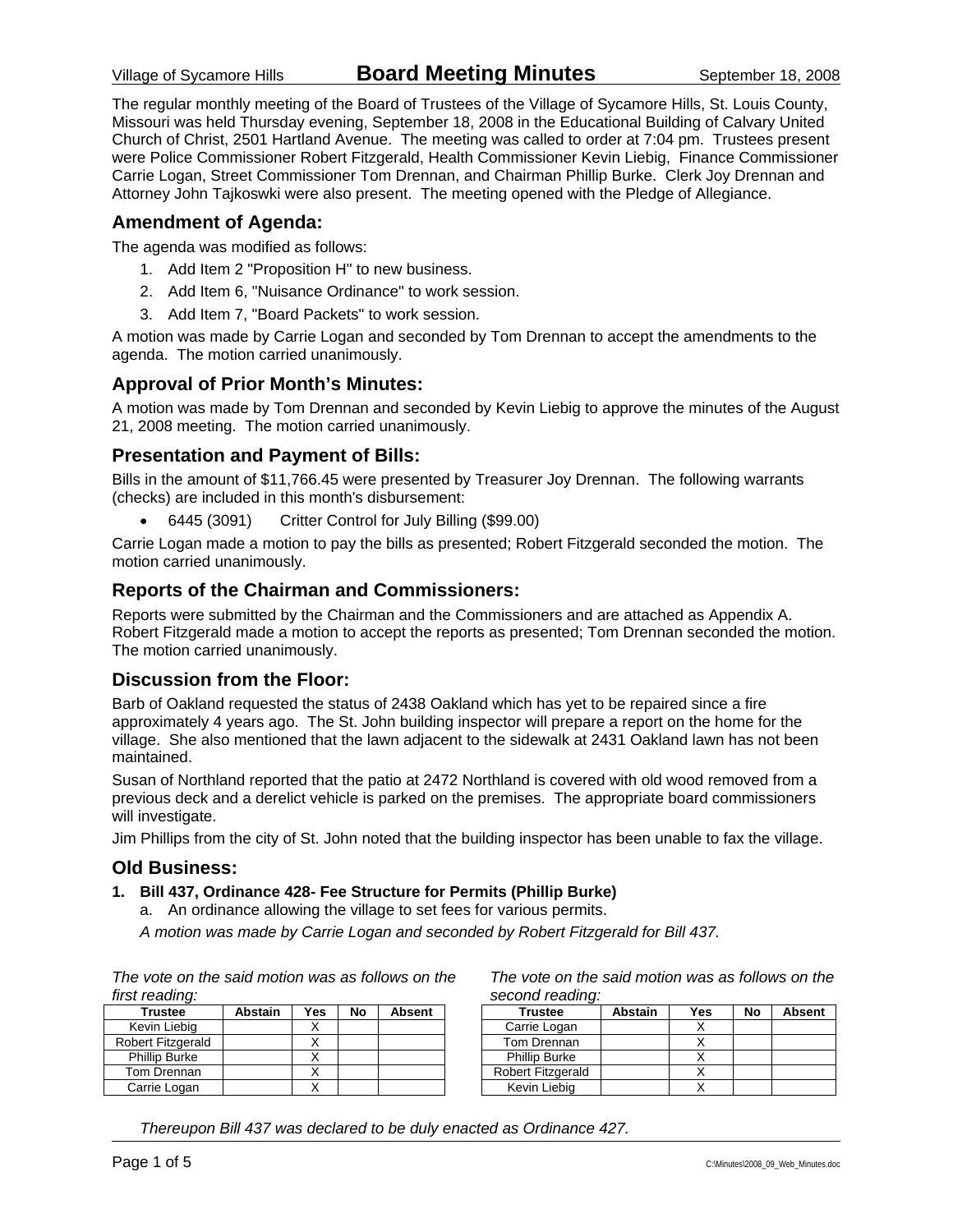### **New Business:**

#### **1. Bill 438, Ordinance 429- Immigration Requirements** *(Phillip Burke)*

a. An ordinance requiring the village and its policing force to follow the state law.

*A motion was made by Robert Fitzgerald and seconded by Tom Drennan for Bill 438.* 

*The vote on the said motion was as follows on the first reading:* 

| <b>Trustee</b>       | <b>Abstain</b> | Yes | No | <b>Absent</b> |
|----------------------|----------------|-----|----|---------------|
| Carrie Logan         |                |     |    |               |
| Tom Drennan          |                |     |    |               |
| <b>Phillip Burke</b> |                |     |    |               |
| Robert Fitzgerald    |                |     |    |               |
| Kevin Liebig         |                |     |    |               |

*The vote on the said motion was as follows on the second reading:* 

| <b>Trustee</b>       | <b>Abstain</b> | Yes | No | <b>Absent</b> |
|----------------------|----------------|-----|----|---------------|
| Kevin Liebig         |                |     |    |               |
| Robert Fitzgerald    |                |     |    |               |
| <b>Phillip Burke</b> |                |     |    |               |
| Tom Drennan          |                |     |    |               |
| Carrie Logan         |                |     |    |               |

*Thereupon Bill 438 was declared to be duly enacted as Ordinance 429.* 

#### **2. Proposition H** *(Phillip Burke)*

*Proposition H will be on the November ballot to fund a new radio system for the county and all municipalities. After discussion Tom Drennan made a motion to contribute \$150 towards Proposition H education through the municipal league. Robert Fitzgerald seconded the motion and it carried unanimously.* 

The motion for adjournment was made by Tom Drennan with a second by Carrie Logan The motion carried unanimously. Adjournment was at 7:45 pm.

Attested by: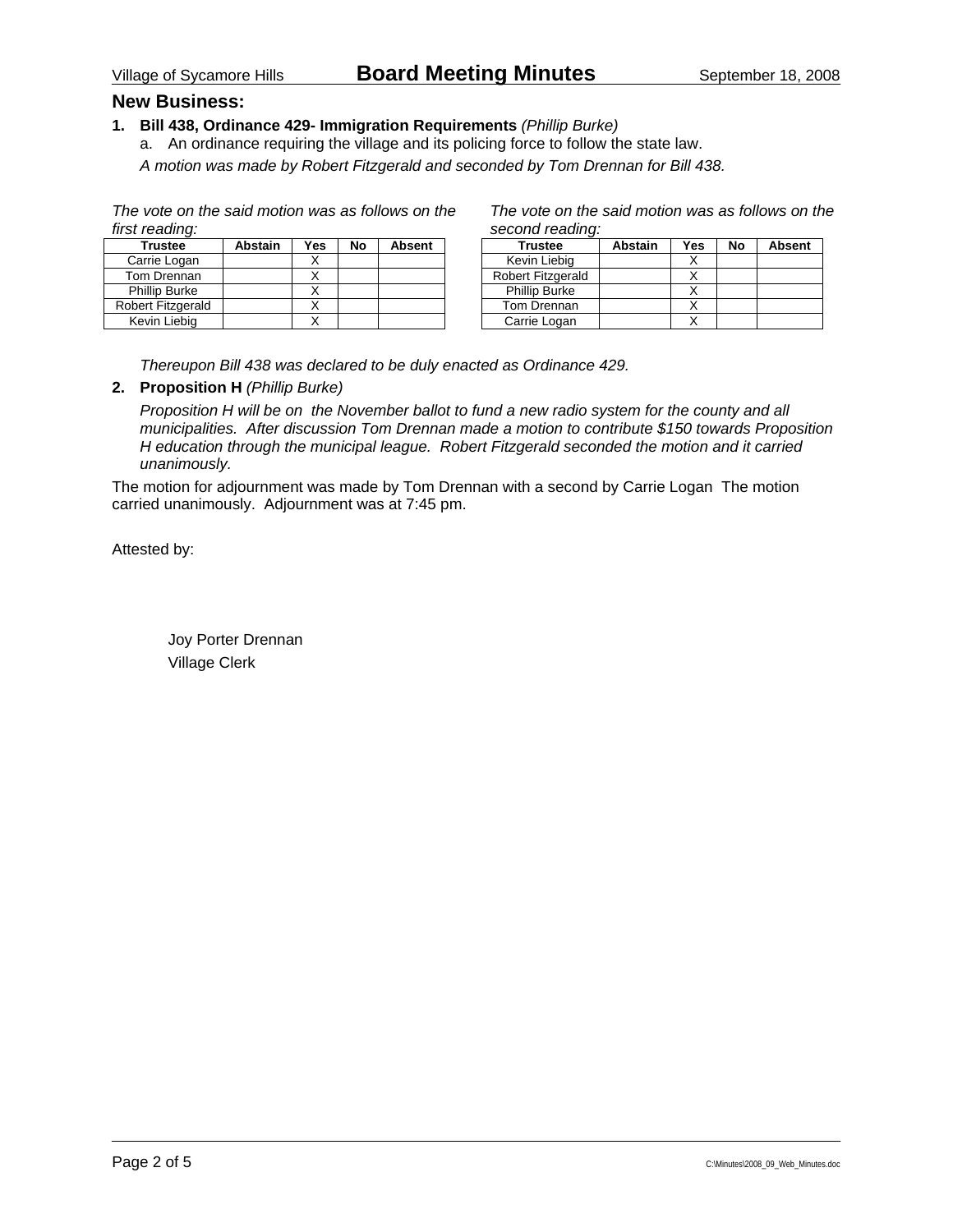# **Work Session Minutes**

#### **1. Sidewalks** *(Phillip Burke)*

a. Joy and Phillip have prepared specifications to let out for bid. We intend to select a bid during the October meeting with work to begin after October 20.

*The package is ready for review.* 

#### **2. Snow Plowing** *(Phillip Burke)*

- a. To whom shall we request snow plowing services?
- b. What should the requirements be for plowing and salting?

*We will get bids from other municipalities and local businesses. The basics of the bid package will be:* 

- *2" minimum for plowing*
- *Salting shall be all of Graceland and within 50 feet in all directions of each intersection*
- *A request for salting in an emergency will be fulfilled within 2 hours*
- *Plowing shall be curb to curb. Basic price to be for plowing between 2 and 4". Plowing each additional inch after 4 inches shall be priced per inch per the official snow fall total as recorded at Lambert Field.*
- **3. Newsletter and Phone Card** *(Joy Drennan)*
	- a. Review internal and external phone card.

*The internal and external phone cards were reviewed and corrected.* 

- **4. Compost Dumpsters** *(Phillip Burke)*
	- a. Shall we arrange for compost dumpsters for one weekend in November for homeowners to discard branches and leaves?
	- b. Village could also use to get rid of brush and trees we are removing from our right of way and property (village work day?).
	- c. How many, how long, and where?
	- d. Should the dumpsters be patrolled to verify only compost is deposited?

*The dumpster should be only for city use to prevent it's use for illegal dumping. A date in November will be selected.* 

#### **5. St. John Code Enforcement** *(Phillip Burke)*

- a. Two bids are required:
	- i. Enforce quality of life items.
	- ii. Enforce building codes.
- b. Quality of life items:
	- i. Trash cans removed by specified time
	- ii. Mowing and weed control yes
	- iii. Regulation of dumpsters and portable storage units
	- iv. Parking on grass or over sidewalk
	- v. Regulation and inspection of fencing
	- vi. Others?
- c. Enforce building codes:
	- i. On as requested basis inspect, follow up, and enforce building codes for housing stock.
	- ii. Bid on cost per home or on a certain minimum per month.
	- iii. Inspect all homes street by street for any violations.

*For the quality of life items we will prepare a bid package for enforcement of mowing and weed control as well as unauthorized construction of retaining walls, storage sheds and decks. Other items will be covered under our nuisance ordinance. We will request St. John Police Department to enforce parking on the grass or over sidewalks.* 

#### **6. Nuisance Ordinance** *(Joy Drennan)*

a. Review current draft.

*Joy presented the draft and the board commented* 

#### **7. Board Packets** *(Joy Drennan)*

a. Distribution of meeting packets.

*Joy will prepare board packets for each trustee to review the weekend prior to each meeting.*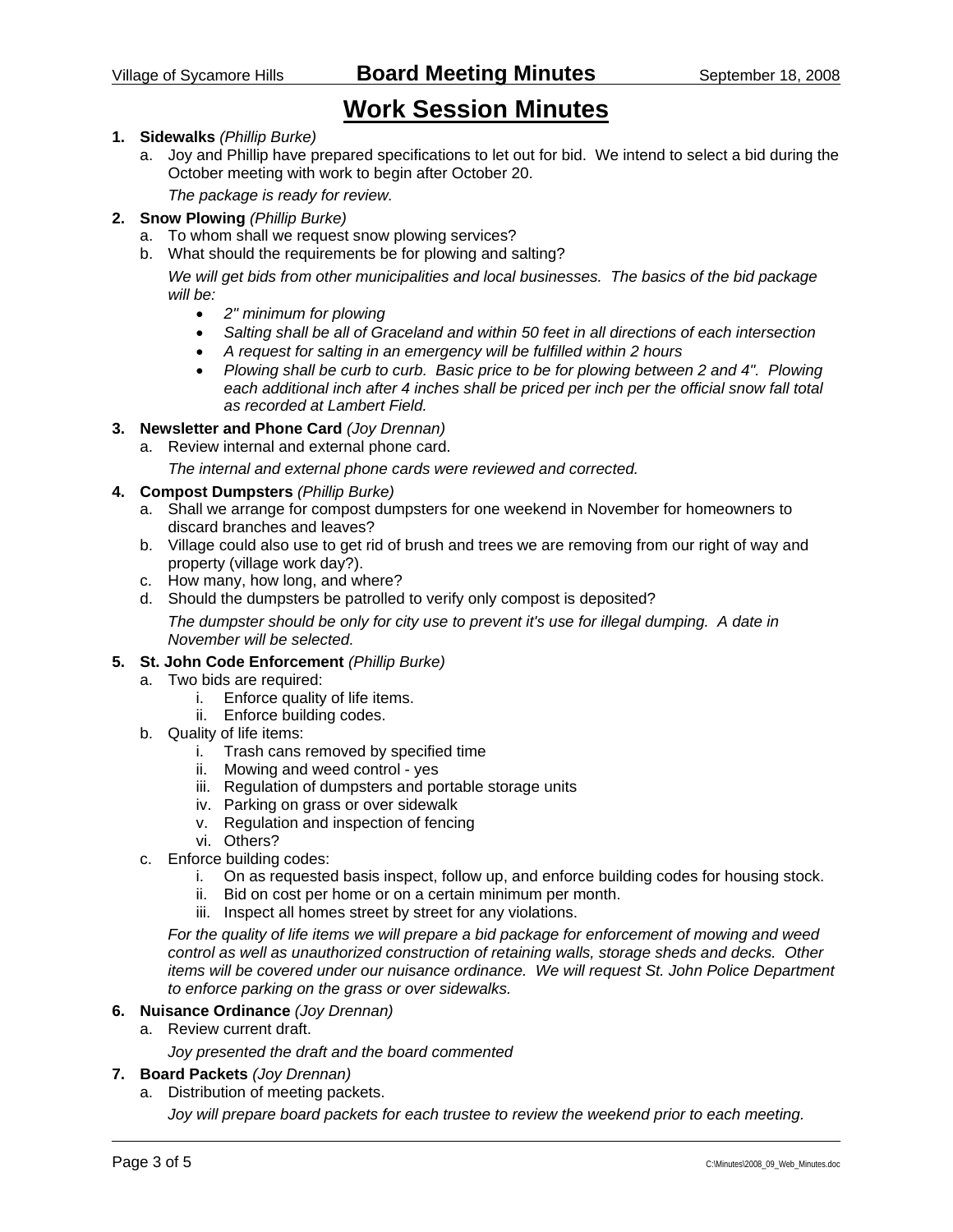### Appendix A **Chairman and Commissioners Reports** September 18, 2008

## **Chairman - Phillip Burke**

- 1. Removed barricades for Overland Lions Fair.
- 2. Trimmed approximately 80 feet of overgrowth along I-170 fence.
- 3. Worked with Robert Fitzgerald to install no parking signs in four places. Posts and signs were painted black.
- 4. Replaced damaged no parking sign and post on Walton Road.
- 5. Sprayed weeds along I-170 fence, curb lines, and on village lot.

# **Finance Commissioner – Carrie Logan**

Account Balances:

- St. Johns Bank (Checking) \$74,655.91 August 2008
- A. G. Edwards (Money Market) \$127,130.56 August 2008
- A. G. Edwards (Sewer Lateral) \$30,020.79 August 2008
- P/L statement year to date: Revenue \$ 72,763.38 Expenses \$ 65,748.54
- State Auditor certified the tax rates and notified St. Louis County.

# **Street Commissioner – Tom Drennan**

1. Checked and cleared drains after storms.

# **Building Commissioner – Tom Drennan**

- 1. Issued permits as listed.
- 2. Researched building permit request.
- 3. Communicated with firemen and Laclede Gas regarding gas line that was cut.
- 4. Researched AmerenUE successors report and contacted residents for inspections and occupancy permits.

#### **Occupancy Permit Applications / Permits Issued: 3**

#### **Vacant Homes/ For Sale / For Lease: 18**

#### **Building Inspections / Garage Sale Permits: 6**

# **Sewer Lateral Administrator – Tom Drennan**

- 1. 2405 Northland, repairs completed and contractor paid.
- 2. 2430 Walton, conversation with resident, contractor. Viewed tape, collected bids. Approved contractor for repair.

# **Police Commissioner – Robert Fitzgerald**

- 1. NO PARKING signs from here to corner at the south end of Ashland and Oakland at Lackland have been installed and the sign posts painted by Chairman Burke.
- 2. Thanks to Chairman Burke and Trustee Drennan for removing and storing the street blockades after the Overland Lions Fair.
- 3. Complaint received regarding the intersection at Graceland and Walton. Cars and school buses are not stopping and rolling through stop signs. Too many children cross the street there.

| <b>Police Report Summary</b> | <b>Reporting Period:</b> |
|------------------------------|--------------------------|
| <b>Contract Patrol</b>       | 147 hours                |
| Time at call site            | 31 hours                 |
| <b>Tickets issued</b>        | 91                       |
| <b>Payments Received</b>     | \$2365.50                |

# **Health Commissioner – Kevin Liebig**

- 1. Continued with patrolling village for code violations.
- 2. Phoned Critter Control re: Graceland, Walton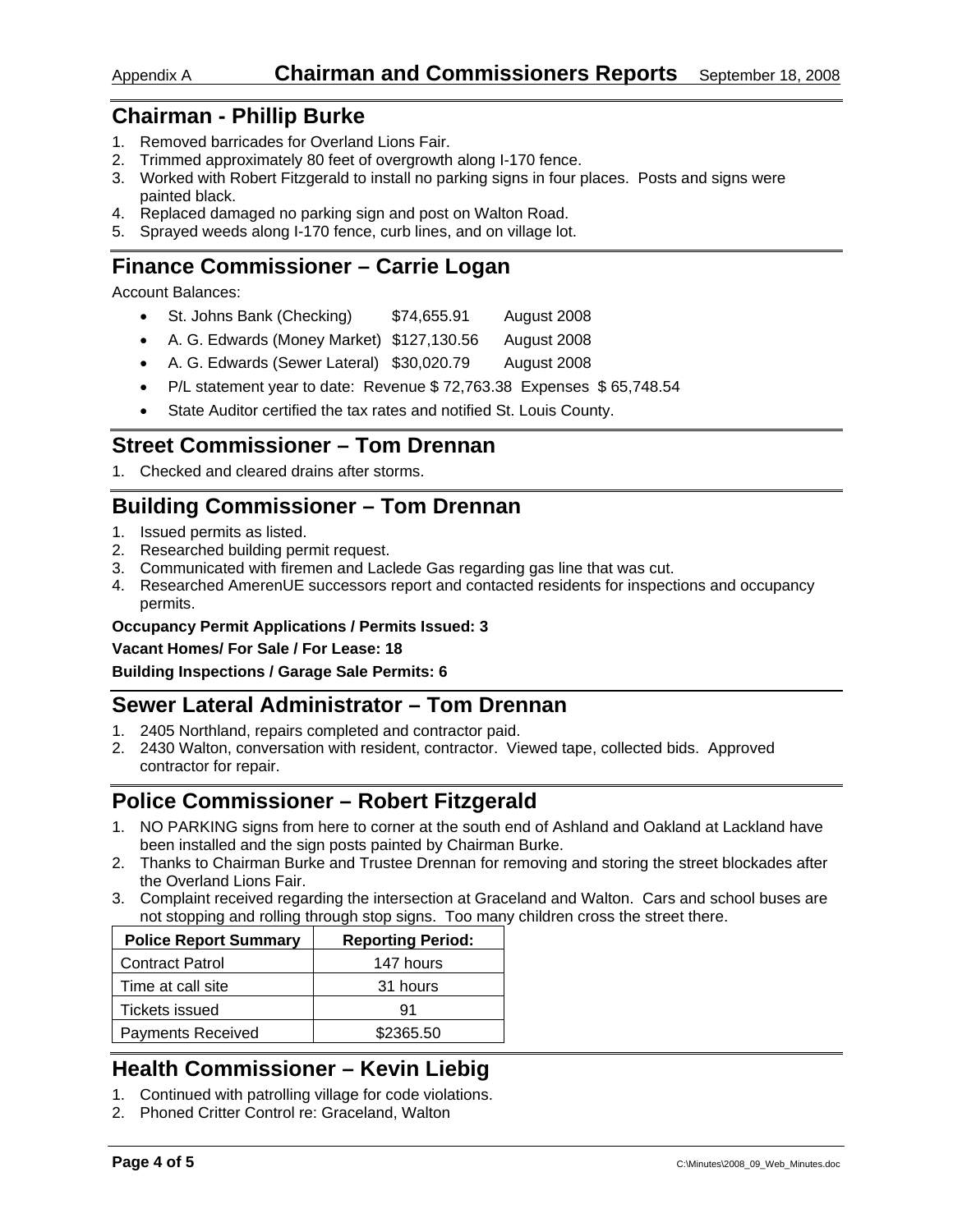# Appendix A **Chairman and Commissioners Reports** September 18, 2008

- 3. Letter to property at Ashland. Property is terrible condition, high grass and weeds, junk all over property.
- 4. Spoke with resident at Ashland. Complaints about properties at and Northland.
- 5. Spoke with resident at Northland regarding condition of property at and Northland.

**Rodent Abatement Requested: 2** 

**Health Code Inspections: 4**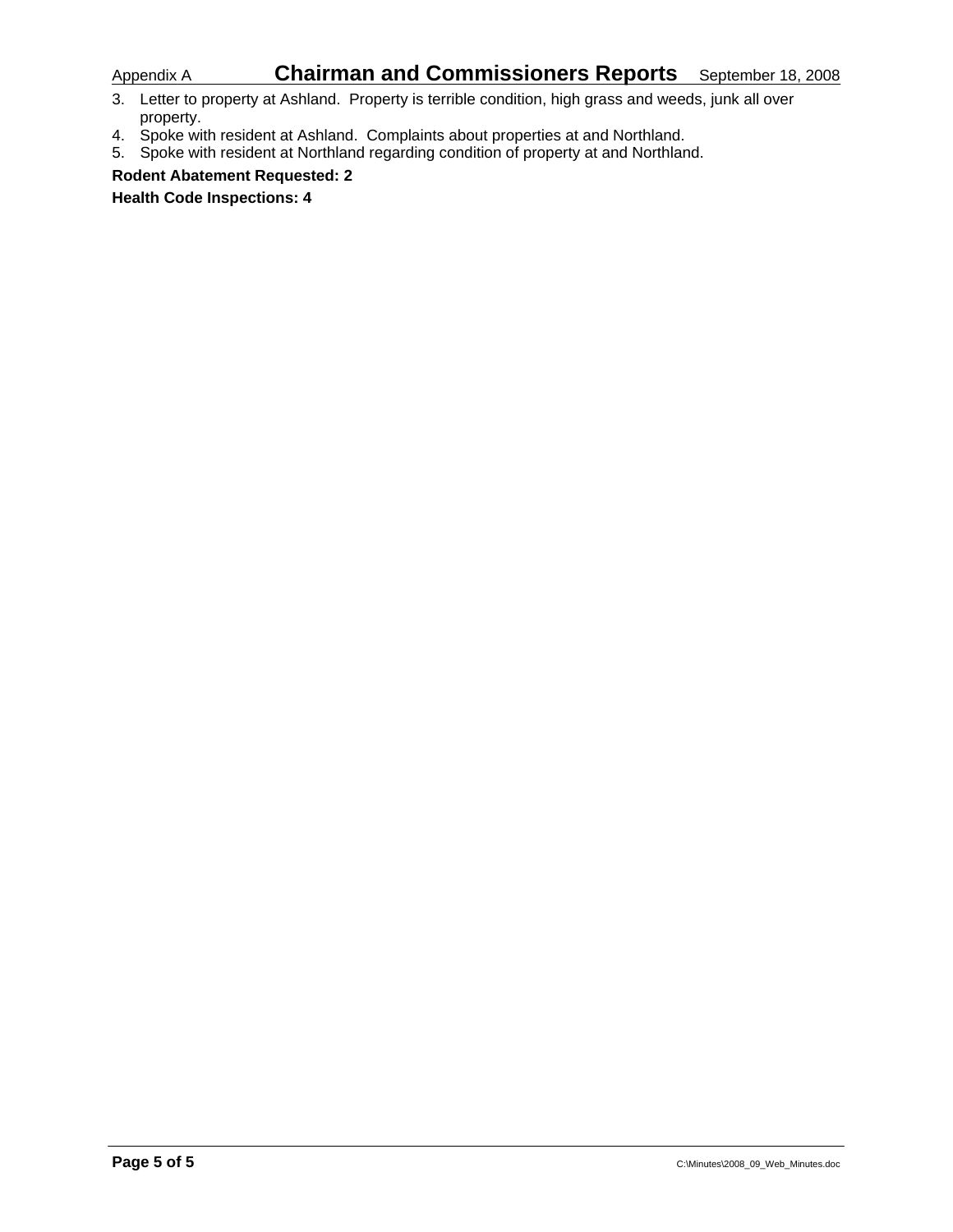The regular monthly meeting of the Board of Trustees of the Village of Sycamore Hills, St. Louis County, Missouri was held Thursday evening, October 16, 2008 in the Educational Building of Calvary United Church of Christ, 2501 Hartland Avenue. The meeting was called to order at 7:02 pm. Trustees present were Health Commissioner Kevin Liebig, Street Commissioner Tom Drennan, and Chairman Phillip Burke. Police Commissioner Robert Fitzgerald was excused, Finance Commissioner Carrie Logan was absent. Clerk Joy Drennan and Attorney John Tajkoswki were also present. The meeting opened with the Pledge of Allegiance.

### **Amendment of Agenda:**

The agenda was modified as follows:

- 1. Add Item 1 "New Residents Package" to work session.
- 2. Add Item 2 "Snow Plowing" to work session.

A motion was made by Tom Drennan and seconded by Kevin Liebig to accept the amendments to the agenda. The motion carried unanimously.

### **Approval of Prior Month's Minutes:**

A motion was made by Tom Drennan and seconded by Kevin Liebig to approve the minutes of the September 18, 2008 meeting. The motion carried unanimously.

### **Presentation and Payment of Bills:**

Bills in the amount of \$12,387.32 were presented by Treasurer Joy Drennan. The following warrants (checks) are included in this month's disbursement:

- 6455 (3099) Mayors of Small Cities (\$100.00)
- 6469 (3111) Municipal League Emergency Radio Fund (\$150.00)

Kevin Liebig made a motion to pay the bills as presented; Tom Drennan seconded the motion. The motion carried unanimously.

### **Reports of the Chairman and Commissioners:**

Reports were submitted by the Chairman and the Commissioners and are attached as Appendix A. Kevin Liebig made a motion to accept the reports as presented; Tom Drennan seconded the motion. The motion carried unanimously.

### **Discussion from the Floor:**

Capt. Morris from the St. John Police Department distributed a new ordinance for parental neglect that St. John recently adopted. He also mentioned that on Thursday October 23 from 5pm-11pm at Applebee's the St. John Police Department will have a fundraiser for scholarships for RHS seniors.

### **Old Business:**

None.

### **New Business:**

- **1. Bill 439, Ordinance 430- Sidewalk Improvements 2008** *(Phillip Burke)*
	- a. Open and record bids for sidewalk improvements.
	- b. Select contractor.
	- c. Approve ordinance authorizing the Chairperson of the Board of Trustees to execute a contract for the construction of street repairs and improvements.

*E. Meier was selected as the contractor. A motion was made by Kevin Liebig and seconded by Tom Drennan for Bill 439.*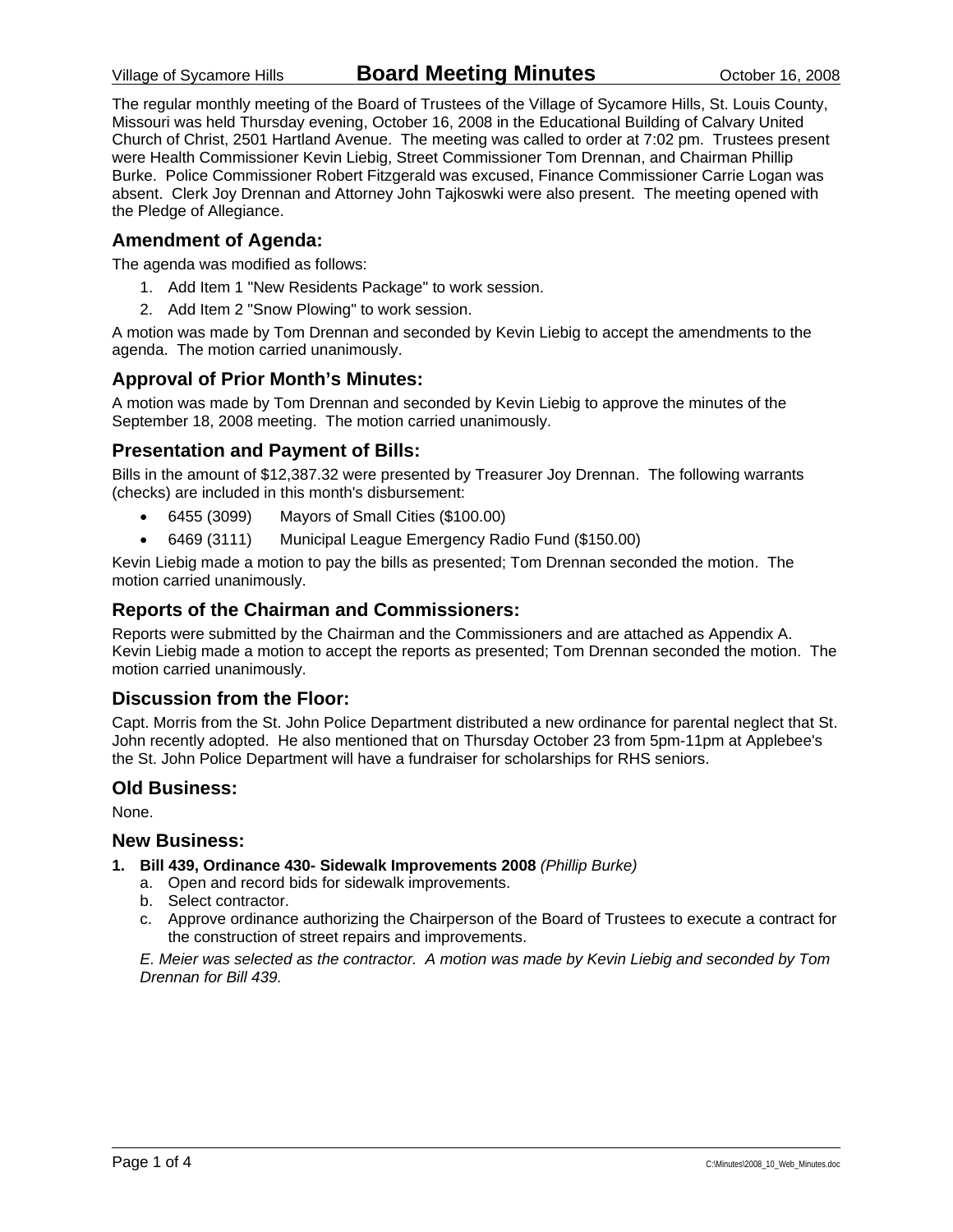*The vote on the said motion was as follows on the first reading:* 

| <b>Trustee</b>           | <b>Abstain</b> | Yes | No | <b>Absent</b> |
|--------------------------|----------------|-----|----|---------------|
| Kevin Liebig             |                |     |    |               |
| Tom Drennan              |                |     |    |               |
| <b>Phillip Burke</b>     |                |     |    |               |
| <b>Robert Fitzgerald</b> |                |     |    |               |
| Carrie Logan             |                |     |    |               |

*The vote on the said motion was as follows on the second reading:* 

| <b>Trustee</b>           | <b>Abstain</b> | Yes | No | <b>Absent</b> |
|--------------------------|----------------|-----|----|---------------|
| <b>Phillip Burke</b>     |                |     |    |               |
| Tom Drennan              |                |     |    |               |
| Kevin Liebig             |                |     |    |               |
| <b>Robert Fitzgerald</b> |                |     |    |               |
| Carrie Logan             |                |     |    |               |

*Thereupon Bill 439 was declared to be duly enacted as Ordinance 430.* 

#### **2. Bill 440, Ordinance 431- Tree Planting 2008** *(Phillip Burke)*

- a. The TRIM grant for the city was approved by the Missouri Department of Conservation.
- b. Bid is for 10 trees for \$2100.00 from A. Waldbart and Sons Nursery, grant is in amount of \$1308.00. Local cost share is \$872.00 less \$80.00 of volunteer labor.
- c. Approve ordinance authorizing the Chairperson of the Board of Trustees to execute a contract for the planting of trees.

*A motion was made by Tom Drennan and seconded by Kevin Liebig for Bill 440.* 

*The vote on the said motion was as follows on the first reading:* 

| Trustee              | Abstain | Yes | No | Absent |
|----------------------|---------|-----|----|--------|
| Tom Drennan          |         |     |    |        |
| Kevin Liebig         |         |     |    |        |
| <b>Phillip Burke</b> |         |     |    |        |
| Robert Fitzgerald    |         |     |    |        |
| Carrie Logan         |         |     |    |        |

*The vote on the said motion was as follows on the second reading:* 

| Trustee              | Abstain | Yes | No | Absent |
|----------------------|---------|-----|----|--------|
| <b>Phillip Burke</b> |         |     |    |        |
| Tom Drennan          |         |     |    |        |
| Kevin Liebig         |         |     |    |        |
| Robert Fitzgerald    |         |     |    |        |
| Carrie Logan         |         |     |    |        |

*Thereupon Bill 440 was declared to be duly enacted as Ordinance 431.* 

The motion for adjournment was made by Tom Drennan with a second by Kevin Liebig. The motion carried unanimously. Adjournment was at 8:02pm.

Attested by: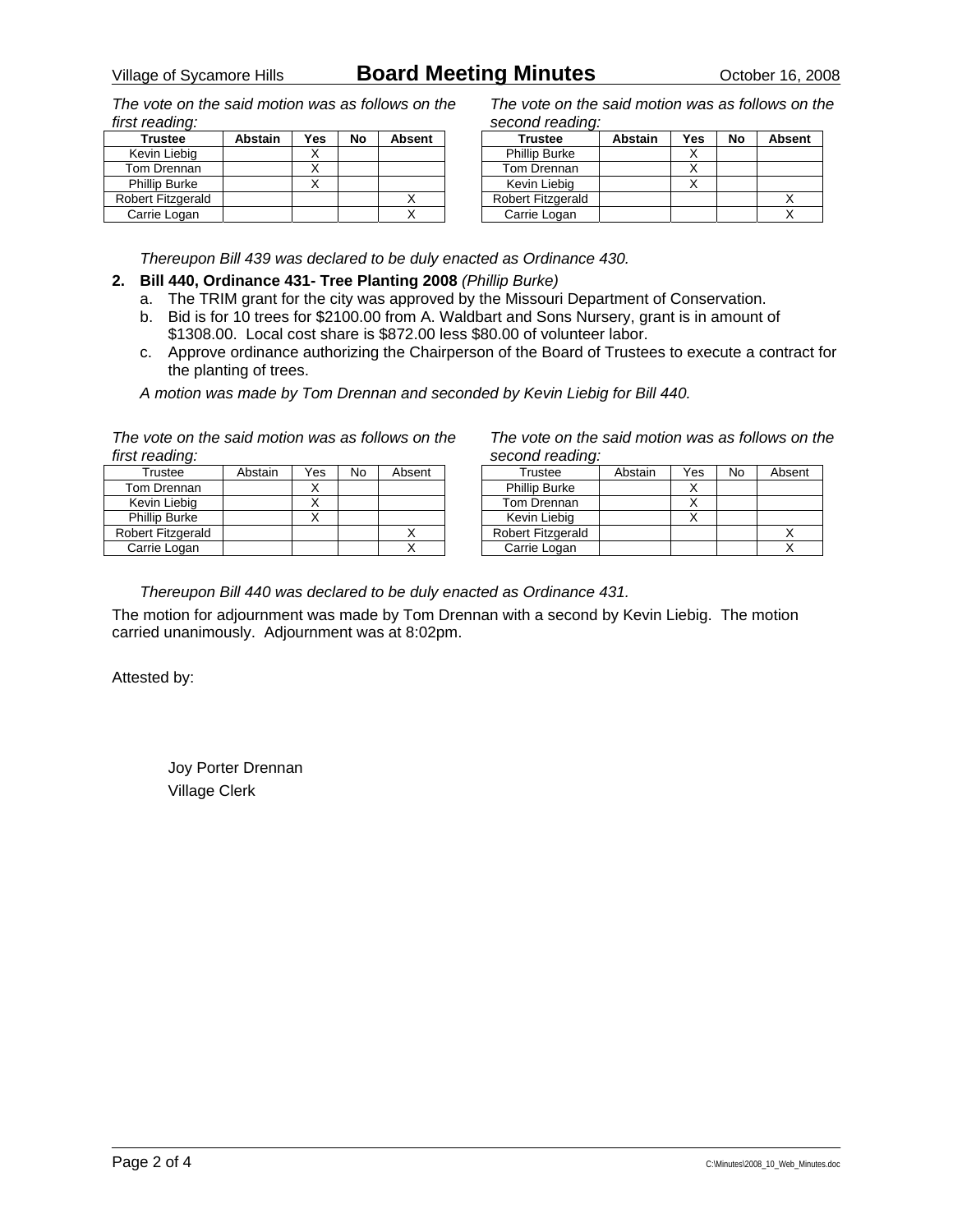# **Work Session Minutes**

### **1. New Resident Package** *(Joy Drennan)*

a. Joy has prepared a new resident package.

*Trustees to review package and return to Joy with suggestions.* 

#### **2. Snow Plowing** *(Phillip Burke)*

a. What should the requirements be for plowing and salting? *The bid proposal was reviewed and modified.*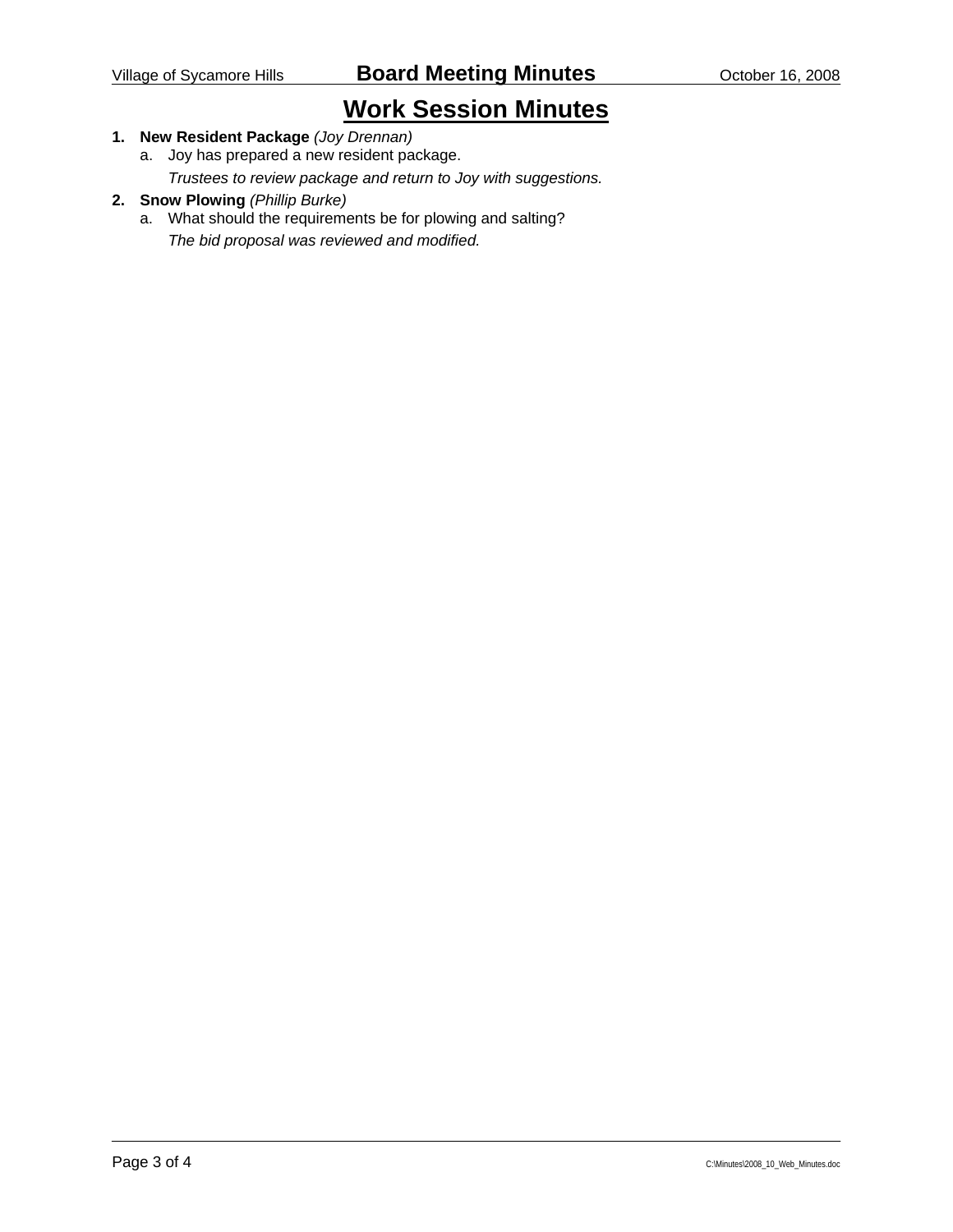## Appendix A **Chairman and Commissioners Reports** October 16, 2008

# **Chairman - Phillip Burke**

- 1. Attended Mayors of Small Cities meeting on September 17<sup>th</sup> in Normandy.
- 2. Performed minor trimming of overgrowth along I-170 fence.

# **Finance Commissioner – Carrie Logan**

Account Balances:

|  | St. Johns Bank (Checking) | \$82,780.31 | September 2008 |
|--|---------------------------|-------------|----------------|
|--|---------------------------|-------------|----------------|

- A. G. Edwards (Money Market) \$129,237.28 September 2008
- A. G. Edwards (Sewer Lateral)  $$27,808.41$  September 2008
- P/L statement year to date: Revenue \$ 84,038.48 Expenses \$ 78,936.66
- 1. State auditor accepted financial report.
- 2. Researched financial statements for the past 15 years for a study being conducted by East-West Gateway Council of Governments.

## **Street Commissioner – Tom Drennan**

1. Checked and cleared drains after storms.

# **Building Commissioner – Tom Drennan**

- 1. Issued permits as listed.
- 2. Met with 2431 Walton regarding dumpster in front yard.
- 3. Met with homeowner at 2456 Ashland regarding failed items and those that needed to be completed prior to taking up residency.
- 4. Met with repair man regarding 2435 Northland and needs before issuing occupancy permit.
- 5. Researched AmerenUE successors report and contacted residents for inspections and occupancy permits.

#### **Occupancy Permit Applications / Permits Issued: 1**

**Vacant Homes/ For Sale / For Lease: 17** 

**Building Inspections / Garage Sale Permits: 3** 

# **Sewer Lateral Administrator – Tom Drennan**

1. 2430 Walton, conversation with resident, contractor. Viewed tape, collected bids. Approved contractor for repair. Repair completed, contractor paid.

# **Police Commissioner – Robert Fitzgerald**

| <b>Police Report Summary</b> | <b>Reporting Period:</b> |
|------------------------------|--------------------------|
| <b>Contract Patrol</b>       | 116 hours                |
| Time at call site            | 13 hours                 |
| Tickets issued               | 24                       |
| Payments received            | \$1890.00                |

# **Health Commissioner – Kevin Liebig**

1. Continued with patrolling village for code violations.

#### **Rodent Abatement Requested: 0**

**Health Code Inspections: 0**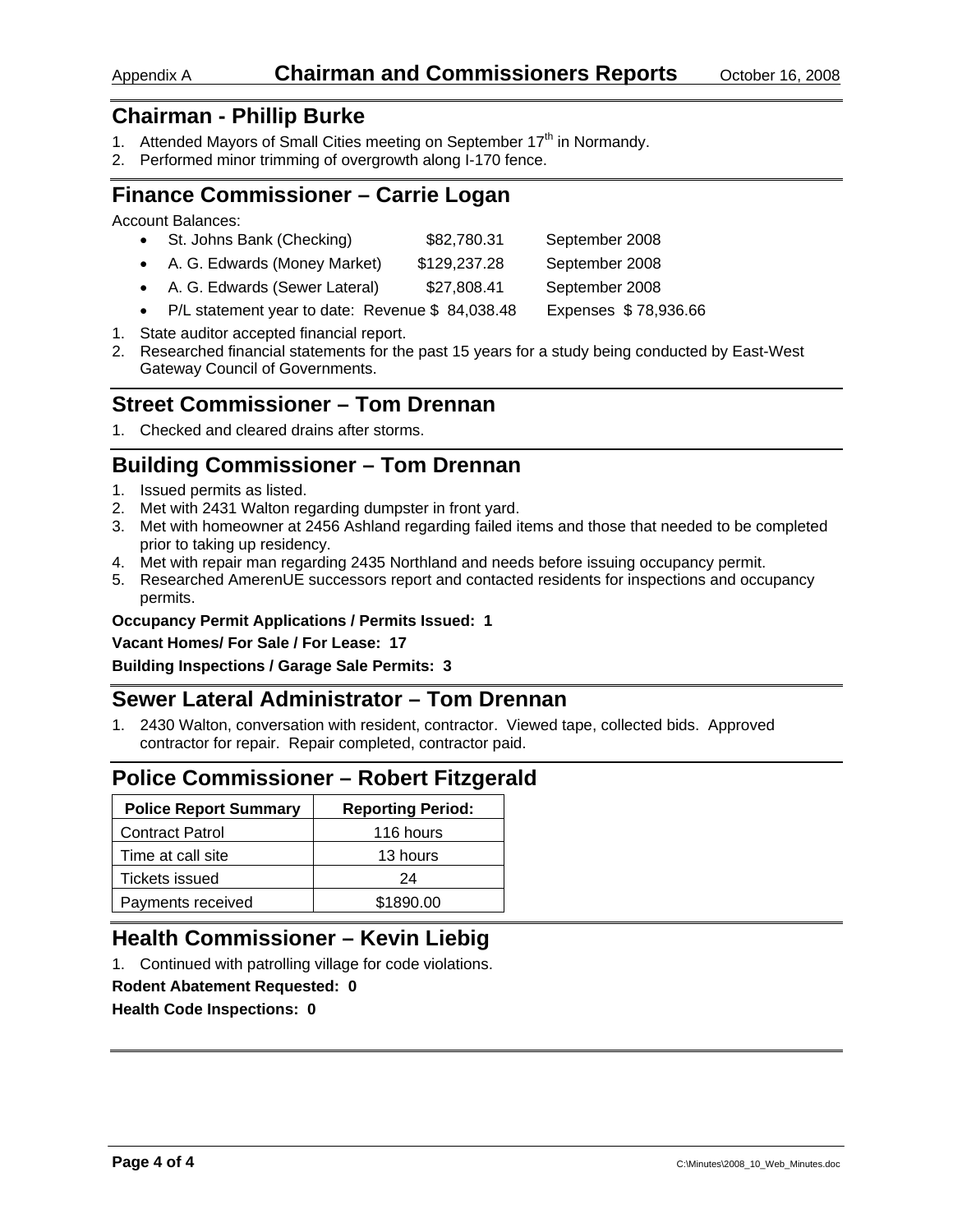The regular monthly meeting of the Board of Trustees of the Village of Sycamore Hills, St. Louis County, Missouri was held Thursday evening, November 20, 2008 in the Educational Building of Calvary United Church of Christ, 2501 Hartland Avenue. The meeting was called to order at 7:00 pm. Trustees present were Health Commissioner Kevin Liebig, Street Commissioner Tom Drennan, Finance Commissioner Carrie Logan, Police Commissioner Robert Fitzgerald and Chairman Phillip Burke. Clerk Joy Drennan and Attorney John Tajkoswki were also present. The meeting opened with the Pledge of Allegiance.

### **Amendment of Agenda:**

The agenda was modified as follows:

1. Add Item 3 "Snow Plowing" to new business.

A motion was made by Carrie Logan and seconded by Robert Fitzgerald to accept the amendments to the agenda. The motion carried unanimously.

### **Approval of Prior Month's Minutes:**

A motion was made by Robert Fitzgerald and seconded by Tom Drennan to approve the minutes of the October 16, 2008 meeting. The motion carried unanimously.

### **Presentation and Payment of Bills:**

Bills in the amount of \$12,062.85 were presented by Treasurer Joy Drennan. The following warrants (checks) are included in this month's disbursement:

• 6487 (3127) St. Louis Municipal League (\$25.00)

Tom Drennan made a motion to pay the bills as presented; Kevin Liebig seconded the motion. The motion carried unanimously.

### **Reports of the Chairman and Commissioners:**

Reports were submitted by the Chairman and the Commissioners and are attached as Appendix A. Robert Fitzgerald mentioned that no police report was available from the City of St. John this month. Phillip Burke reported on the status of the sidewalk project. Kevin Liebig made a motion to accept the reports as presented; Robert Fitzgerald seconded the motion. The motion carried unanimously.

### **Discussion from the Floor:**

There was no discussion from the floor.

### **Old Business:**

None.

#### **New Business:**

#### **1. Bill 441, Ordinance 432-Election Filing Ordinance** *(Phillip Burke)*

a. Adopt ordinance.

*Carrie Logan made a motion for the bill and Tom Drennan seconded the motion.* 

| first reading:       |                |     |    |        |
|----------------------|----------------|-----|----|--------|
| <b>Trustee</b>       | <b>Abstain</b> | Yes | No | Absent |
| Carrie Logan         |                |     |    |        |
| Tom Drennan          |                |     |    |        |
| <b>Phillip Burke</b> |                |     |    |        |
| Kevin Liebig         |                |     |    |        |
| Robert Fitzgerald    |                |     |    |        |

*The vote on the said motion was as follows on the* 

*The vote on the said motion was as follows on the second reading:* 

| <b>Trustee</b>       | <b>Abstain</b> | Yes | No | <b>Absent</b> |
|----------------------|----------------|-----|----|---------------|
| Kevin Liebig         |                |     |    |               |
| Robert Fitzgerald    |                |     |    |               |
| <b>Phillip Burke</b> |                |     |    |               |
| Tom Drennan          |                |     |    |               |
| Carrie Logan         |                |     |    |               |

*Thereupon Bill 441 was declared to be duly enacted as Ordinance 432.* 

#### **2. Retention of Civil Engineer** *(Phillip Burke)*

a. Currently we spend \$200/month on a retainer with Weis Design Group.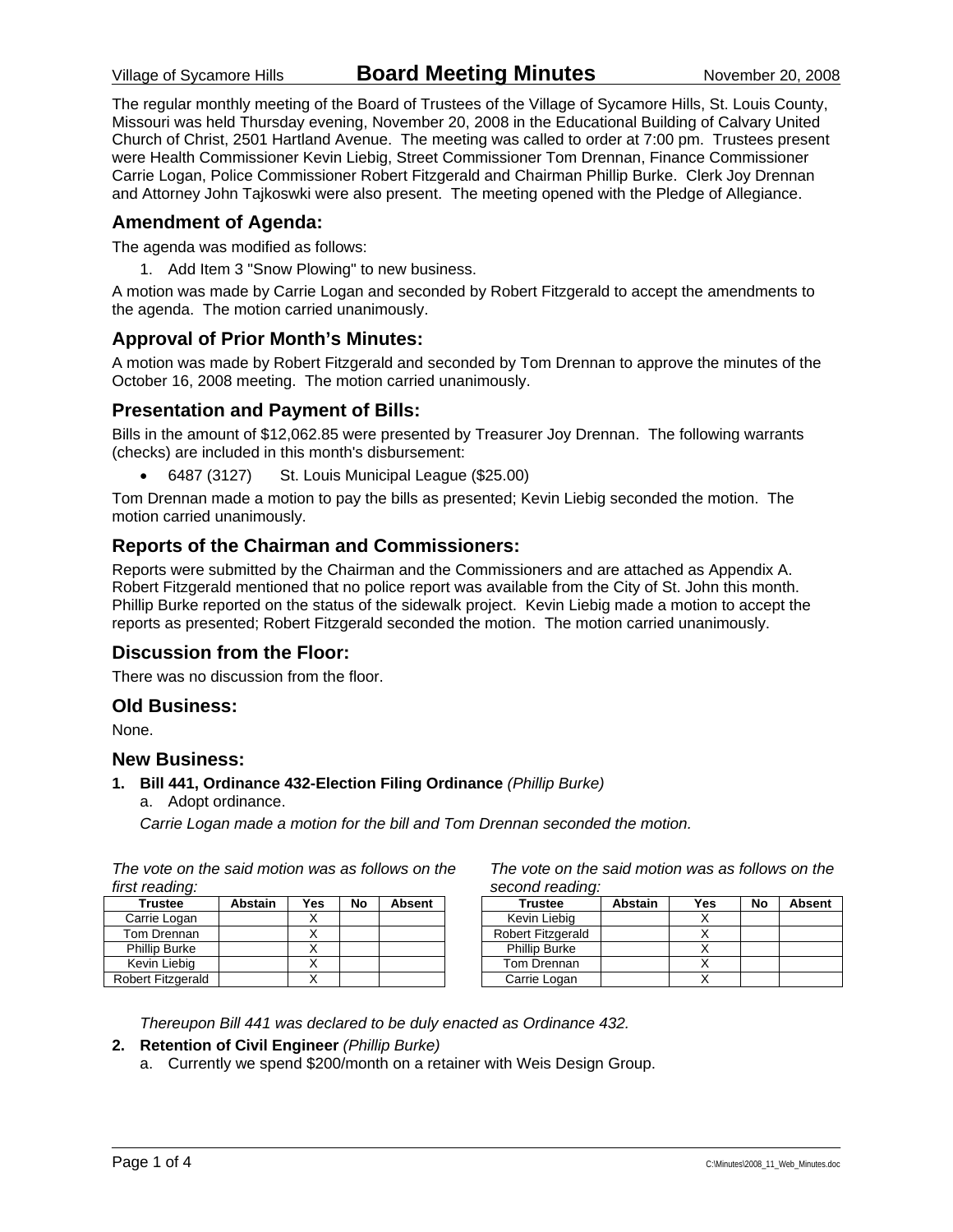*A motion was made by Kevin Liebig and seconded by Carrie Logan to discontinue our retainer with Weis Design Group. The motion passed unanimously. Chairman Burke will send a letter to notify Weis Design Group.* 

**3. Snow Plowing** *(Phillip Burke)*

*The village entered into an agreement with the City of St. John for snow plowing for the 2008/2009 winter season. The agreement is currently based at \$405 per hour for salting and plowing curb to curb. St. John will bill by the second week of each in 15 minute increments and provide time logs for*  each bill. An ordinance will be prepared for December to enact this agreement.

The motion for adjournment was made by Kevin Liebig with a second by Tom Drennan. The motion carried unanimously. Adjournment was at 7:40 pm.

Attested by: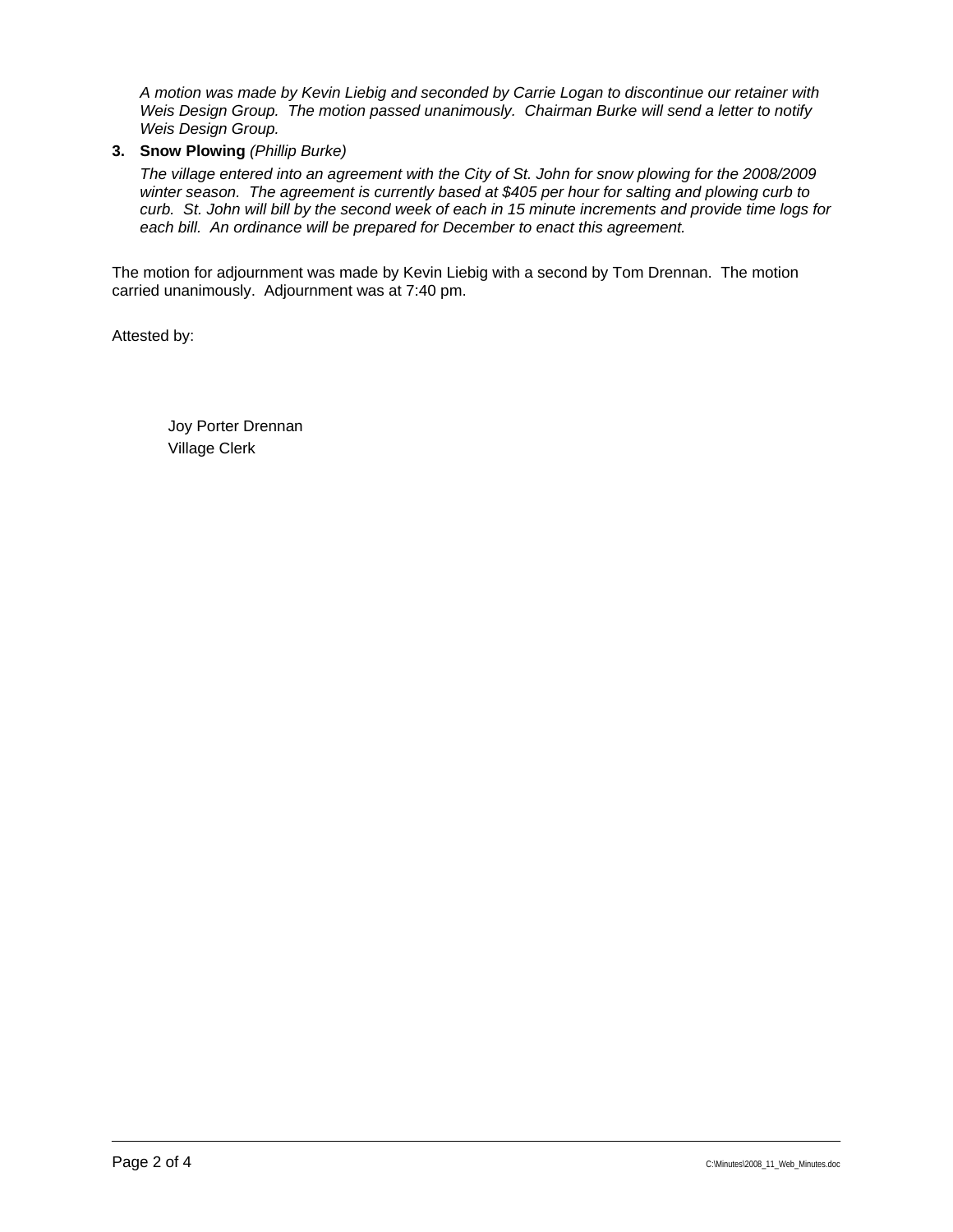# **Work Session Minutes**

### **1. ICC Code**

*The final draft of the property maintenance code was read and amended. It will be presented as an ordinance for the December 2008 meeting.* 

#### **2. Nuisance**

*The final draft of the Nuisance ordinance was read and will be presented as an ordinance for the December 2008 meeting.* 

### **3. Newsletter and Phone Card**

*The phone card is complete. The Newsletter is in its final draft.* 

#### **4. St. John Code Enforcement**

*This will be continued to January 2009.* 

#### **5. Parental Neglect Ordinance**

*This will be continued to January 2009.* 

#### **6. New Resident Packet**

*This will be continued to January 2009.* 

### **7. Add Caller ID to phone**

*Phillip will investigate adding caller ID to our phone service along with a messaging service.*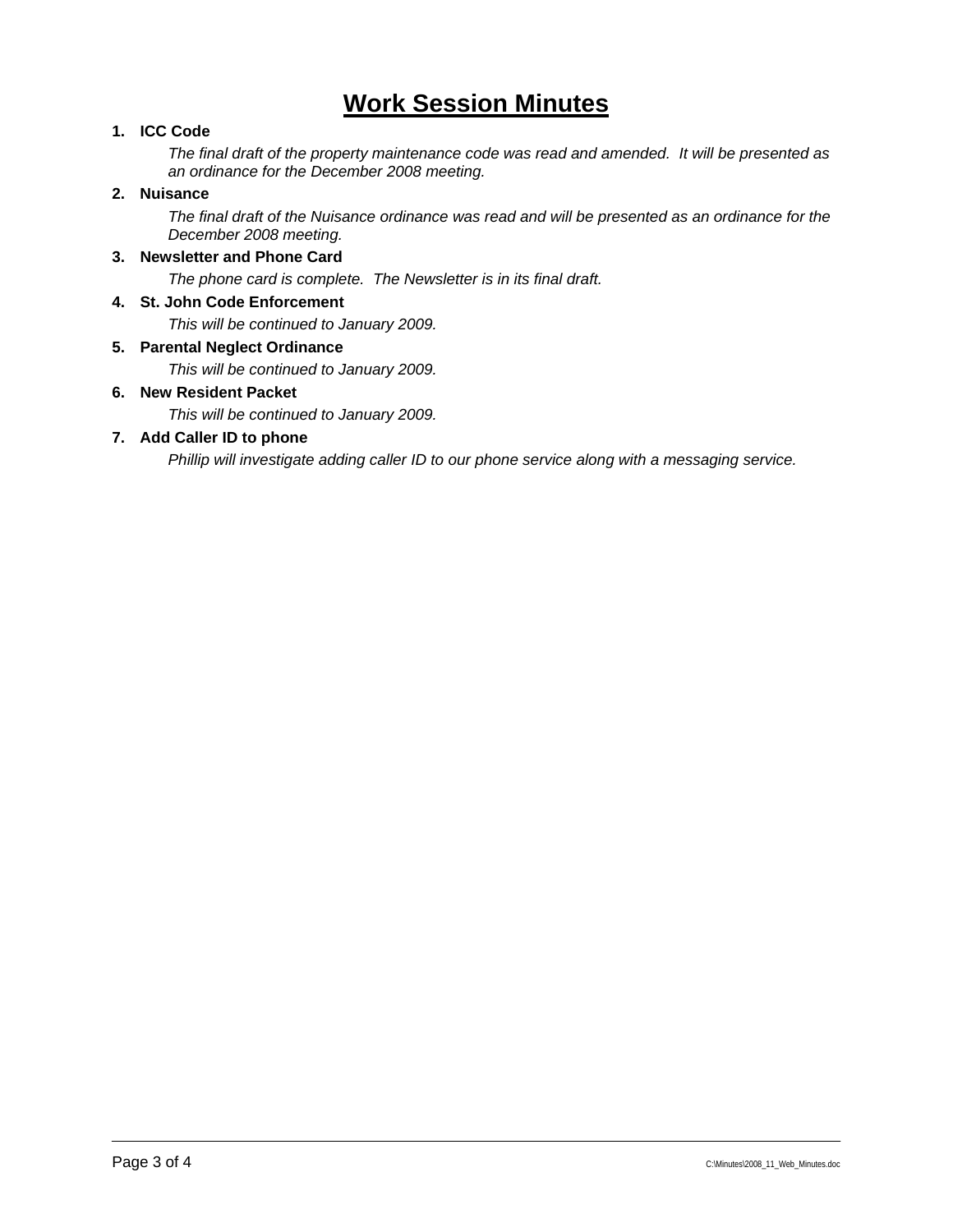# **Chairman - Phillip Burke**

- 1. Attended Mayors of Small Cities meeting on October 15<sup>th</sup> in Normandy.
- 2. Attended St. Louis County Municipal League meeting on October  $23<sup>rd</sup>$  in Overland.
- 3. Finished trimming overgrowth along I-170 fence.
- 4. Rewired office phone system for answering machine.
- 5. Created new email addresses for most accounts.
- 6. Removed damaged sign and post on Walton Road.
- 7. Moved signage as required for new sidewalk project.
- 8. Reviewed and inspected sidewalk replacement project.

## **Finance Commissioner – Carrie Logan**

Account Balances:

- St. Johns Bank (Checking) \$ 74,035.34 October 2008
- A. G. Edwards (Money Market)  $$129,402.29$  October 2008
- A. G. Edwards (Sewer Lateral) \$ 25,761.58 October 2008
- P/L statement year to date Revenues \$96,947.42
- P/L statement year to date Expenses \$90,999.51

# **Street Commissioner – Tom Drennan**

Nothing to report this month.

# **Building Commissioner – Tom Drennan**

- 1. Issued permits as listed.
- 2. Maintained contact with homeowner at 2456 Ashland regarding failed items and those that needed to be completed prior to taking up residency.
- 3. Met with owner regarding 2435 Northland and needs before issuing occupancy permit.
- 4. Researched AmerenUE successors report and contacted residents for inspections and occupancy permits.

#### **Vacant Homes/ For Sale / For Lease (October 2008): 17**

#### **Building Inspections / Permits: 4**

# **Sewer Lateral Administrator – Tom Drennan**

- 1. Delivered sewer lateral information to following addresses:
	- 2412 Northland
	- 2431 Northland
	- 2452 Brown

# **Police Commissioner – Robert Fitzgerald**

Information unavailable at time of printing.

# **Health Commissioner – Kevin Liebig**

1. Continued with patrolling village for code violations.

#### **Rodent Abatement Requested:** 0

**Health Code Inspections:** 0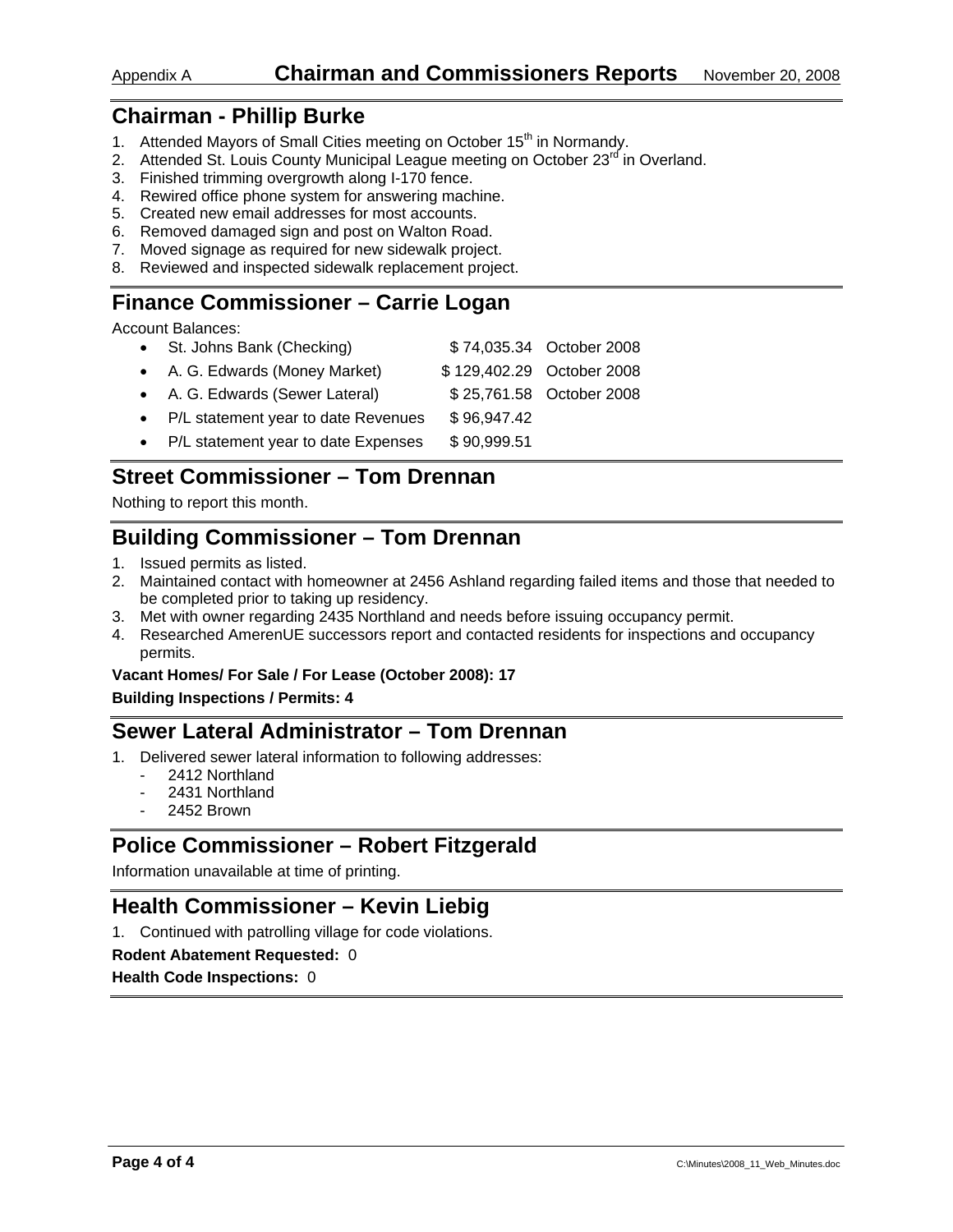The regular monthly meeting of the Board of Trustees of the Village of Sycamore Hills, St. Louis County, Missouri was held Thursday evening, December 18, 2008 in the Educational Building of Calvary United Church of Christ, 2501 Hartland Avenue. The meeting was called to order at 7:00 pm. Trustees present were Health Commissioner Kevin Liebig, Street Commissioner Tom Drennan, Finance Commissioner Carrie Logan, and Police Commissioner Robert Fitzgerald. Chairman Phillip Burke was excused. Clerk Joy Drennan and Attorney John Tajkoswki were also present. The meeting opened with the Pledge of Allegiance.

### **Amendment of Agenda:**

The agenda was modified as follows:

1. Delete Item 2 "Snow Plowing Contract" from new business.

A motion was made by Tom Drennan and seconded by Kevin Liebig to accept the amendments to the agenda. The motion carried unanimously.

### **Approval of Prior Month's Minutes:**

A motion was made by Tom Drennan and seconded by Carrie Logan to approve the minutes of the November 20, 2008 meeting. The motion carried unanimously.

### **Presentation and Payment of Bills:**

Bills in the amount of \$ 14,542.68 were presented by Treasurer Joy Drennan. The following warrants (checks) are included in this month's disbursement:

- 6486 (3126) MOPERM For Village Insurance (\$1668.00)
- 6489 (3129) Phillip Burke For Pandemic Flu (Emergency Management ) (\$10.00)
- 6490 (3131) St. Louis County of Health (Mosquito Spraying) (\$306.00)
- 6491 (3132) City of St. John (Housing Inspections) (\$360.00)

Carrie Logan made a motion to pay the bills as presented; Kevin Liebig seconded the motion. The motion carried unanimously.

### **Reports of the Chairman and Commissioners:**

Reports were submitted by the Chairman and the Commissioners and are attached as Appendix A. Carrie Logan reported that all the CDs are set to roll over on a rotating quarterly basis. Robert Fitzgerald reported that no data had been received from St. John's Police Department this month. Joy Drennan mentioned that no court fines have been received since July 2008. Tom Drennan will contact Terry Milam about a snow plowing contract. Tom Drennan made a motion to accept the reports as presented; Kevin Liebig seconded the motion. The motion carried unanimously.

### **Discussion from the Floor:**

*None.* 

### **Old Business:**

- **1. 2008 Sidewalk Project** *(Tom Drennan)*
	- a. **Discussion**

*Tom Drennan reported that the sidewalk project was completed. He has contacted E. Meier for billing.* 

### **New Business:**

**1. Business Licenses** *(Joy Drennan)*

#### a. **Approval of 2008 business licenses.**

*Kevin Liebig made a motion to approve the business licenses presented and Tom Drennan seconded the motion. There was some discussion about Tyvark Auto Repair. Joy Drennan will contact the county concerning the licensing of this business. The motion carried unanimously.* 

The motion for adjournment was made by Carrie Logan with a second by Tom Drennan. The motion carried unanimously. Adjournment was at 7:32 pm.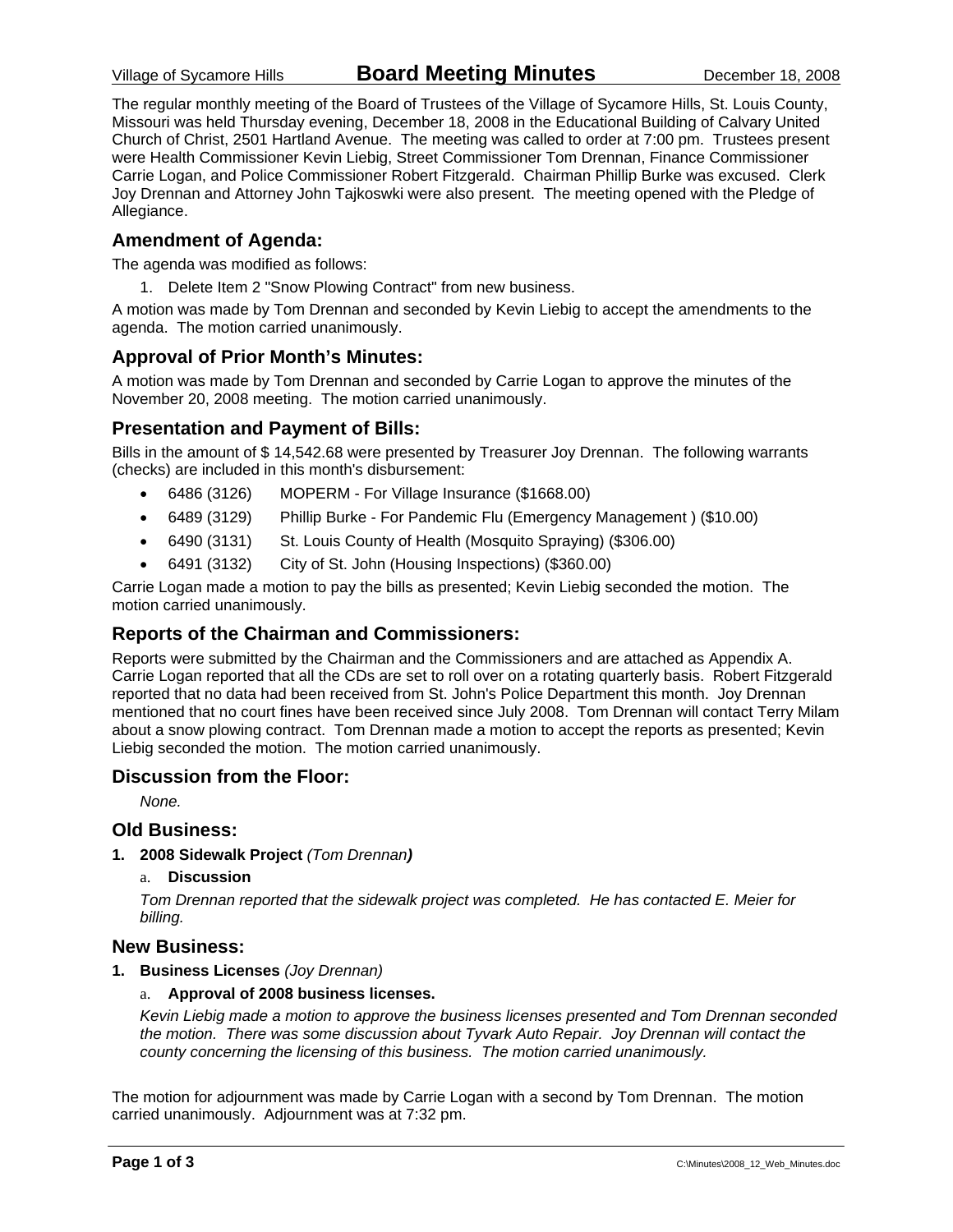Attested by: